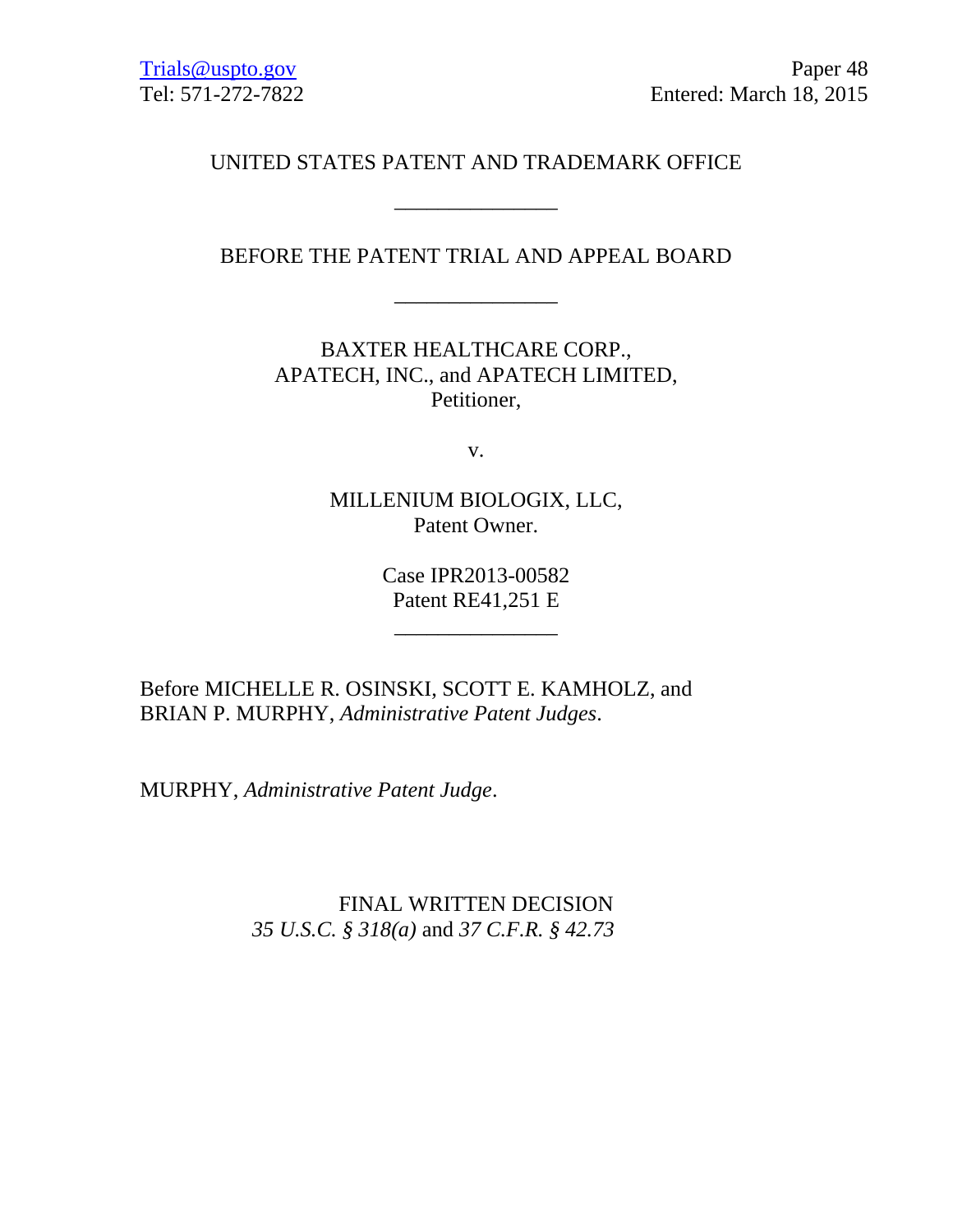# I. INTRODUCTION

Baxter Healthcare Corp., ApaTech, Inc., and ApaTech Limited ("Petitioner") filed a Petition (Paper 1, "Pet.") requesting *inter partes* review of claims 1, 6, and 8–13 of U.S. Patent No. RE41,251 E (Ex. 1001, "the '251 patent"). On March 21, 2014, we instituted an *inter partes* review of the challenged claims on the following grounds of unpatentability asserted by Petitioner:

| <b>Reference</b> [s]              | <b>Basis</b> | <b>Claims challenged</b> |
|-----------------------------------|--------------|--------------------------|
| Davies <sup>1</sup>               | \$102(b)     | 1 and $8-13$             |
| Davies and Ichitsuka <sup>2</sup> | \$103(a)     |                          |
| Ruys '93 $a^3$                    | \$102(b)     | 1 and $8-13$             |
| Ruys '93a and                     | \$103(a)     |                          |
| Bioceramics <sup>4</sup>          |              |                          |

Decision to Institute (Paper 8, "Dec.") 30.

 $\overline{a}$ 

Patent Owner Millenium Biologix, LLC ("Patent Owner") filed a Patent Owner Response (Paper 20, "PO Resp."), and Petitioner filed a Reply (Paper 23, "Pet. Reply").

Patent Owner did not file a motion to amend claims, but Patent Owner did file a motion to exclude certain of Petitioner's evidence (Paper 28, "PO Mot. Excl."). Petitioner filed an Opposition (Paper 37) and Patent Owner filed a Reply (Paper 41). Petitioner filed a motion to exclude certain of Patent Owner's evidence (Paper 30, "Pet. Mot. Excl."). Patent Owner filed

<sup>&</sup>lt;sup>1</sup> WO94/26872 to Davies, published November 24, 1994 (Ex. 1015).

<sup>&</sup>lt;sup>2</sup> EP267624 to Ichitsuka et al., published May 18, 1988 (Ex. 1024).

<sup>3</sup> Ruys, *A Feasibility Study of Silicon Doping of Hydroxyapatite*, 42 INT'<sup>L</sup> CERAM. REV. 6 (1993) (Ex. 1011).

 $4$  AN INTRODUCTION TO BIOCERAMICS (Larry L. Hench & June Wilson eds, 1993) (Ex. 1021).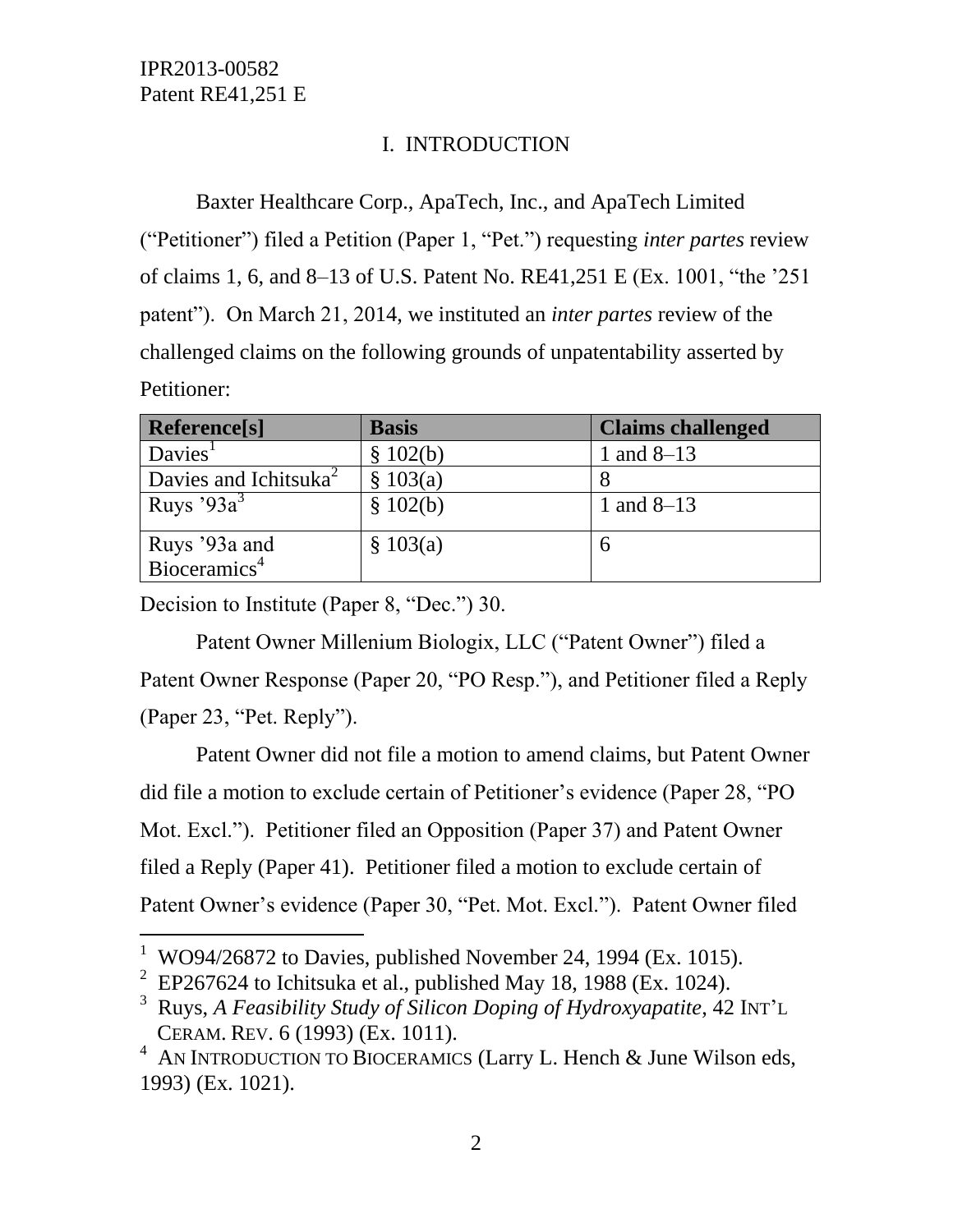an Opposition (Paper 36) and Petitioner filed a Reply (Paper 42).

Petitioner relies on declarations of Dr. Antonios G. Mikos in support of its Petition (Ex. 1003) and Reply (Ex. 1134). Petitioner further relies on the declaration of Dr. Karin Hing (Ex. 1136) in support of its Reply. Patent Owner relies on the declaration of Dr. Joo L. (Anson) Ong in support of its Response (Ex. 2026). Petitioner relies on deposition testimony of Dr. Ong (Ex. 1133) in support of its Reply. Patent Owner relies on deposition testimony of Dr. Mikos (Ex. 2028; Ex. 2055), including its Motion for Observations on Cross-Examination of Dr. Mikos (Paper 33, "PO Obs."), to which Petitioner filed a Response (Paper 38).

We heard oral argument on November 14, 2014. A transcript is entered as Paper 47 ("Tr.").

We have jurisdiction under 35 U.S.C. § 6(c). This final written decision is entered pursuant to 35 U.S.C. § 318(a) and 37 C.F.R. § 42.73.

We determine Petitioner has shown by a preponderance of the evidence that claims 1 and 8–13 are unpatentable under 35 U.S.C. § 102(b) and claim 6 is unpatentable under 35 U.S.C. § 103(a).

Petitioner's Motion to Exclude Evidence is *dismissed as moot*.

Sections I–III of Patent Owner's Motion to Exclude Evidence are *dismissed as moot*. Section IV is *denied*.

### *A. Related Proceedings*

The '251 patent is the subject of litigation in the Northern District of Illinois, *Millenium Biologix, LLC v. Baxter Healthcare Corp.*, Civil Action No. 1:13-cv-03084 (N.D. Ill.). Pet. 2; Ex. 1123. The '251 patent is related to U.S. Patent No. 6,585,992, certain claims of which are the subject of the petition in IPR2013-00590 on which we instituted trial. *Id*. Our Final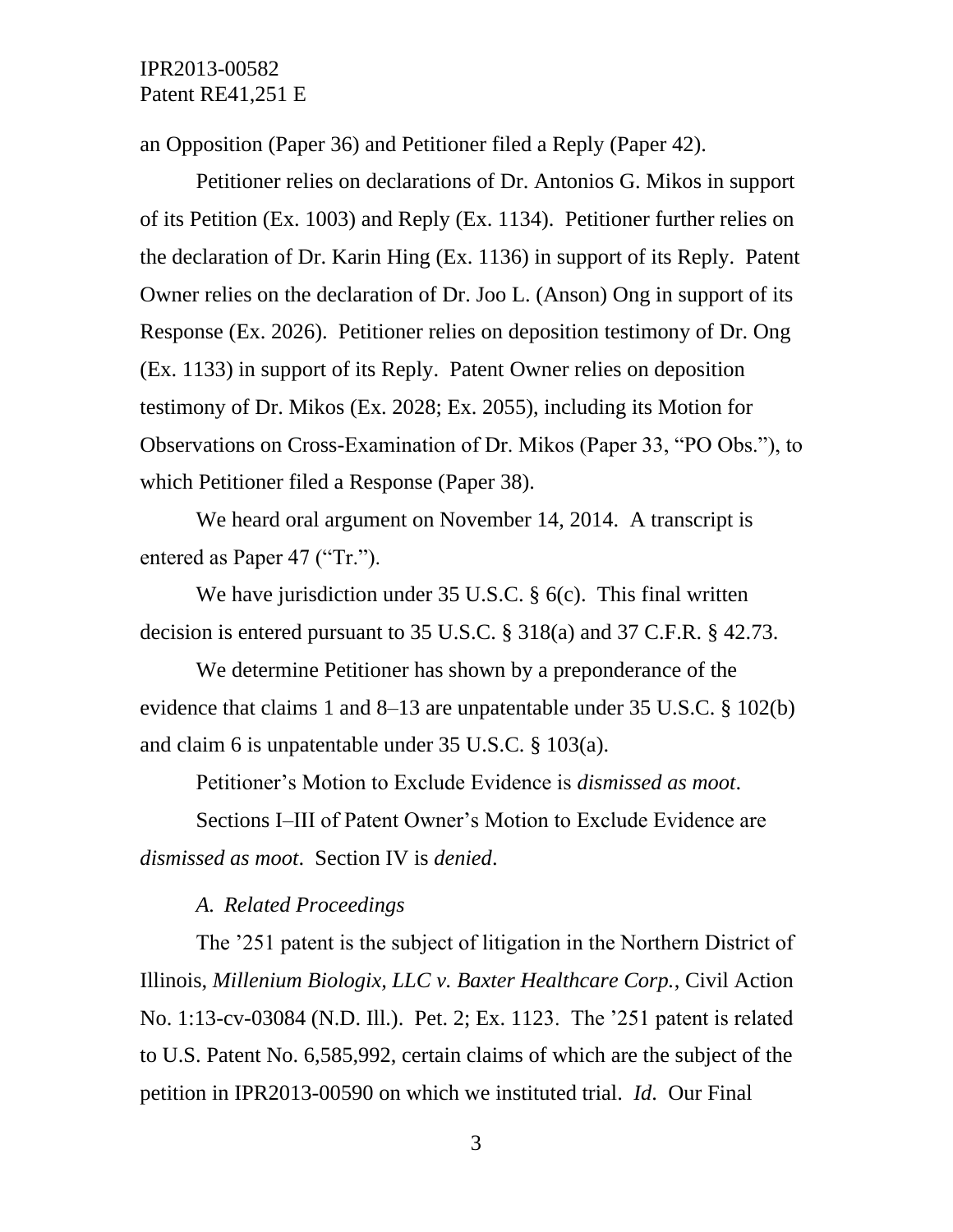Written Decision in IPR2013-00590 is being entered concurrently with this Decision.

### *B. The '251 Patent*

The '251 patent is directed to a synthetic biomaterial compound based on stabilized calcium phosphates and adapted for supporting bone cell activity. Ex. 1001, Title, Abstract. The compound, an embodiment of which is referred to in the patent as "Skelite," has treatment applications for the repair and restoration of natural bone compromised by disease, trauma, or genetic influences. *Id*. at 1:25–33. The compound can be made in different forms, one of which is a macroporous structure of interconnected voids having a pore size of approximately 50 to 1000 microns that can serve as a scaffold for the integration of new bone tissue. *Id*. at 21:56–62, 27:1– 13. The compound is made by sintering a fine precipitate of a calcium phosphate material at high temperature (in the range from 800º C to 1100º C. (*id.* at 28:55–60)) in the presence of a stabilizing additive having an ionic radius of a size that enables substitution into the Ca—P lattice. *Id*. at 5:31– 35. The '251 patent discloses that silicon, having an ionic radius of 0.40Å, is a preferred additive used to stabilize the claimed compound such that it "is essentially insoluble in biological media but is resorbable when acted upon by osteoclasts." *Id*. at 5:39–41.

The '251 patent describes a process for preparing the claimed calcium phosphate biomaterial compound by "processing . . . a fine precipitate, formed from a colloidal suspension and stabilized using an additive . . . that enables substitution into the Ca—P lattice." Ex. 1001, 5:31–35. The characteristic features of the claimed compound "arise during sintering," which provides the conditions necessary to enable silicon substitution into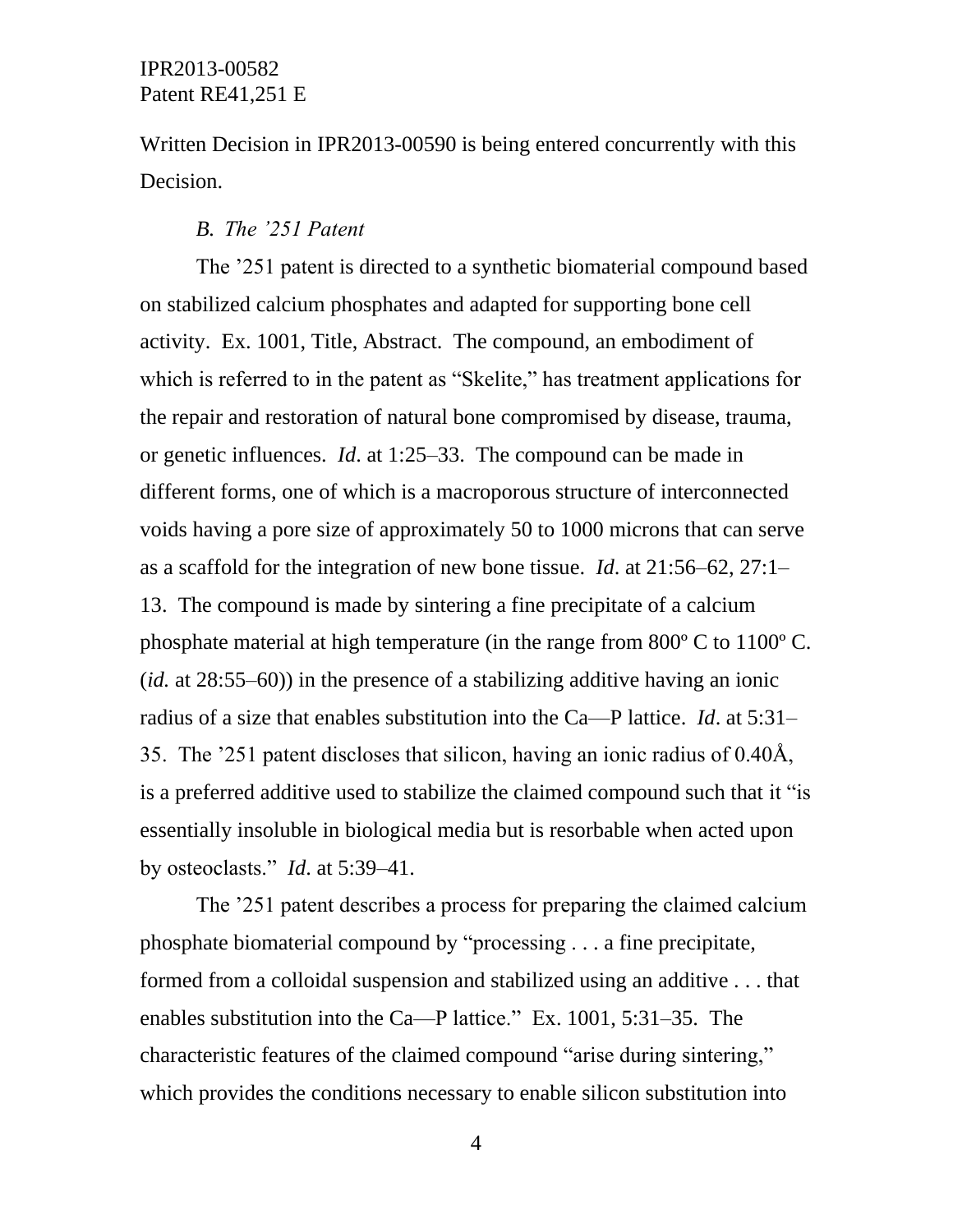l

the Ca—P lattice and interconnection of particles to form a microporous structure. *Id.* at 5:49–54. Formation of a microporous structure is at the heart of the dispute between the parties.

A graphic example of sintering, which causes hydroxyapatite ("HA") particles to fuse together, is shown below in Figure 1, chapter 11 of Bioceramics.<sup>5</sup>



Figure 1, chapter 11 of Bioceramics is a schematic of the sintering process.

Ex. 1021, 129. In the example above, a pore is formed by the fusion of four hydroxyapatite particles during sintering. *Id.* at 128–29. Bioceramics states that the "porosities are usually classified as comprising either micropores (having a diameter of several microns due to the incomplete sintering of the particles) or macropores (having a diameter of several hundred microns allowing bone ingrowth.)." *Id.* at 129. Bioceramics also teaches that "microporous" hydroxyapatite can have pore sizes smaller than one micron,

<sup>&</sup>lt;sup>5</sup> Hydroxyapatite, Ca<sub>5</sub>(OH)(PO<sub>4</sub>)<sub>3</sub>, is a calcium phosphate biomaterial compound that is the primary inorganic component of natural bone. Ex. 1001, 2:66–3:6.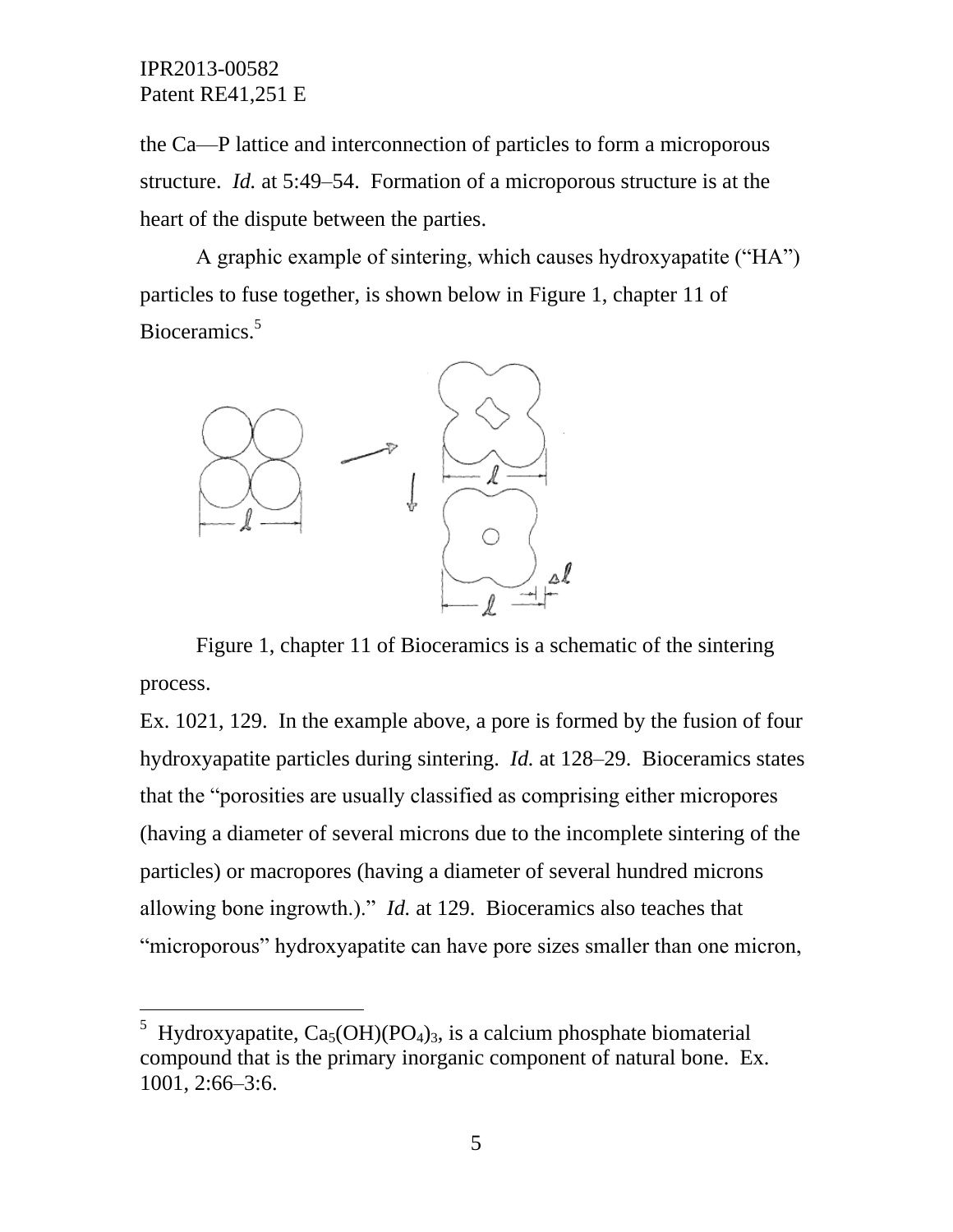l

even as small as 2 to 5 nanometers (0.002 to 0.005 microns) in diameter. *Id.*  at 119; Ex. 1133, 157:5–13, 158:1–13; Ex. 1134 ¶ 148. Bioceramics, therefore, is instructive for its teaching of how one of ordinary skill in the art would understand the term "microporous."

The '251 patent is a reissue of U.S. Patent No. 6,323,146. Claims 1, 6, and 8 are illustrative and reproduced below. Italicized text indicates language that was added to the claims upon reissuance of the patent. Bracketed text indicates language that was removed.

1. An isolated bioresorbable biomaterial compound comprising calcium, oxygen and phosphorous, wherein a portion of at least one of said elements is substituted with an element **[**having an ionic radius of approximately 0.1 to 0.6 Å**]** *Si4+, wherein said compound has a microporous structure*.

6. The biomaterial compound as claimed in claim **[**5**]** *1* wherein said compound is formed as a macroporous structure comprising an open cell construction with interconnected voids having a pore size of approximately 50 to 1000 microns.

8. The biomaterial compound as claimed in claim 5, wherein said compound has a nanoporous structure.<sup>6</sup>

 $6$  Claim 8 depends from a claim canceled in reissue. For purposes of this decision, we interpret claim 8 as depending from claim 1.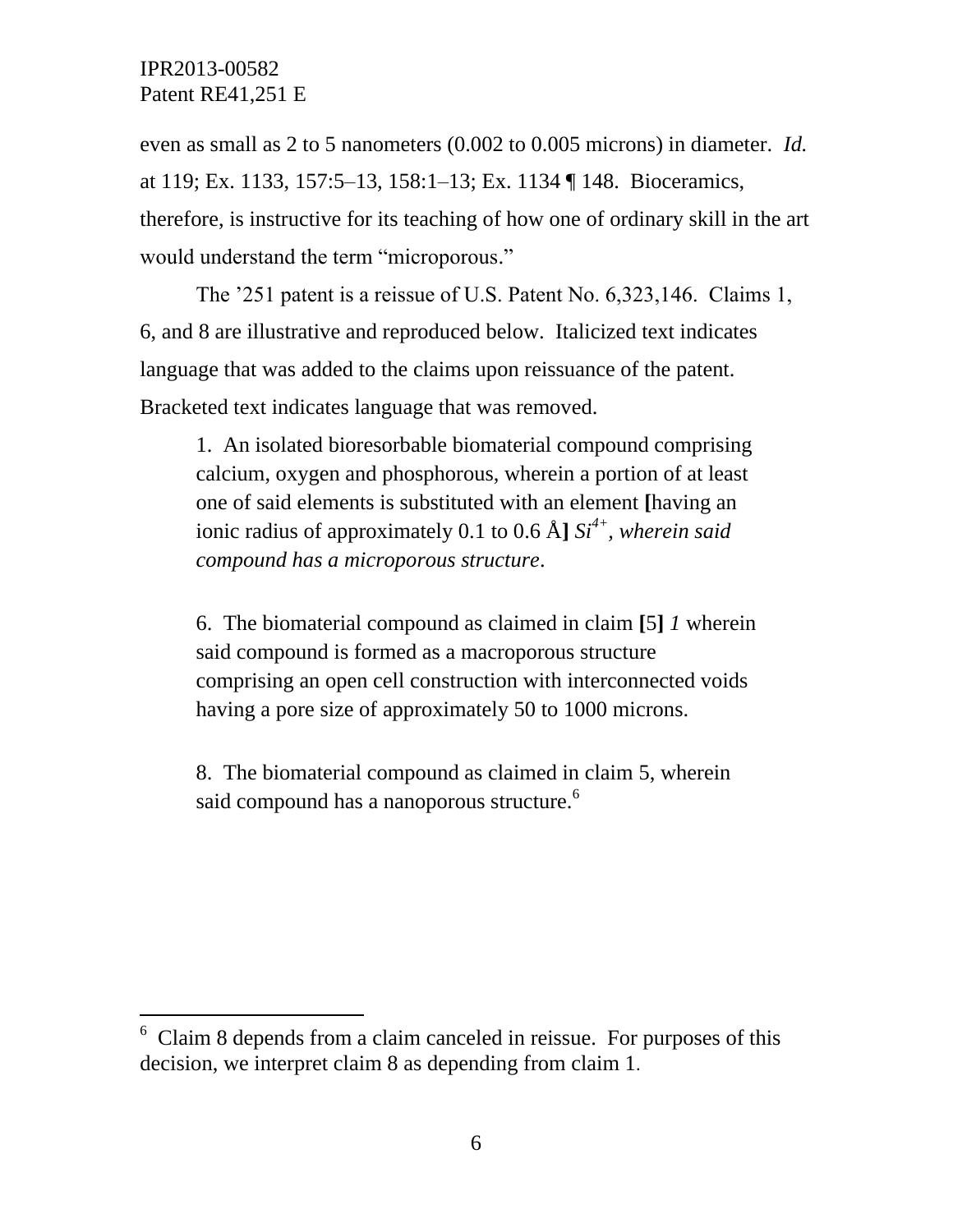l

### II. DISCUSSION

*A. Claim Construction*

In an *inter partes* review, claim terms in an unexpired patent are given their broadest reasonable interpretation in light of the patent specification. 37 C.F.R. § 42.100(b); *In re Cuozzo Speed Tech., LLC*, No. 2014–1301, 2015 WL 448667, \*7–\*8 (Fed. Cir. Feb. 4, 2015). Claim terms are given their ordinary and customary meaning, as would be understood by one of ordinary skill in the art in the context of the entire disclosure. *In re Translogic Tech., Inc.*, 504 F.3d 1249, 1257 (Fed. Cir. 2007). "The specification 'is the single best guide to the meaning of a disputed term." *Id.* (quoting *Phillips v. AWH Corp.*, 415 F.3d 1303, 1315 (Fed. Cir. 2005). Any special definition for a claim term must be set forth in the specification with reasonable clarity, deliberateness, and precision. *In re Paulsen*, 30 F.3d 1475, 1480 (Fed. Cir. 1994).

## *1. "isolated . . . compound"*

Petitioner argues the broadest reasonable interpretation of "isolated . . . compound" consistent with the specification is "a multi-phasic mixture containing a substituted-TCP $^{[7]}$  phase, which has been separated from other starting materials used to synthetically or otherwise prepare that multi-phase compound." Pet. 15 (citation omitted). Petitioner points out that the '251 patent specification does not use the word "isolated" to describe any calcium

 $7$  TCP stands for tricalcium phosphate, one of several calcium phosphate species. Ex. 1001, 3:4–15.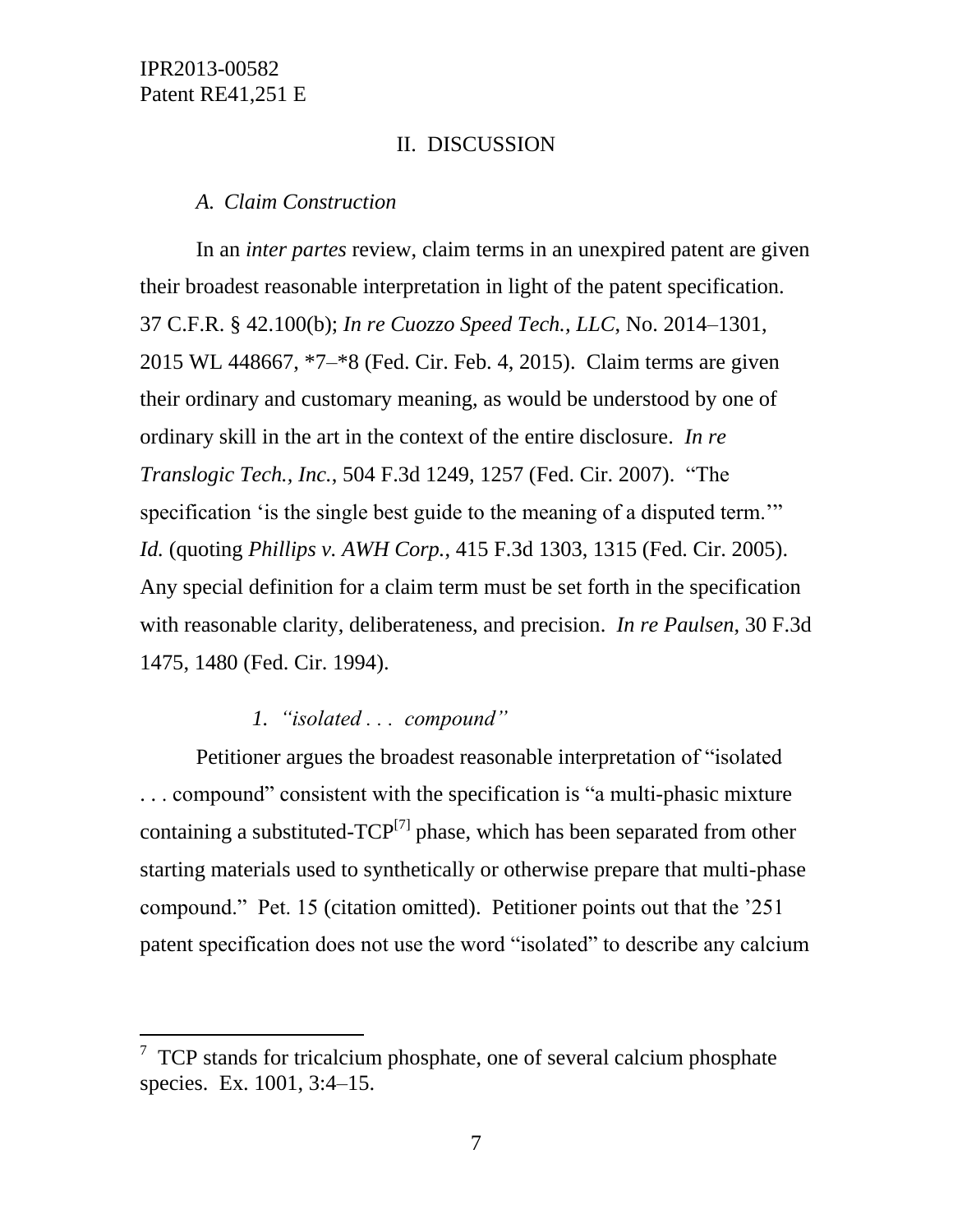$\overline{a}$ 

phosphate compound.<sup>8</sup> Pet. 14. Petitioner emphasizes that the word "isolated" was added to the claim by amendment during prosecution of the original patent prior to reissue. *Id.* (citing Ex. 1009, 269–274).

Claim 1 recites a silicon-substituted bioresorbable biomaterial compound "comprising calcium, oxygen and phosphorous." The siliconsubstituted calcium, oxygen, and phosphorous compounds disclosed in the '251 patent are stabilized calcium phosphates synthesized and isolated as calcium phosphate "phases" or as a calcium phosphate "phase." Ex. 1001, Title,  $9$  4:24–28, 5:4–5, 11:14–23, 13:40–61, and Figs. 9, 10, and 16. The '251 patent summary of invention states that a silicon-substituted calcium phosphate (silicon "substituted into the Ca—P lattice") "typically coexists with hydroxyapatite, and is itself a novel stabilized calcium phosphate compound having a microporous morphology . . . ." *Id*. at 5:31–39. Although silicon-substituted TCP is identified and claimed as a preferred compound (*Id*. at 6:5–7 and 34:22–27), the '251 patent states that "[s]pecific compounds of the present invention include but are not limited to" siliconsubstituted TCP. *Id.* at 6:5–7. The '251 patent priority application<sup>10</sup> repeatedly and consistently refers to stabilized calcium phosphate phases "to include the various calcium phosphate species *in the sintered product* such as hydroxyapatite, α-TCP, β-TCP, calcium octophosphate, tetracalcium

<sup>&</sup>lt;sup>8</sup> The '251 patent uses the term "isolated" only in reference to an unrelated description of osteoclast cells isolated from bone marrow to permit *in vitro* observation of osteoclast activity. Ex. 1001, 3:41–4:8.

<sup>&</sup>lt;sup>9</sup> "Synthetic Biomaterial Compound of Calcium Phosphate Phases Particularly Adapted for Supporting Bone Cell Activity."

<sup>&</sup>lt;sup>10</sup> The '251 patent claims priority to WO 97/09286 through a chain of continuation-in-part applications.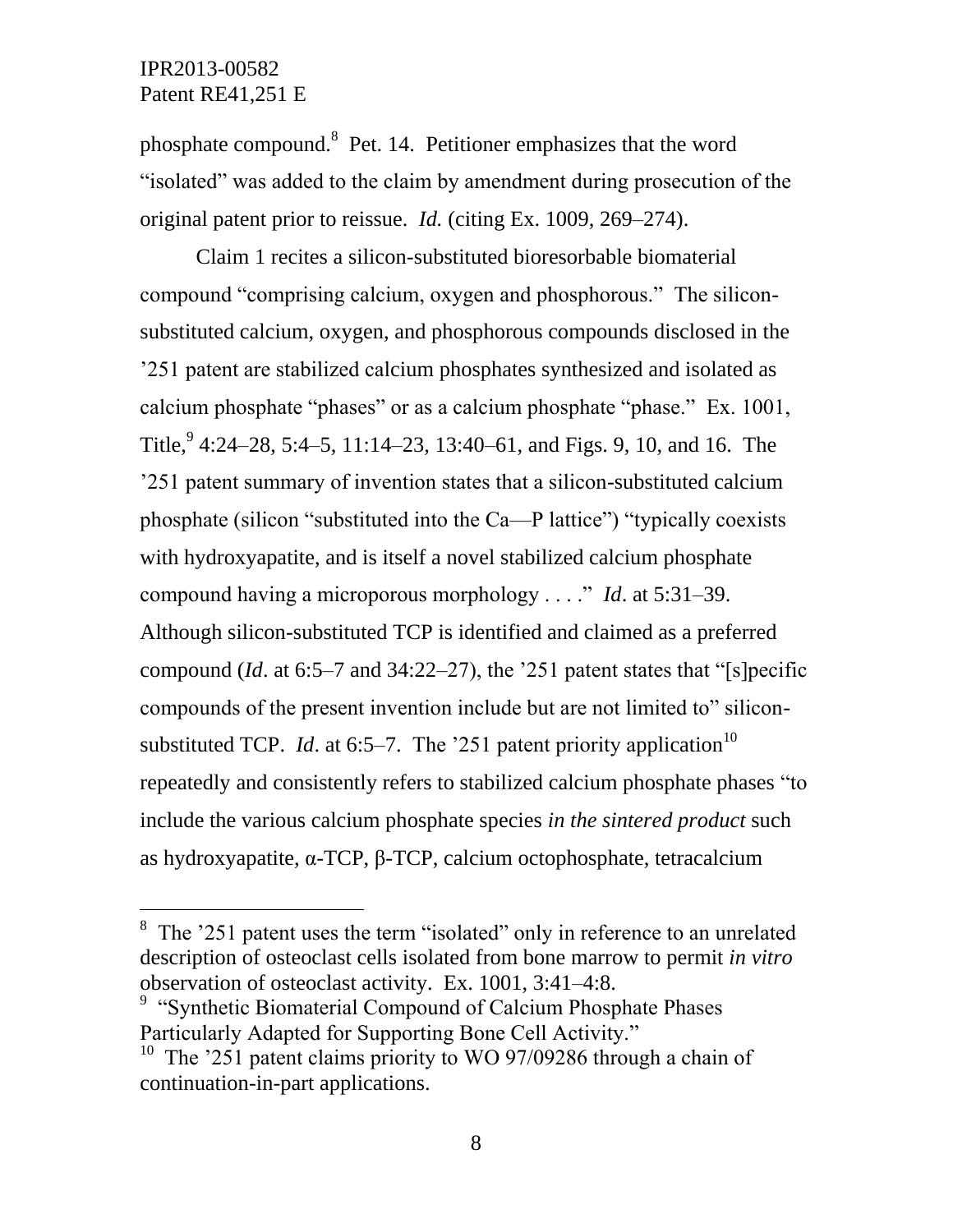phosphate and dicalcium phosphate." Ex. 1017, 12:17–20 (emphasis added); *see also* Ex. 1001, 20:62–21:10. Silicon substitution stabilizes a calcium phosphate phase or phases such that they "maintain a consistent crystallographic and chemical structure when placed in ambient conditions or in a physiological environment *in vivo* or *in vitro*" (Ex. 1017, 12:6–9) and are "essentially insoluble in biological media" (Ex. 1001, 5:39–41).

In light of the above and contrary to Petitioner's argument, the claimed "isolated . . . compound" is not limited to compounds including a silicon-substituted TCP phase. Claim 1 uses the open-ended phrase "comprising calcium, oxygen and phosphorous," which includes several different calcium phosphate species in addition to TCP, as indicated in the '251 patent specification and priority application discussed above. The open-ended language of claim 1 also contrasts with the narrower Markush group language contained in independent claims 15 (Si-substituted TCP) and 22 (several Si-substituted calcium phosphate species). *See, e.g., Abbott Labs. v. Andrx Pharm., Inc.*, 473 F.3d 1196, 1210 (Fed. Cir. 2007) ("A Markush group is a form of drafting a claim term that is approved by the PTO to serve a particular purpose when used in a claim—to limit the claim to a list of specified alternatives.") (citation omitted). The'251 patent consistently refers to stabilized "calcium phosphate phases," without any indication of intending to limit the claimed compound solely to compounds including a silicon-substituted TCP phase.

We recognize that Patent Owner added the word "isolated" to distinguish claim 1 (among others) from Davies during prosecution and argued that applicants had developed "a stabilized calcium phosphate phase (claimed in WO 97/09286) from which the presently claimed biomaterial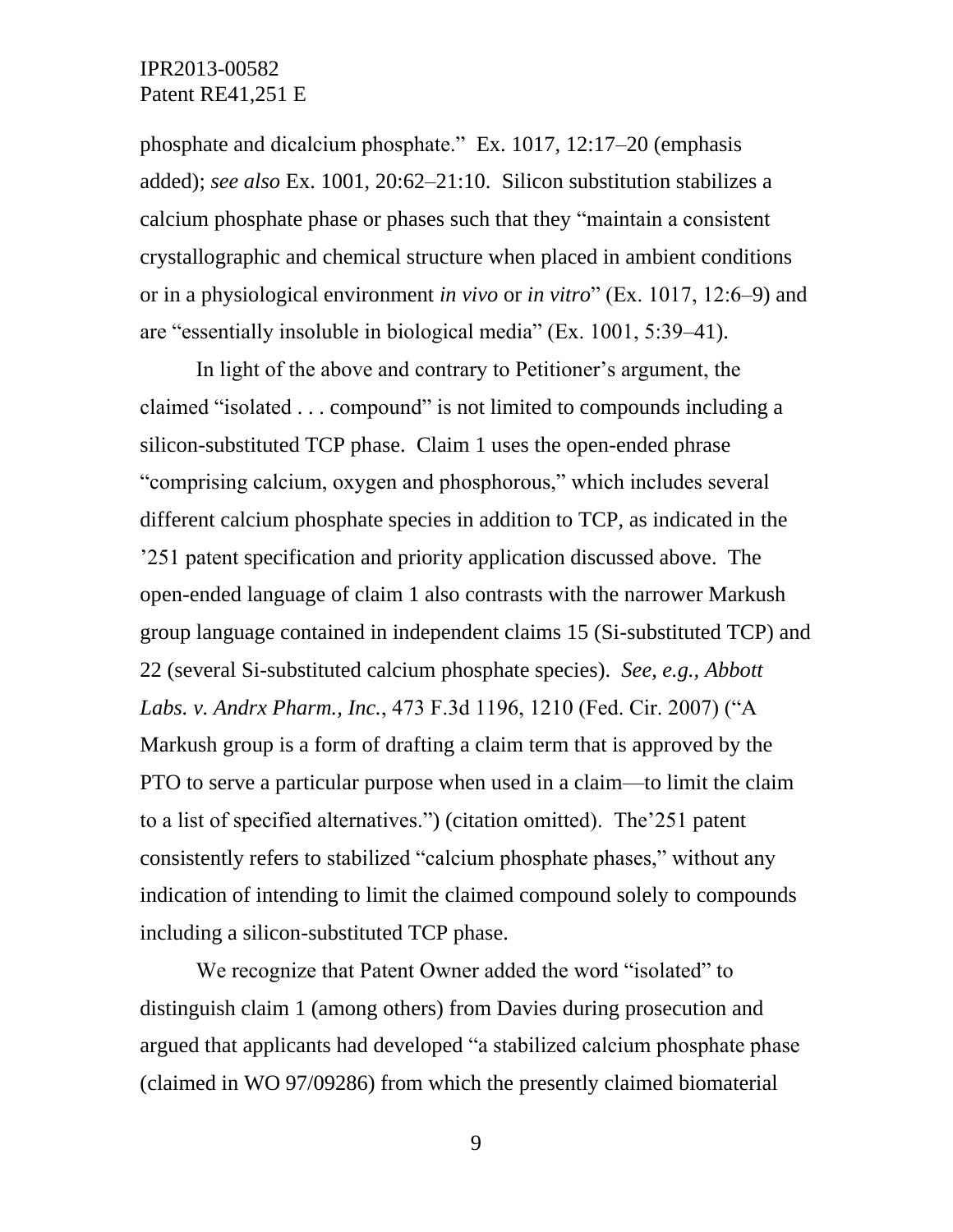l

compound was then further isolated therefrom." Ex. 1009, 304. We do not read this as an intention to limit the claims to a silicon-substituted TCP phase or as providing a special definition for the claimed "isolated compound." *See In re Paulsen*, 30 F.3d at 1480. An interpretation limiting the claim only to compounds including a silicon-substituted TCP phase would contradict Patent Owner's repeated references to stabilized calcium phosphate phases, which may be isolated by the processes disclosed in the '251 patent. Ex. 1001, Title, 4:24–28, 5:4–5 and 31–39, 11:14–23, 13:40– 61, 20:62–21:10, Figs. 9, 10, 16; Ex. 1017, 12:17–20. The open-ended claim language, the deliberate use of more limiting language in other claims, the disclosures of the '251 patent and priority application, and the prosecution history all counsel against limiting claim 1 to compounds including a silicon-substituted TCP phase.<sup>11</sup>

The word "isolated" in claim 1 is used in accordance with its plain and ordinary meaning to those skilled in the art—separated from all other substances. *See* Ex. 1005, 4 (right-hand column, "alisolate," definition "2").<sup>12</sup> The isolated compounds disclosed in the '251 patent are stabilized calcium phosphates synthesized and isolated as calcium phosphate "phases" or as a calcium phosphate "phase." Therefore, we determine that the broadest reasonable interpretation of "isolated . . . compound" in the context of the claimed invention, consistent with the '251 Specification, is "a stabilized

<sup>11</sup> Patent Owner does not contest our construction of "isolated . . . compound" in its Response to the Petition. PO Resp. 22–23.

 $12$  "to separate (as a chemical compound) from all other substances: obtain pure or in a free state"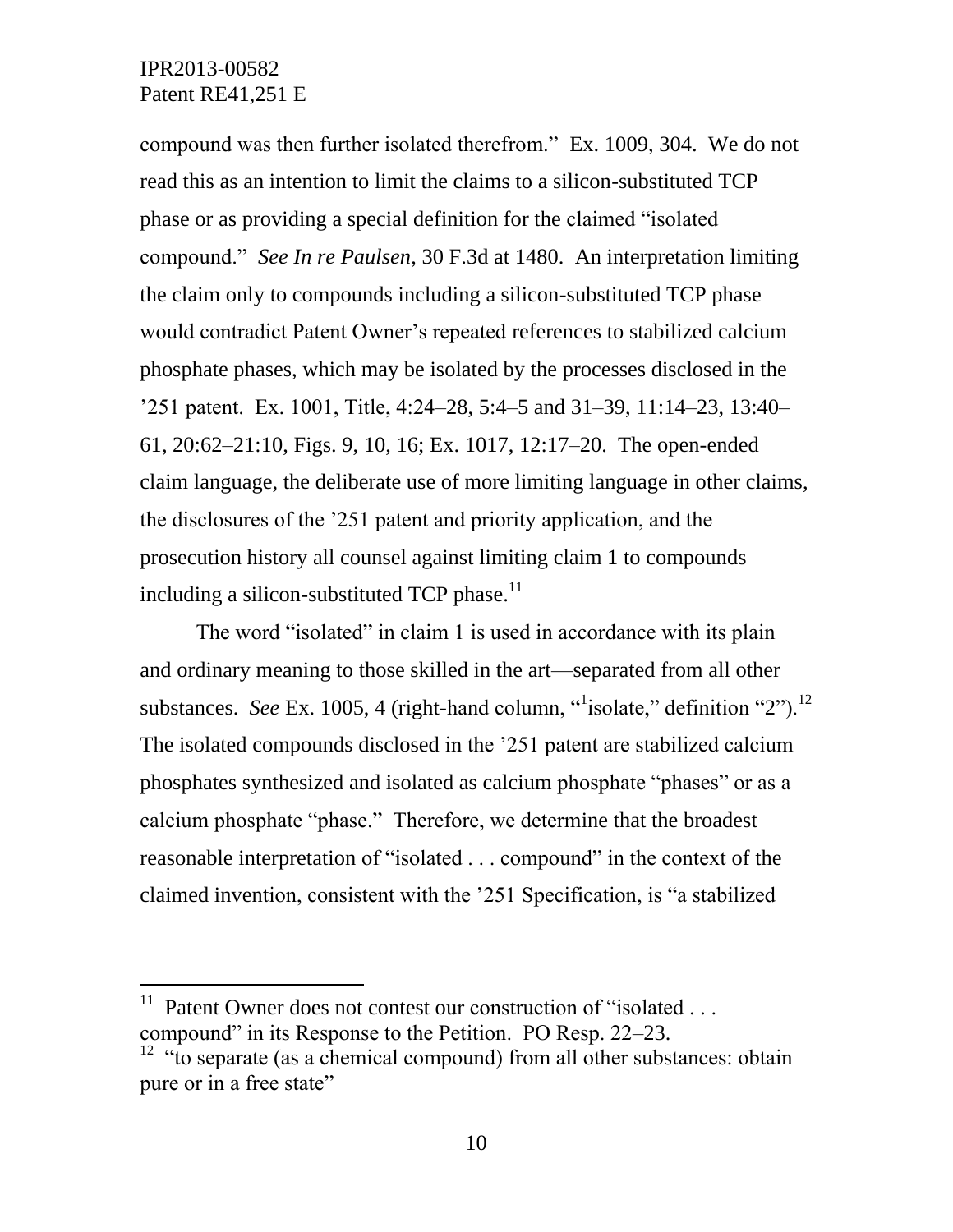single phase or multi-phase calcium phosphate compound separated from all other substances."

# *2. "microporous structure"*

The '251 patent does not define "microporous structure" as recited in claim 1. The parties dispute the meaning of "microporous structure." We address the parties' claim construction dispute below.

### *a. Decision to Institute*

Petitioner argues the claimed "microporous structure" means a structure having pore sizes of about a micron or less. Pet. 19–20. In its Preliminary Response Patent Owner agreed with Petitioner, subject to the qualification "so long as the material is indeed porous to the flow of fluids, *i.e.* 'or less' does not equate to not porous at all." Prelim. Resp. 27. Patent Owner's qualification must be read in light of the '251 patent's description that, at sintering temperatures of 1250º C and above, the silicon-substituted calcium phosphate particles "show an increasing tendency to form a melt thus eliminating the microporous structure." Ex. 1001, 15:39–42. The implication is that the porosity of the material must not be eliminated by complete sintering (fusion) of the particles. In our Decision to Institute, we construed "microporous structure" to mean "a porous structure of interconnected particles having pore sizes of about 2 microns or less in diameter." Dec. 12 (citing Ex. 1001, 5:31–39 ("a microporous morphology based on inter-connected particles of about  $0.2-1.0 \mu m$  in diameter"), 13:61–66 ("a range of microporous structures comprised of particles of size range 0.1 to 2.0  $\mu$ m"); Ex. 1017, 13:26–29, 17:12–20)).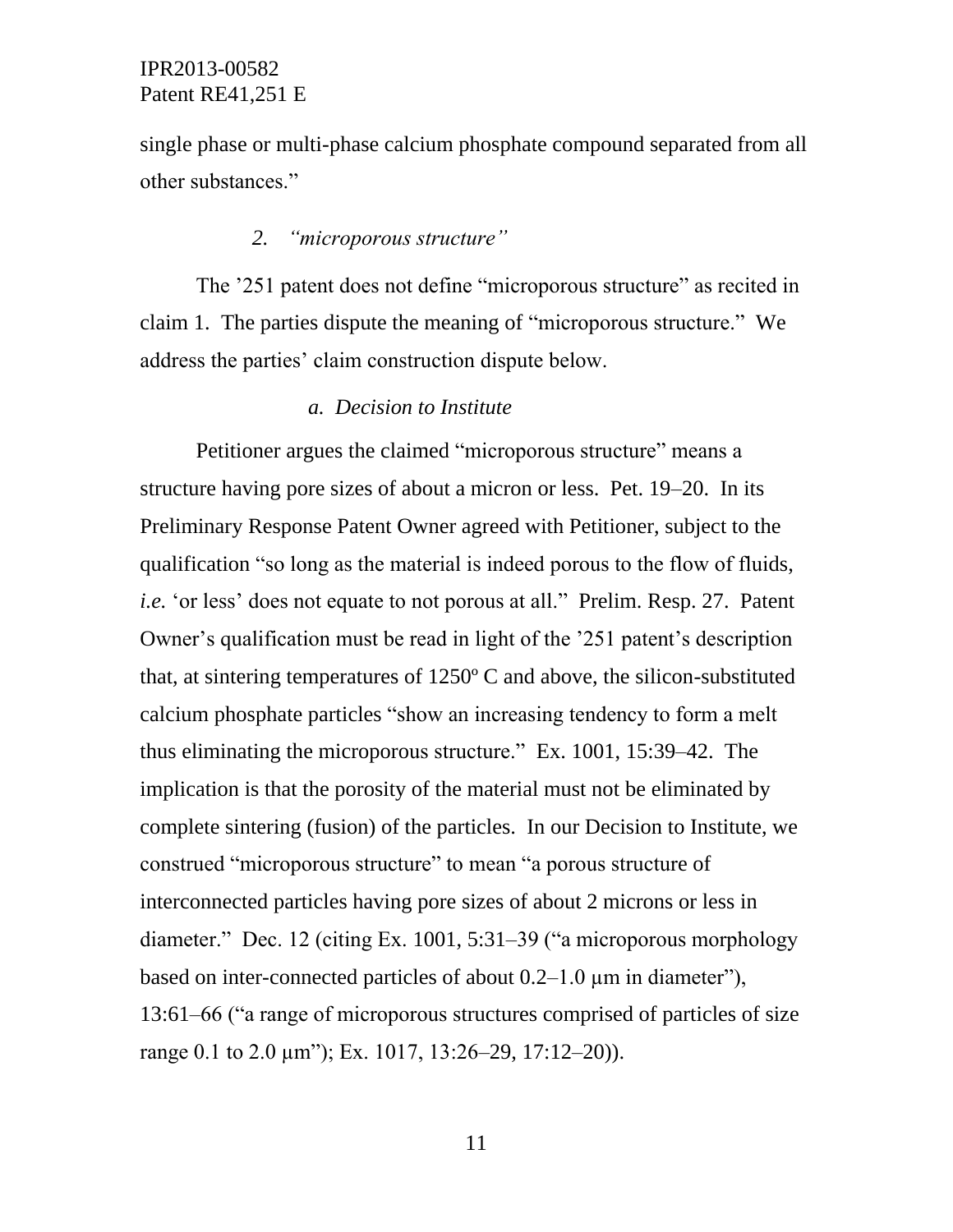$\overline{a}$ 

## *b. Patent Owner's Response and Petitioner's Reply*

Patent Owner argues in its Response that the Board's construction requires clarification to limit the claimed "microporous structure" further to a structure having (i) "interconnected microporosity," and (ii) pore sizes greater than 0.1 micron in diameter so as to exclude a "nanoporous structure."<sup>13</sup> PO Resp. 55–57. Patent Owner, relying on the Declaration testimony of Dr. Ong, argues that interconnected microporosity is required to permit "sufficient percolation of physiological fluids" for cellular osteoclast and osteoblast activity to carry out bone resorption and bone growth functions *in vivo*. *Id.* at 56–57 (citing Ex. 2026 ¶¶ 91–93). Patent Owner argues that the '251 patent defines a microporous structure as "interconnected round particles with an interconnected microporosity in said structure." *Id.* at 56 (citing Ex. 1001, 8:10–11). Patent Owner further argues that "no person of skill in the art would understand the claimed microporous structure to cover the nanoporous structure of claim 8." *Id.* at 57 (citing Ex. 2026 ¶ 93).

Petitioner replies that the Board's construction is correct and emphasizes Dr. Ong's agreement that references from the mid-1990s referred to nanometer-sized pores (e.g., 2–5 nanometers in diameter) as "microporous." Pet. Reply 6 (citing Ex. 1133, 157:5–13, 158:1–13; Ex. 1021, 119; Ex. 1134 ¶¶ 143–149). Dr. Mikos adds that not only does the

<sup>&</sup>lt;sup>13</sup> The parties agree that a person of ordinary skill in the art would understand "nanoporous" to mean a pore size of less than about 0.1 micron (100 nanometers) in diameter (Pet. 20; Prelim. Resp. 27), an interpretation supported by the Declarations of Dr. Mikos (Ex. 1003 ¶ 334) and Dr. Ong (Ex. 2026 ¶ 93).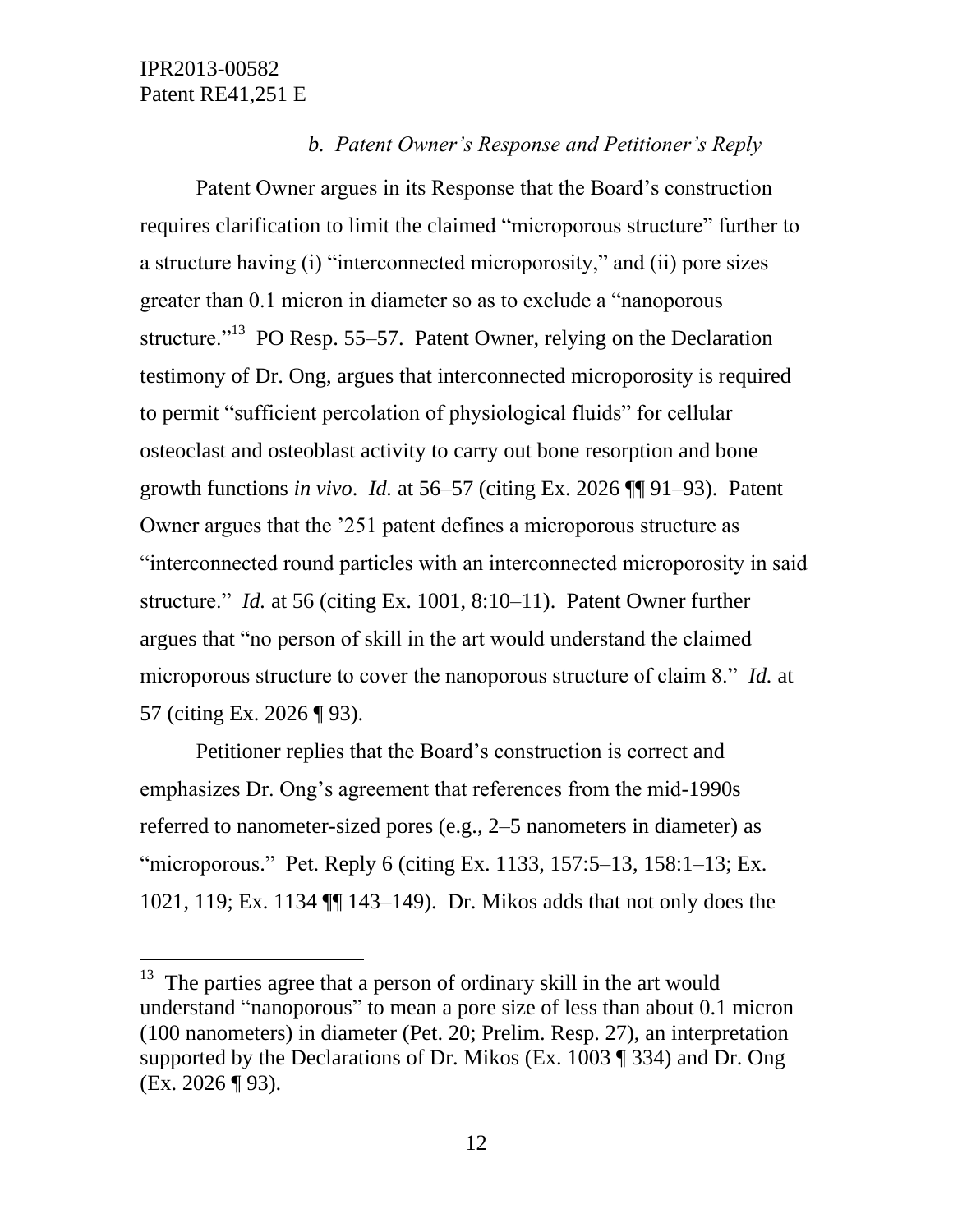'251 patent not require a lower limit on the size of the micropores (Ex. 1134 ¶ 146), but many references "clearly show that persons skilled in the art in fact did use the term 'micropore' without a bottom limit, which would necessarily encompass nanopores." Ex. 1134 ¶¶ 147, 148 (citing, e.g., Ex. 1047, 5 ("In ceramic structures, micropores (usually less than 5 µm in size) ...."); Ex. 1049, 2 ("Micropores  $(< 5 \mu m)$ ...."). Dr. Mikos further opines that although interconnected pores "facilitate" bioactivity and bioresorbability of calcium phosphate materials, interconnected pores "are not required" to attain these properties. Ex. 1134 ¶ 149 (citing Dr. Ong's deposition testimony, Ex. 1133, 150:18–151:1 ("Q. So my point is, is that you don't necessarily need interconnected pores to have a useful calcium phosphate material. . . . A. That is correct.")). Dr. Mikos opines that even a dense form of HA with little or no porosity is still a useful biomaterial compound. Ex. 1003 ¶¶ 68, 69 ("dense HA [generally lacking a porous structure] was considered by some to be more suitable for implantation in load bearing sites.") (citation omitted); Ex. 1021, 128–129.

### *c. Analysis*

Claim 1 of the '251 patent recites "wherein said compound has a microporous structure." Claim 1 does not recite a structure having "interconnected microporosity" or a lower limit on pore size. A comparison with the language of claim 6 is instructive. Claim 6 depends from claim 1 and recites a "macroporous structure . . . with *interconnected voids having a pore size of approximately 50 to 1000 microns*." Ex. 1001, 33:59–63 (emphasis added). Claim 6, unlike claim 1, expressly limits the porous structure to one of "interconnected voids" having a pore size within a range of specific numeric values. Because claim 1 lacks a comparable recitation of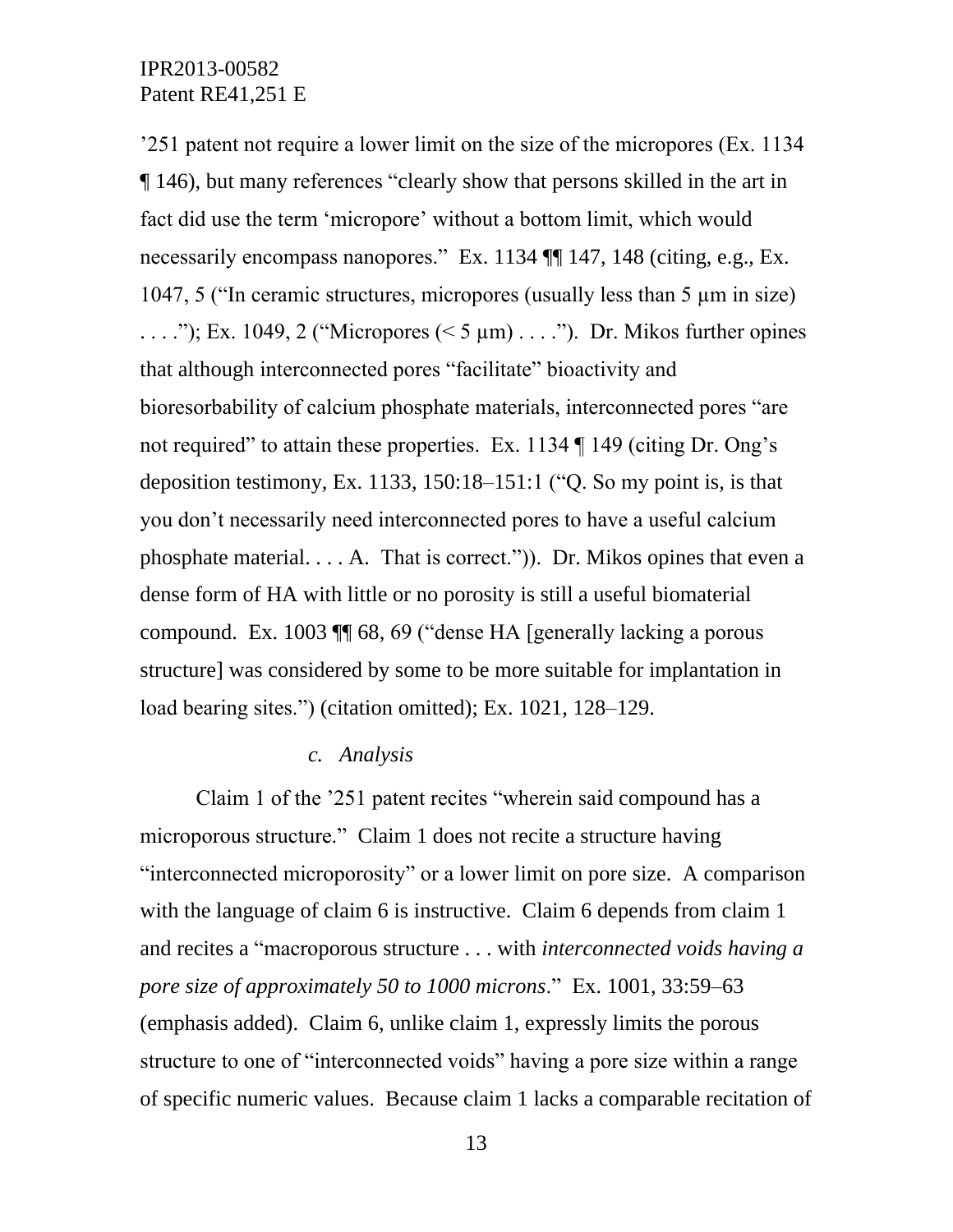"interconnected voids" or "interconnected micropores" and a lower limit on pore size, the claim language itself does not provide a reason to limit the claim as urged by Patent Owner. *See Enzo Biochem, Inc. v. Applera Corp.*, 599 F.3d 1325, 1333 (Fed. Cir. 2010) (modifying district court's claim construction by removing hybridization requirement because "[Appellants] knew how to claim [the hybridization requirement], as they did in the [related] patents.").

With regard to the issue of "interconnected microporosity," the '251 patent consistently describes the microporous structure or morphology of the claimed compound in terms of interconnected particles exhibiting porosity, not in terms of interconnected micropores. Figure 5, below, most clearly shows the microporous structure.



Fig. 5 shows interconnected particles exhibiting porosity.

Ex. 1001, Fig. 5 ("[T]he surface morphology is that of an interconnected set of rounded particles with a high degree of porosity as seen in FIG. 5." (*id.* at 11:50–52)). The patent's repeated descriptions of interconnected particles, fused during sintering to form a microporous structure exhibiting porosity,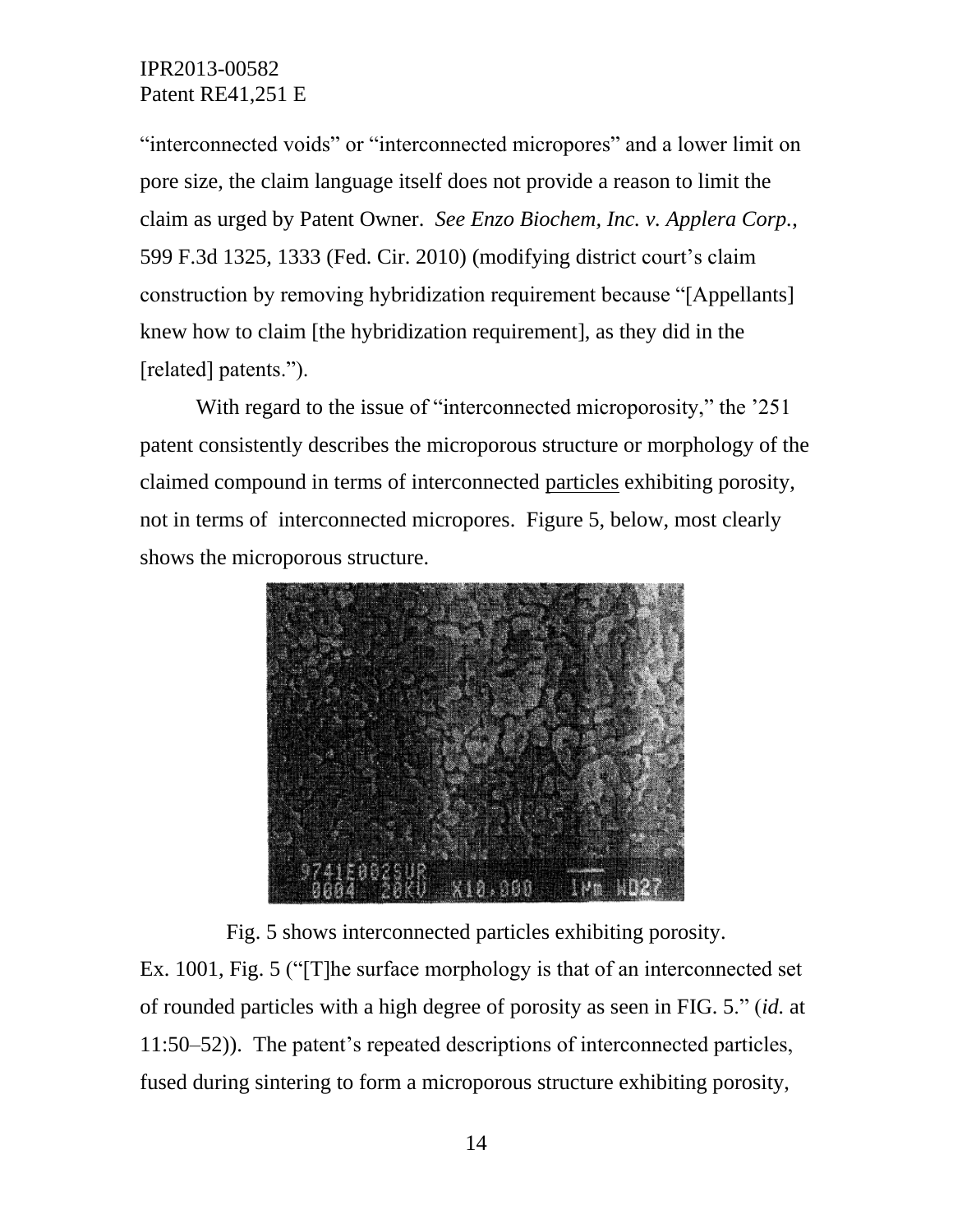$\overline{a}$ 

do not describe interconnected microporosity as critical or necessary to the microporous structure of the claimed compound. *Id.* at 5:37–38 ("compound having a microporous morphology based on inter-connected particles"); 11:50–52 ("the surface morphology is that of an interconnected set of rounded particles with a high degree of porosity"); 13:61–64 ("The ceramic comprises rounded, inter-connected particles . . . with a large degree of localized porosity."); 22:3–6 ("A characteristic microporous morphology that arises from the agglomeration of particles . . . and the sintering of the material to produce a network of interconnected particles."); Ex. 1134 ¶ 146. Patent Owner does not explain how interconnected microporosity results necessarily from interconnected particles. Interconnected microporosity may be preferred for supporting percolation of physiological fluids and bone cell activity,  $14$  but interconnected microporosity is neither recited in claim 1 nor required for a functional biomaterial. As established by Dr. Mikos's testimony and Dr. Ong's testimony, dense HA (without interconnected microporosity) is suitable for implantation at load bearing sites in patients. Ex. 1003 ¶¶ 68, 69; Ex. 1134 ¶ 149 (citing Dr. Ong's deposition testimony, Ex. 1133, 150:18–151:1). Therefore, we decline to read "interconnected microporosity" into the construction of "microporous structure."

With regard to Patent Owner's proposed definition of "microporous structure" as including a lower limit of 0.1 micron pore size, the '251 patent

<sup>&</sup>lt;sup>14</sup> "According to yet a further aspect of the present invention is a synthetic sintered microporous polycrystalline structure for supporting bone cell activity, the structure comprising . . . a globular morphology of interconnected rounded particles with an interconnected microporosity in said structure." (Ex. 1001, 8:10–11; Ex. 2026 ¶¶ 91–92).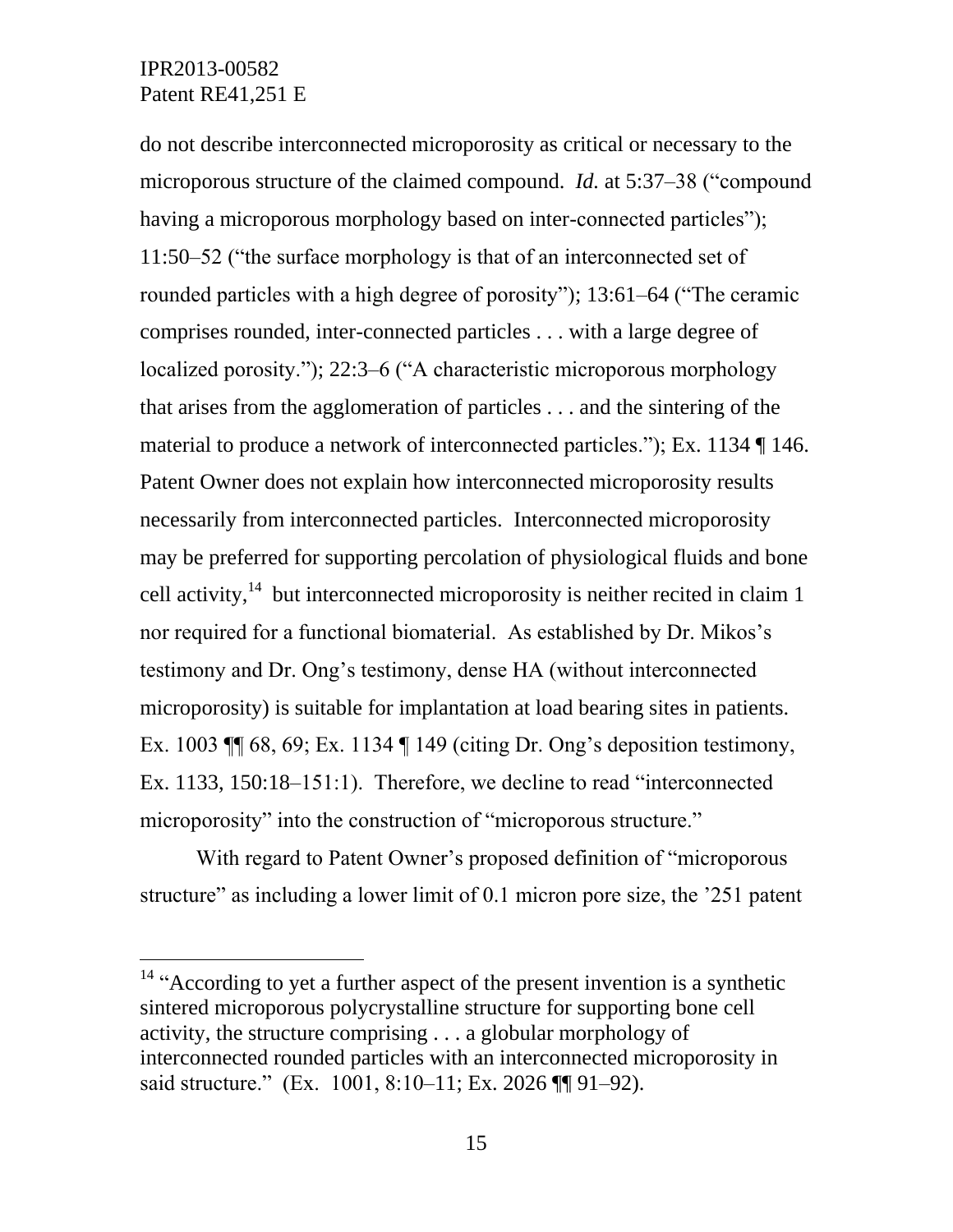does not claim or describe such a lower limit. Tr. 40:19–25 ("JUDGE KAMHOLZ: The '251 patent does not provide definitions of those terms microporosity and nanoporosity. MR. RUTHERFORD: That is correct . . . . it doesn't . . . say, oh yes, nano will be .1 to 1 and micro will be 1 to 3. It does not set it out in that way."); *see* Pet. Reply 6–7 (citing Ex. 1134 ¶ 146 ("[T]he specification does not place a lower limit on the size of the micropores."). Although Patent Owner argues that the "microporous structure" recited in claim 1 cannot include the "nanoporous structure" recited in claim 8 (PO Resp. 57; Tr. 41:1–11), the language of claims 1 and 8 does not require mutually exclusive pore size ranges. The '251 patent, moreover, describes a microporous structure that will vary as a function of particle size and sintering conditions, which can include pore sizes less than 100 nanometers in diameter. Ex. 1001, 11:52–58, 13:59–66, and Figs. 5, 6(a), 6(b). For example, in describing the microporous morphology of the preferred Skelite compound, the '251 patent states that "the underlying structure of the particles is the agglomeration of granules of size range of approximately 1 to 20 nm [nanometers]," thereby invoking the prospect of sintering particles smaller than 0.1 micron (100 nanometers) and forming concomitantly smaller pores. Ex. 1001, 17:43–45, and Figs. 6(a) (showing nanoporosity within the body of the sintered particle), 6(b) (showing underlying unsintered particle size of 5 to 10 nanometers). The only lower limit on pore size of the microporous structure, which we infer from the written description of the patent, is that porosity not be eliminated by complete sintering of the particles. *Id.* at 15:39–42.

Patent Owner argued during the oral hearing that the '251 patent distinguishes the pore sizes of a nanoporous structure from those of a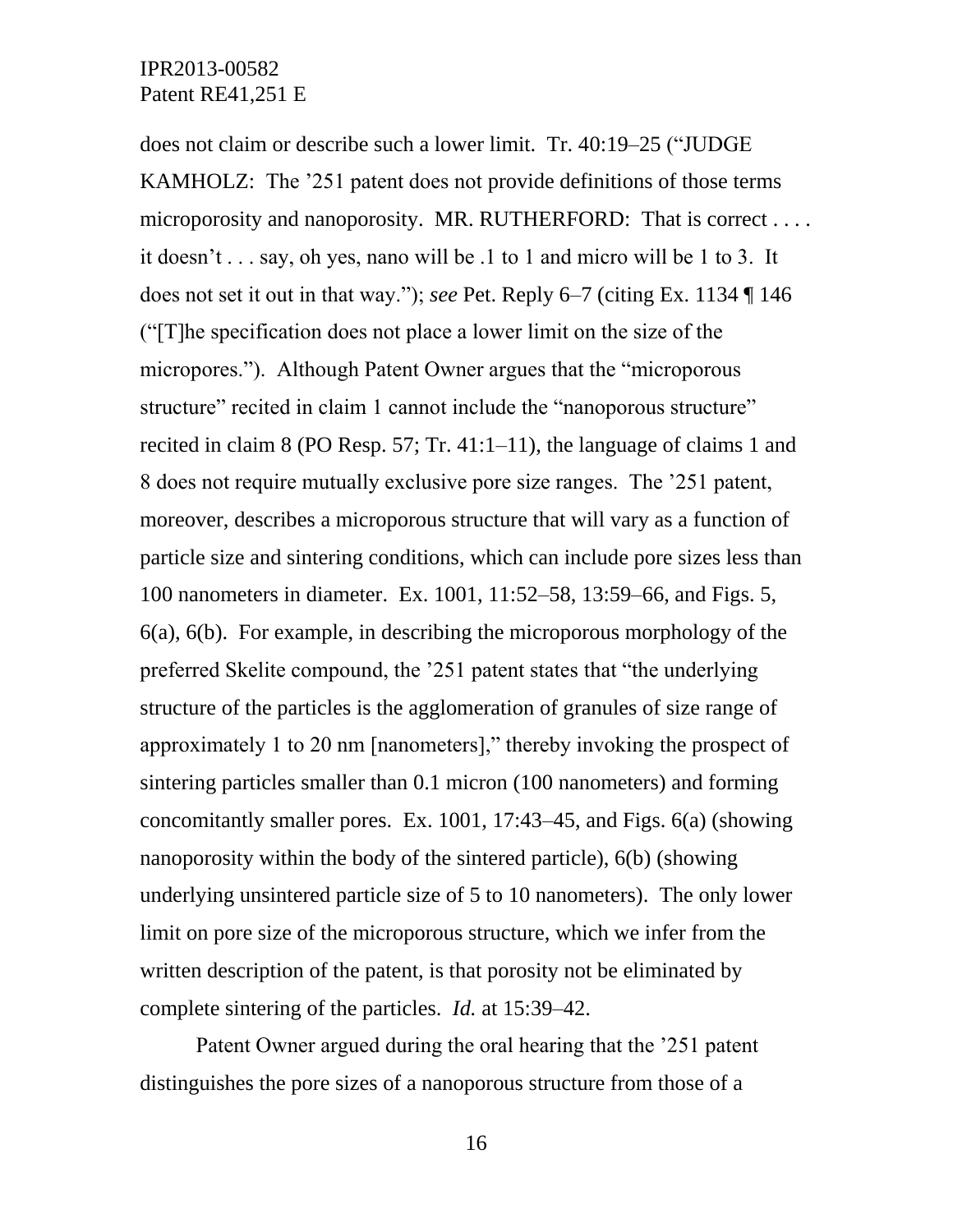$\overline{a}$ 

microporous structure (Tr. 39:6–18 (citing Ex. 1001, 7:41–42)).<sup>15</sup> Patent Owner acknowledged, however, that the '251 patent does not provide definitions of "microporosity" and "nanoporosity," and counsel could not cite evidence in the record to support the assertion that "microporosity" and "nanoporosity" must have non-overlapping pore size ranges. Tr. 40:19– 41:11. The cited passage from the patent, moreover, does not impose a lower limit on pore size of a microporous structure or mandate nonoverlapping pore size ranges. Therefore, we are not persuaded by Patent Owner's argument. *See Aventis Pharma S.A. v. Hospira, Inc.*, 675 F.3d 1324, 1330 (Fed. Cir. 2012) (proper not to limit plain and ordinary meaning of claim term "perfusion," where specification did not express language of manifest exclusion or clear disavowal of claim scope.).

Our construction also is consistent with the weight of extrinsic evidence that persons skilled in the art used the terms "microporous" or "microporosity" to refer to nanometer-sized pores. Ex. 1021, 119 ("microporous HA cement" with "interconnected microporosity averaging 2–5 nm in diameter"); Ex. 1133, 157:5–13, 158:1–13 (confirms use of "microporous" in Exhibit 1021 page 119 to include pore sizes in the range of 2 to 5 nanometers); Ex. 1134 ¶¶ 143–149 ("microporous structure" includes nanometer-sized pores without a bottom limit); Ex. 1047, 5 ("In ceramic structures, micropores (usually less than  $5 \mu m$  in size) . . . ."); Ex. 1049, 2

<sup>&</sup>lt;sup>15</sup> "The biomaterial compound has a distinguishable microporous and nanoporous structure along with a crystallography that is similar yet different from that of  $\alpha$ -TCP." The quoted passage from the '251 patent was not cited in Patent Owner's Response regarding claim construction or in the cited passages from paragraphs 91–93 of Dr. Ong's Declaration. PO Resp. 55–57 (citing Ex. 2026 ¶¶ 91–93).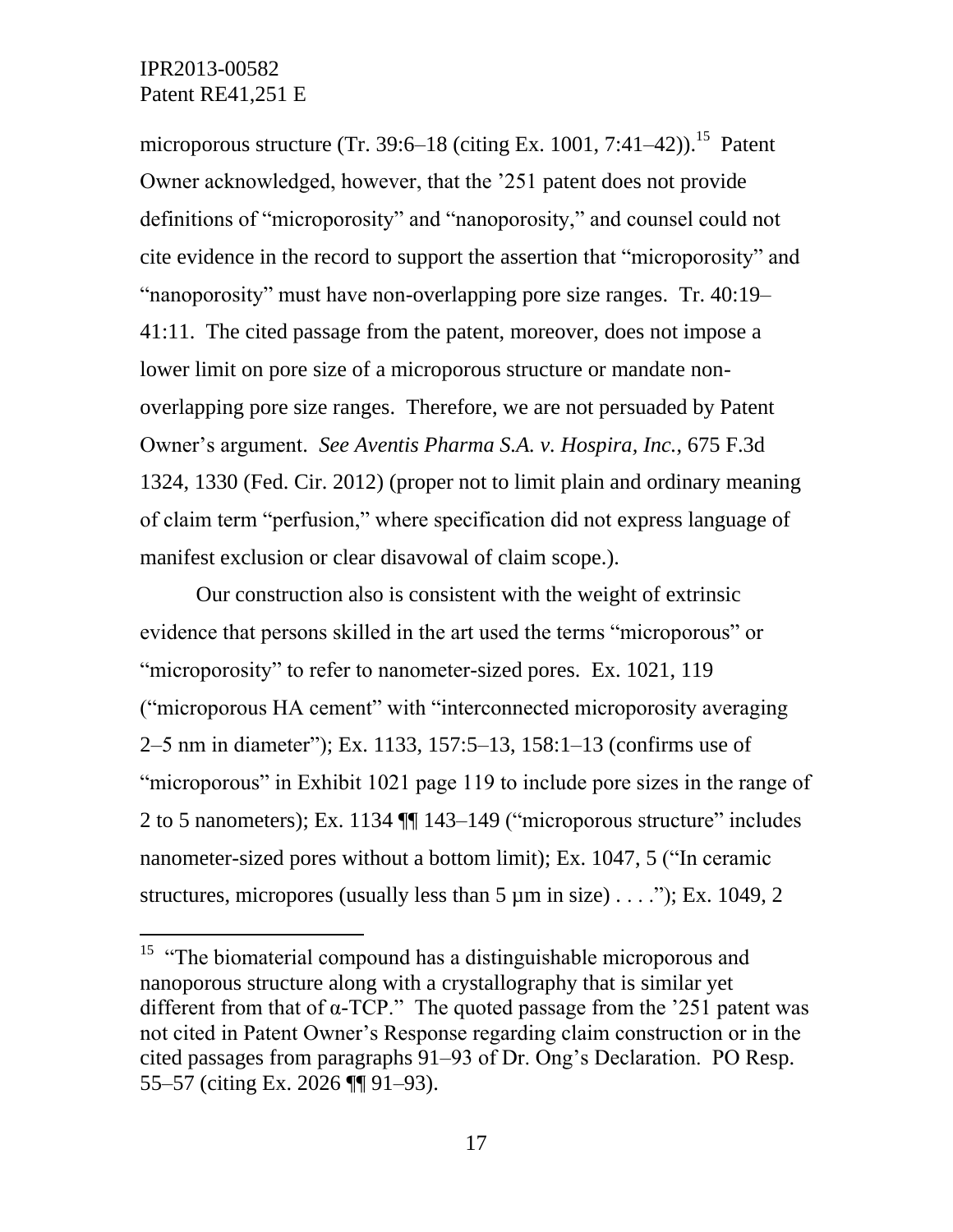("Micropores ( $\leq 5 \mu m$ ) . . . ."). The extrinsic evidence persuades us that one of ordinary skill in the art of bone implant materials would understand "microporous" and "microporosity" to refer to a range of pore sizes several microns or less in diameter without a finite lower limit.

In sum, although a range of particle sizes and sintering conditions (time and temperature) are described in the '251 patent for forming a microporous structure, the '251 patent does not place a finite lower limit on pore size so as to exclude nanometer-sized pores from the definition of "microporous structure," nor does the extrinsic evidence indicate that such a limitation was implied in use of that term.

For the reasons given above, we decline to alter our claim construction as urged by Patent Owner. Therefore, we maintain our construction of the broadest reasonable interpretation of "microporous structure" to mean "a porous structure of interconnected particles having pore sizes of about 2 microns or less in diameter." Dec. 12.

> *3. "bioresorbable biomaterial" and "compound comprising calcium, oxygen and phosphorous, wherein a portion of at least one of said elements is substituted with an element*   $Si^{4+}$ "

In our Decision to Institute, we determined that no express interpretation of the quoted phrases recited in claim 1 is required. Dec. 11– 12. The parties do not contest this determination. We maintain that no express interpretation of the phrases "bioresorbable biomaterial" and *"*compound comprising calcium, oxygen and phosphorous, wherein a portion of at least one of said elements is substituted with an element  $Si<sup>4+2</sup>$  is required for this Final Written Decision.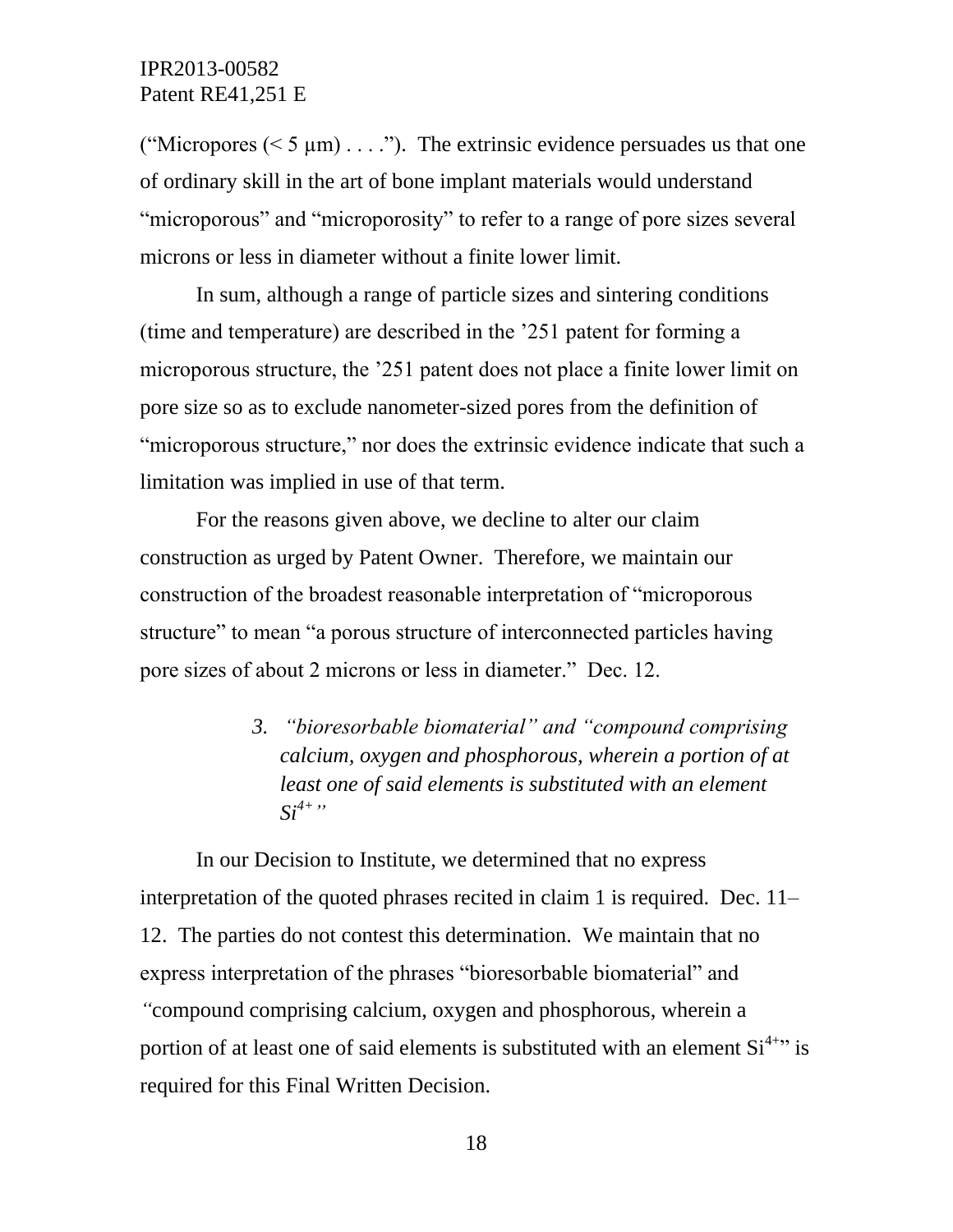## *4. "macroporous structure"*

In our Decision to Institute, we determined that Claim 6 defines "macroporous structure" with clarity and precision: "comprising an open cell construction with interconnected voids having a pore size of approximately 50 to 1000 microns." Dec. 13. The parties do not contest this determination. We maintain our construction of "macroporous structure."

# *5. "nanoporous structure"*

In our Decision to Institute, we determined the broadest reasonable interpretation of "nanoporous structure," recited in claim 8, is "a porous structure of interconnected particles having pore sizes of less than about 0.1 micron (100 nanometers) in diameter." Dec. 13. The parties agree and do not contest this determination. Pet. 20; PO Prelim. Resp. 27. We maintain our construction of "nanoporous structure."

## *B. Anticipation of Claims 1 and 8*–*13 by Davies*

Petitioner argues that Davies (Ex. 1015) discloses the same process described in the '251 patent for applying a colloidal calcium phosphate (CaP) thin film to a quartz substrate, followed by sintering at high temperatures, which necessarily will result in the claimed isolated compound. Pet. 32–33 (citing Ex. 1003 ¶¶ 429–438, 608–09, App. B). Petitioner argues that Davies inherently anticipates claims 1 and 8–13 under 35 U.S.C. § 102(b). *Id.*; *see Schering Corp. v. Geneva Pharmaceuticals, Inc.*, 339 F.3d 1373, 1377 (Fed. Cir. 2003) ("[A] prior art reference may anticipate without disclosing a feature of the claimed invention if that missing characteristic is necessarily present, or inherent, in the single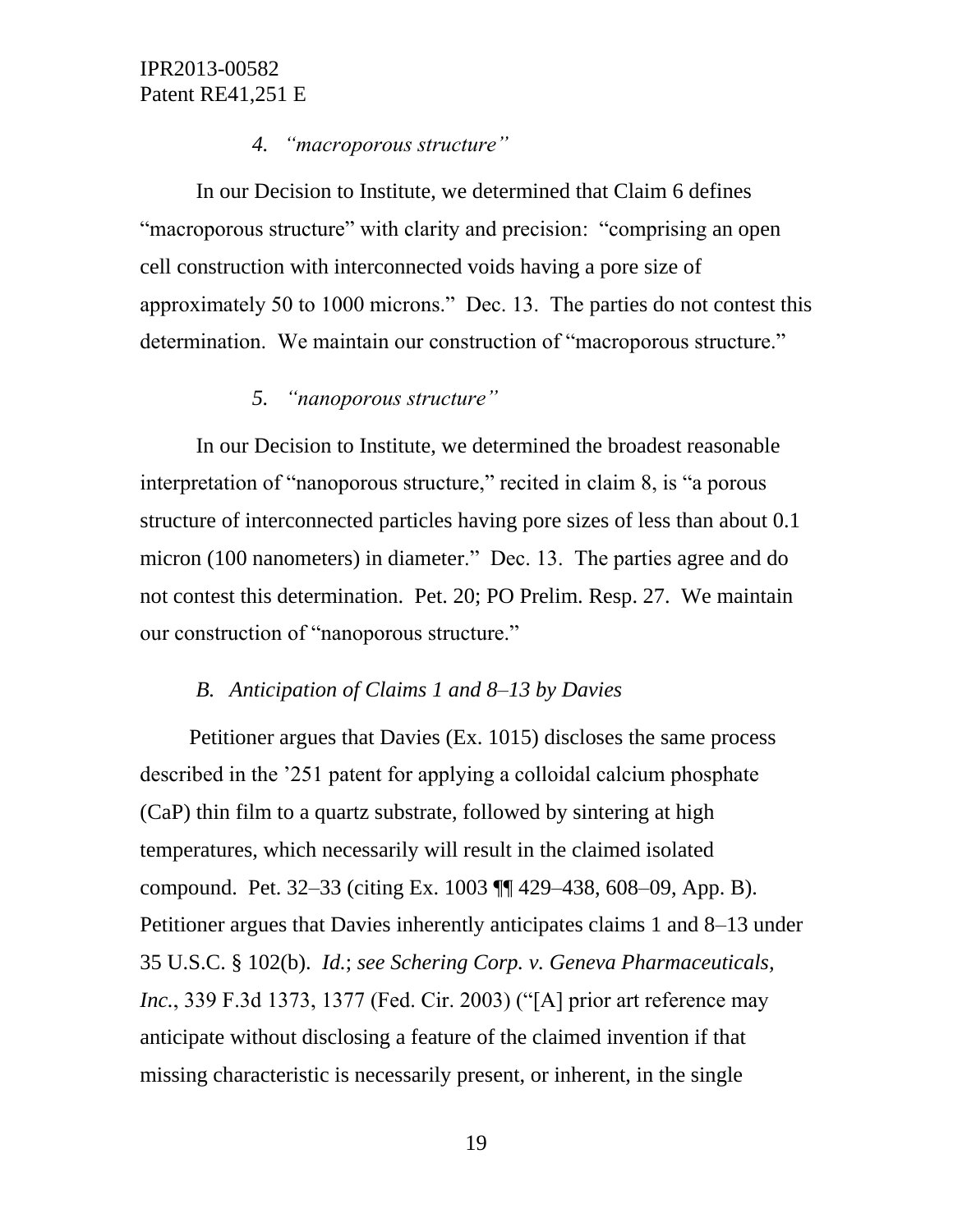anticipating reference.") (citation omitted); *SmithKlineBeecham Corp. v. Apotex Corp.*, 403 F.3d 1331, 1343–44 (Fed. Cir. 2005). Patent Owner opposes, arguing that the thin-film-on-quartz embodiment is a non-elected, unclaimed embodiment that is not an "isolated" compound, as recited in claim 1. PO Resp. 21–25 (citing Ex. 2026 ¶¶ 57–59; Ex. 2028 (Mikos Depo.)).

### *1. Overview of Davies*

Davies discloses synthetic CaP-based thin films, applied to a quartz substrate, on which bone cells may be cultured to permit evaluation of bone cell functional properties such as osteoclast activity. Ex. 1015, Abstract, 6:30–35. Procedure 1 of Davies describes the preparation of HA using a two-solution sol-gel process, where Solution A (pH 12) is made with 4.722 grams of calcium nitrate and Solution B (pH 12) is made with 1.382 grams of ammonium dihydrogen phosphate. Ex. 1015, 25:8–26:29; Ex. 1003 ¶¶ 432–437. After mixing Solutions A and B followed by centrifugation, a colloidal CaP sol-gel suspension of HA is formed. *Id*. Procedure 3 describes cleaning a quartz substrate, which contains silicon, and Procedure 4 describes dip coating the cleaned quartz substrate with the colloidal CaP sol-gel prepared in Procedure 1. Ex. 1015, 28:17–29:9; Ex. 1003 ¶¶ 434–35. Procedure 5 describes sintering the CaP-coated quartz substrate at 1000ºC for one hour. Ex. 1015, 29:11–19; Ex. 1003 ¶ 436. X-ray diffraction analysis reveals that, when sintered at 1000ºC, "the film has a majority of tricalcium phosphate and a ratio of approximately 10:90 of calcium hydroxyapatite [HA] to tricalcium phosphate." Ex. 1015, 29:20–35. With regard to claim 1 of the '251 patent, Davies does not disclose expressly the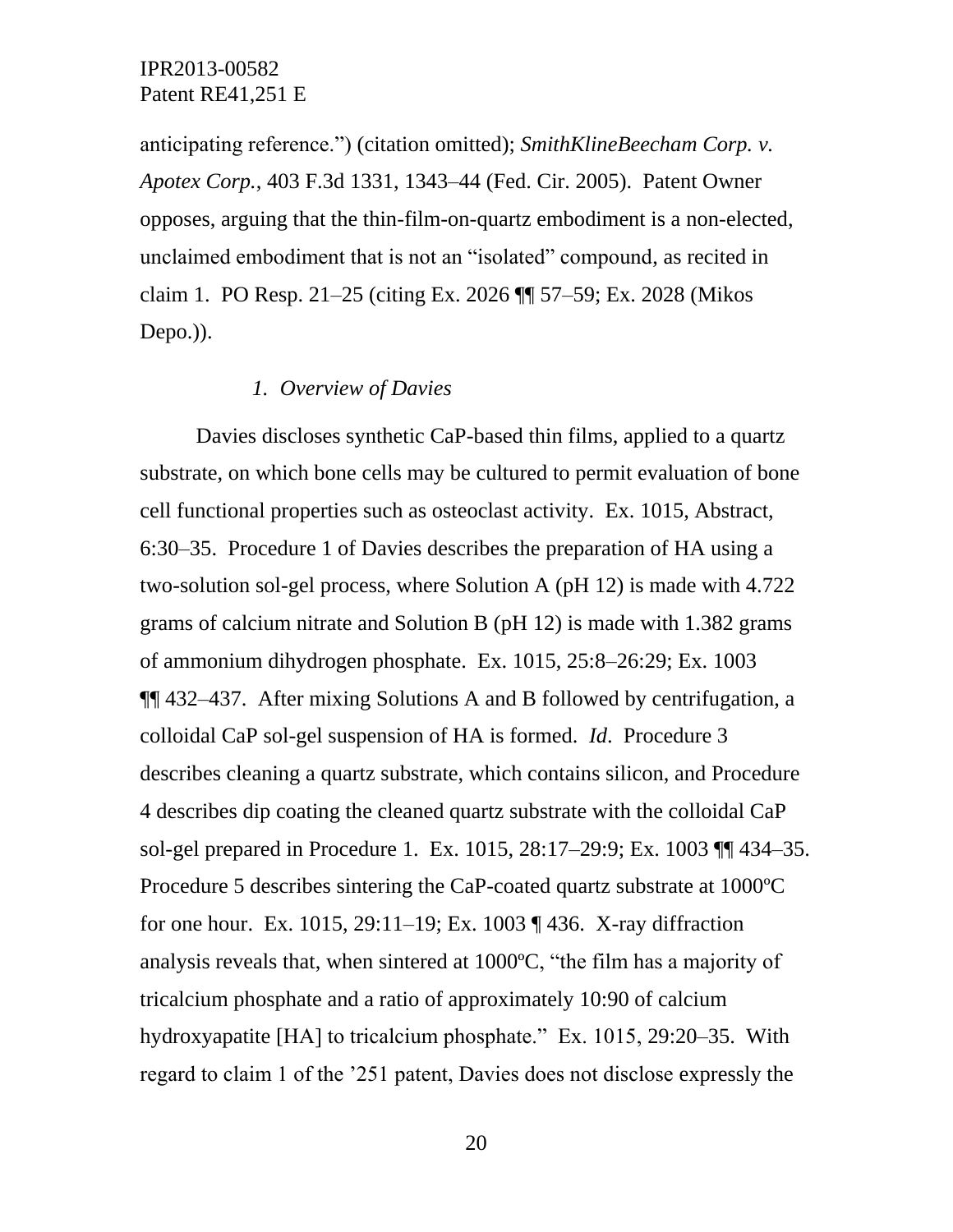substitution of silicon in at least one of the calcium, oxygen, or phosphorous elements.

### *2. Analysis of asserted anticipation of claim 1 by Davies*

Petitioner cites the testimony of Dr. Mikos, who testifies that the "'isolated compound' of claim 1 is no different than the multi-phasic mixtures [of HA and TCP] disclosed in [Davies]" as a CaP thin film provided on a quartz substrate. Pet.34 (citing Ex. 1003 ¶ 617). Dr. Mikos further testifies that "[a]s the result of the sintering, the multi-phasic calcium phosphate-based material has been separated from the environment, that is the reagents and the unwanted starting materials . . . ." Ex. 2028, 78:5– 79:21. Petitioner argues that the sintering step used in Davies, also used in the '251 patent, would have resulted in removal of residual reactants, thereby yielding the claimed "isolated compound." Pet. 34–35.

Patent Owner argues that non-election of a claimed method for culturing functional bone cells on a CaP thin film, in response to a restriction requirement during prosecution, is evidence that Davies does not disclose the claimed "isolated compound." PO Resp. 22. Patent Owner argues that the "isolated compound" language covers the silicon-substituted powder and macroporous structure embodiments described in Examples 5 and 8 of the '251 patent, but not the thin-film-on-quartz embodiment of Example 3. *Id.*  at 22; *see* Tr. 82:11–14 ("If you are going to use it [CaP thin film] for treatment, you would remove it from the quartz . . . . It is not part of the resulting biomaterial that is being created."). Patent Owner concludes that Davies does not disclose a silicon-substituted CaP compound "separated from all other substances" in accordance with our claim construction. PO Resp. 22–23 (citing Ex. 2026 ¶¶ 57–59).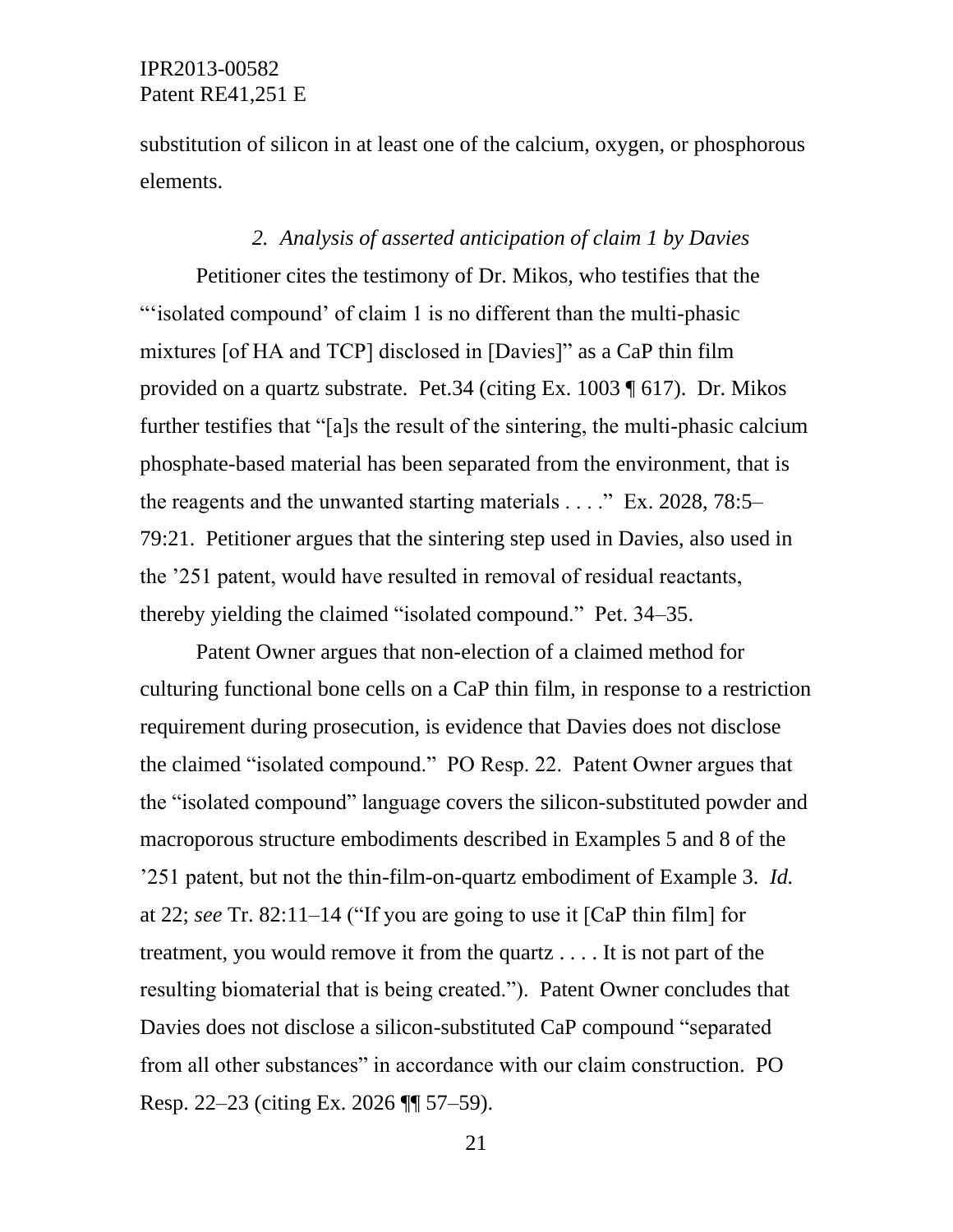$\overline{a}$ 

We agree with Patent Owner. The '251 patent and Davies repeatedly and consistently describe the compound as a thin film "formed on," "provided on," or "applied to" a quartz substrate. Ex. 1001, 4:11–13 ("a calcium phosphate-based thin film formed . . . on quartz substrates"), 8:33– 34 ("a synthetic sintered film . . . on a substrate"), 16:54–56 ("As provided as a film on a substrate  $\dots$  ."), 26:25–26 ("Once the colloidal suspension (sol-gel) is prepared, it may be applied as a thin film to the desired substrate  $\dots$ "); Ex. 1015, Abstract ("Such film, as applied to a support  $\dots$ "), 10:7– 8 ("providing the film on a transparent supporting substrate, such as quartz or glass"), 10:24–27 ("Preferably the substrate is of quartz . . . because of the required sintering of the film once applied to the substrate."). The thin film is applied by dipping the quartz substrate into a separately prepared CaP sol-gel suspension, extracting the substrate from the sol-gel suspension at a constant speed ("dip coating"), followed by drying and sintering for one hour at 1000° C. Ex. 1001, 29:27–34; Ex. 1015, 21:35–22:5, 28:34–29:17. Thus, the thin film is created from the CaP sol-gel suspension and applied to or coated on the quartz substrate, such that the CaP thin film compound is bound to, not separated from, another substance.<sup>16</sup>

We are persuaded by Dr. Ong's testimony that Davies does not disclose that "the sintered CaP thin film could be separated and thus 'isolated' from the reagent/substance/substrate on which it was formed." Ex. 2026 ¶ 58. The failure of Davies to disclose an "isolated" CaP

<sup>&</sup>lt;sup>16</sup> Quartz is "a mineral consisting of silicon dioxide occurring in colorless and transparent or colored hexagonal crystals or in crystalline masses." *Quartz Definition*, MERRIAM-WEBSTER, available at [http://www.merriam](http://www.merriam-webster.com/dictionary/quartz)[webster.com/dictionary/quartz](http://www.merriam-webster.com/dictionary/quartz) (last visited February 20, 2015). Ex. 3001.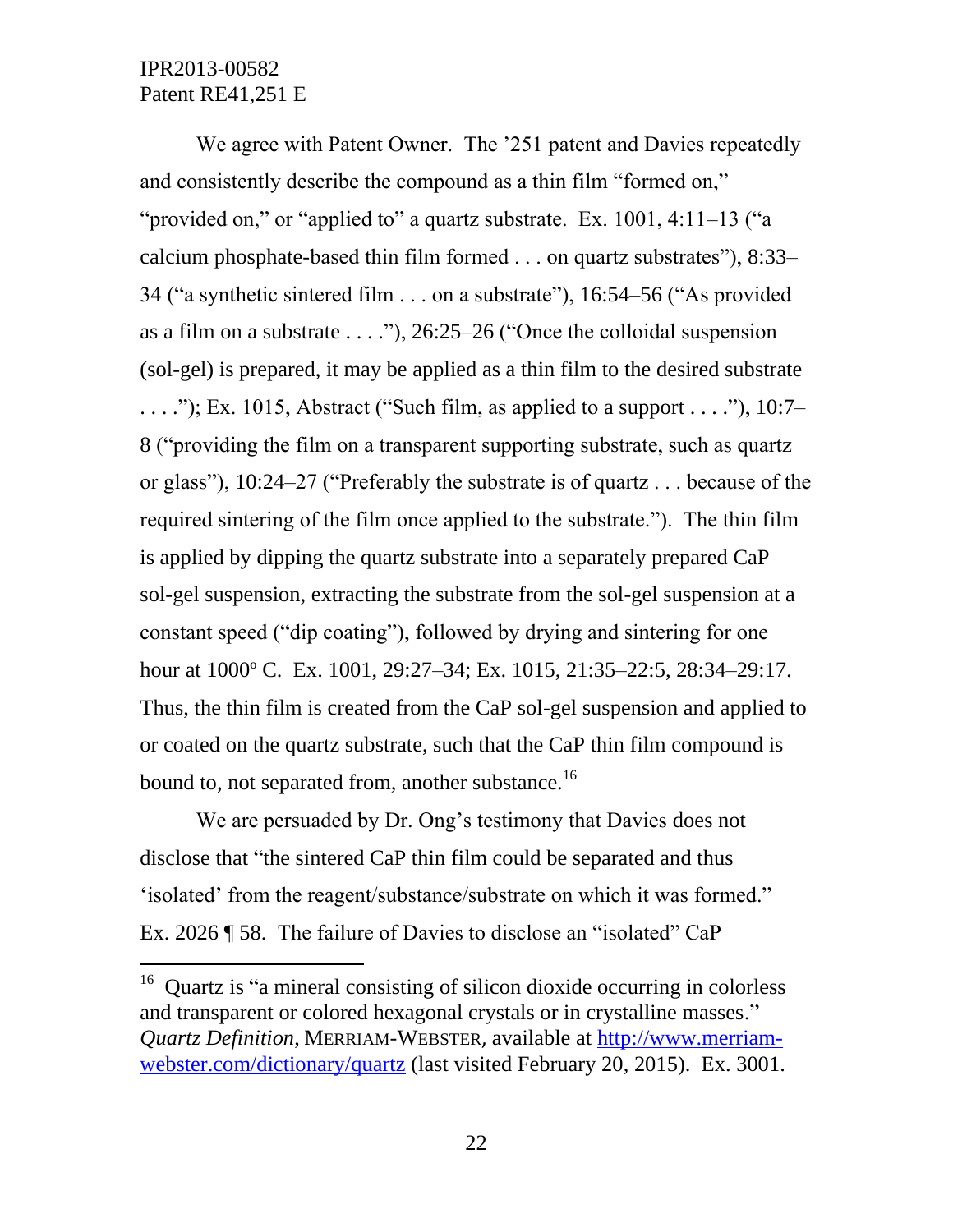compound is further supported by the prosecution history of the '251 patent. Ex. 1009, 295. The Examiner withdrew a Section 102(b) rejection over Davies (and WO 97/09286), advising patent applicant to "point out [Davies and WO 97/09286] do not teach isolated compounds and have different formulas." *Id.* Patent applicant responded, stating, *inter alia*, "the present invention is directed to this isolated biomaterial compound having elemental substitutions therein that provide a highly bioresorbable compound that can be remodeled *in vivo* and *in vitro* much like natural bone and can be provided as powders, pellets, thick coatings, three-dimensional bulk materials and macroporous structures." *Id.* at 304. Petitioner's reliance on the Reply Declaration of Dr. Mikos, who attempts to alter the Board's claim construction requiring a compound "separated from all other substances" (Ex. 1134 ¶ 64 ("separated from *substantially* all other *unwanted*  substances")) to justify his opinion, is not entitled to any weight.

Petitioner, moreover, has not provided evidence that quartz is a "bioresorbable biomaterial" as recited in claim 1. Pet. 32–35 (citing Ex. 1003 ¶¶ 219–224, 313–14, 429–38, 440–450, 609–09, 617; Ex. 1057, 6); Reply 15 (citing Ex. 1134 ¶¶ 62–67). Petitioner attempts to equate the quartz substrate with the CaP thin film biomaterial – the "glass/quartz substrate . . . is part of the CaP *product*, and serves a core purpose," (Pet. Reply 15 (emphasis added) citing Ex. 1134 ¶¶ 62–67) – but a thin-film-onquartz CaP "product" is not an "isolated bioresorbable biomaterial compound." The quartz acts as a convenient substrate to support the CaP thin film, but only the CaP thin film is a biomaterial compound. Ex. 1001, 16:54–60, 25:53–57. We find Petitioner has not adduced persuasive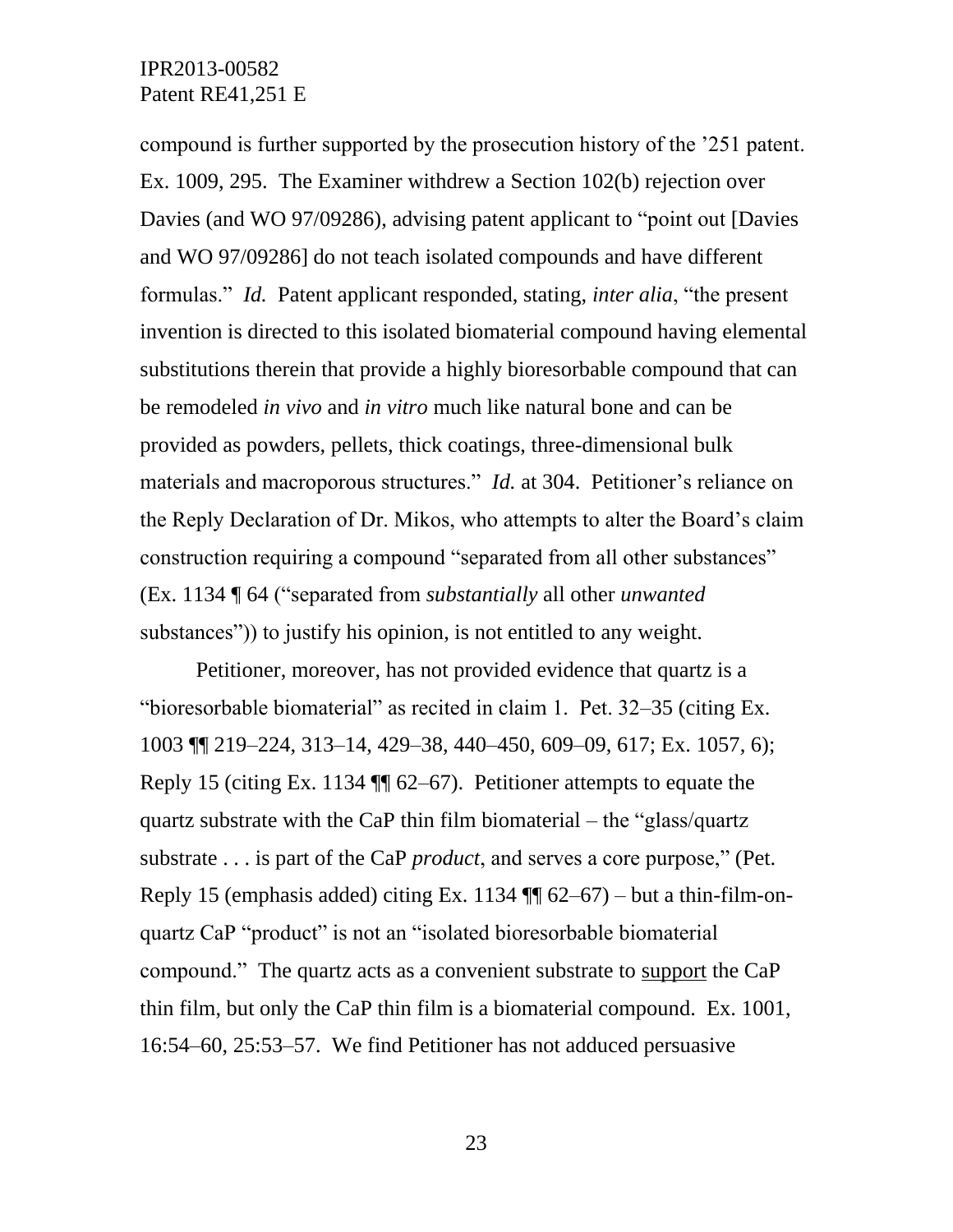evidence that the quartz substrate disclosed in Davies is a bioresorbable biomaterial that should be considered part of the isolated compound.

For the reasons given above, we find that Davies does not disclose an "isolated bioresorbable biomaterial compound" separated from all other substances as recited in claim 1 of the '251 patent. Therefore a preponderance of the evidence does not support Petitioner's contention that Davies anticipates claim 1 of the '251 patent.

### *3. Analysis of asserted anticipation of claims 8–13 by Davies*

Claims 8–13 of the '251 patent all depend, ultimately, from claim 1. We have found, for the reasons given in section II B.2. above, that Davies does not disclose the "isolated bioresorbable biomaterial compound" recited in claim 1. Therefore, we determine Petitioner has not provided persuasive evidence that Davies inherently anticipates dependent claims 8–13 of the '251 patent.

#### *C. Obviousness of Claim 8 over Davies and Ichitsuka*

Petitioner argues the "nanoporous structure" limitation of dependent claim 8 would have been obvious to a person of ordinary skill in the art, when Davies is combined with the teachings of Ichitsuka. Pet. 35–37. Petitioner's analysis of Ichitsuka focuses on the "nanoporous structure" limitation and does not address the "isolated bioresorbable biomaterial compound" limitation of claim 1 that we find lacking in Davies. *Id.* at 37. Therefore, we determine Petitioner has not provided persuasive evidence that the combination of Davies and Ichitsuka renders claim 8 unpatentable for obviousness under 35 U.S.C. § 103(a).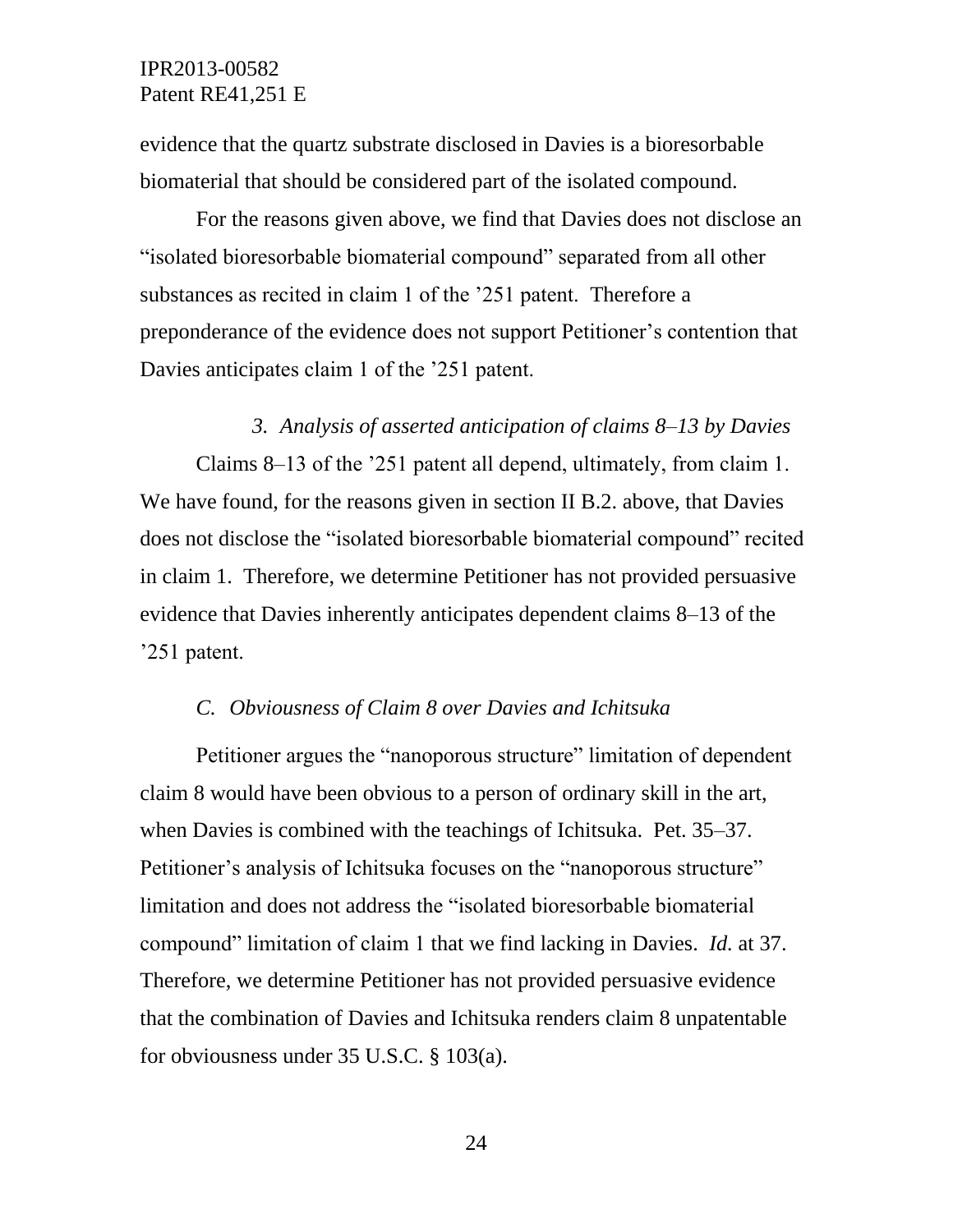l

## *D. Anticipation of Claims 1 and 8–13 by Ruys '93a*

Petitioner argues that Ruys '93a (Ex. 1011) discloses a siliconsubstituted calcium phosphate compound made by a very similar process to the sol-gel/sintering process described in Examples 1, 2, and 5 of the '251 patent. Pet. 42–45, 51, 53–54; Pet. Reply. 1–9. Petitioner argues that Ruys '93a inherently anticipates claims 1 and 8–13 of the '251 patent under 35 U.S.C. § 102(b). Patent Owner opposes, emphasizing differences between the Ruys '93a process and the process described in the '251 patent. PO Resp. 8–21, 24–25.

## *1. Overview of Ruys '93a*

Ruys '93a, titled "A Feasibility Study of Silicon Doping of Hydroxylapatite," discloses an approach to enhancing "the relatively low bioactivity of hydroxylapatite" (Ex. 1011, Abstract) by forming a silicondoped calcium phosphate compound. Ex. 1011, 3 (left column). Ruys '93a discloses a two-solution sol-gel process to make finely divided (20 nm) stoichiometric HA suspended in ethanol.<sup>17</sup> Ex. 1003 ¶ 383 (citing Ex. 1011, 3 (right column)). Ruys '93a discloses the addition of ethyl silicate to the suspended HA, then excess water, to form colloidal silica. *Id*. The precipitated HA and silica powder are pressed into pellets and sintered at 1100ºC for one hour in air. *Id*. Ruys '93a discloses 11 experimental compositions with varying silicon:HA molar ratios. Ex. 1003 ¶ 385 (citing Ex. 1011, 3 (right column)).

<sup>&</sup>lt;sup>17</sup> Stoichiometric HA has a Ca:P ratio of 1.67 "consistent with the chemical formula of HA which includes 10 calcium atoms for every 6 phosphorous atoms." Pet. 43 (citing Ex. 1003 ¶ 393).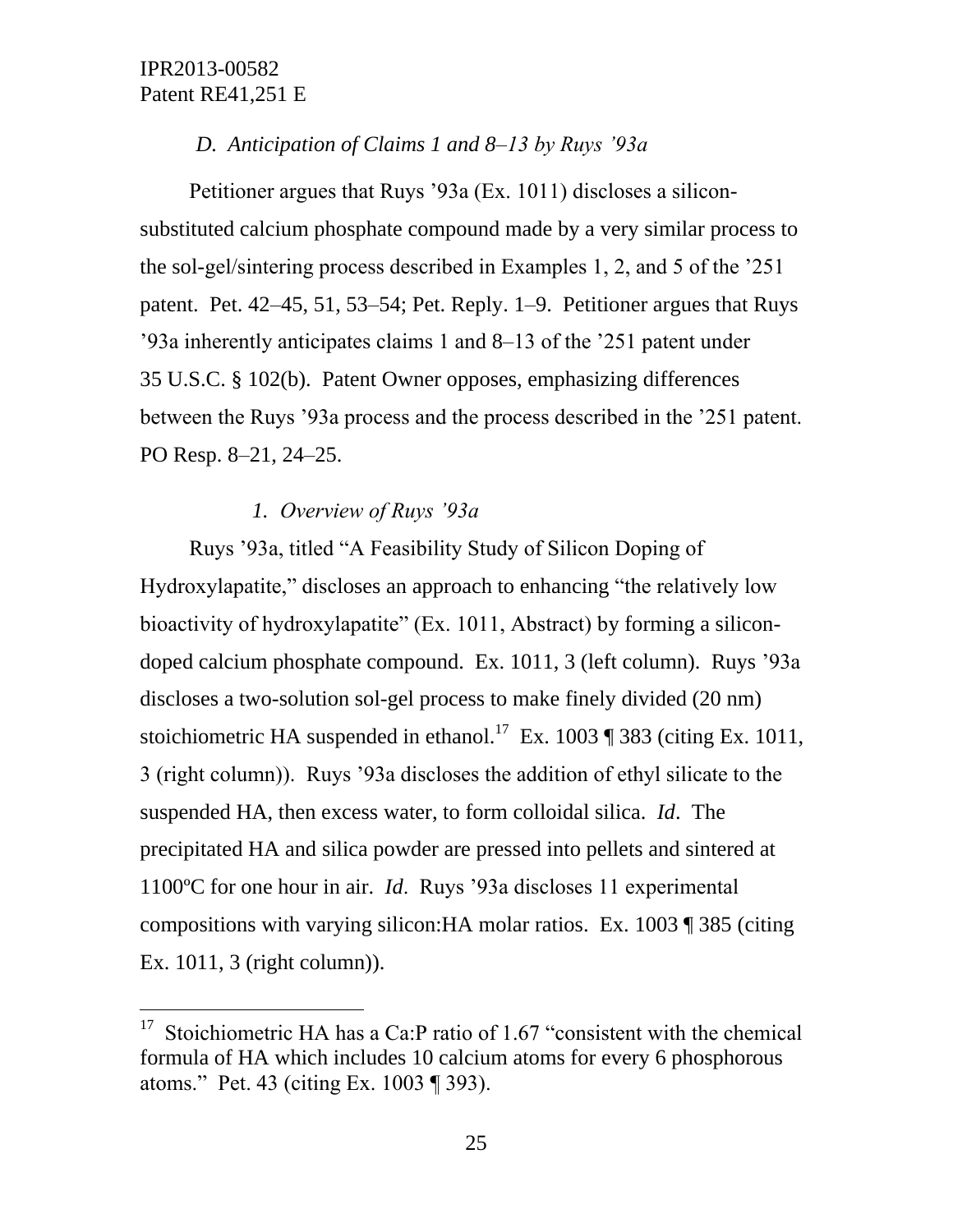$\overline{a}$ 

Ruys '93a further discloses analytical data for the sintered material, a multi-phase, silicon-substituted calcium phosphate compound that includes TCP as one of "two new apatite phases." Ex. 1003 ¶ 385 (citing Ex. 1011, 4 (right column)). Ruys '93a discloses lattice expansion data supporting the author's conclusion that "silicon substitution probably occurred . . . at the phosphorous site since ionic radii restrictions favour this site to the exclusion of the three alternatives – the calcium, oxygen, and hydroxyl sites." Ex. 1011, 4 (right column); Ex. 1003 ¶ 384. Ruys '93a further states that "[t]he formation of  $Ca_{10}(PO_4)_{4}$  (SiO<sub>4</sub>)<sub>2</sub> shows that *silicon substitution into the phosphorous site can be induced by the sol-gel synthesis method* used in the present work." Ex. 1011, 4 (right column) (emphasis added).Ruys'93a also discloses data demonstrating the "apparent porosity" of the compound as a function of the silicon: HA molar ratios tested.<sup>18</sup> Ex. 1011, 4 (left column), Fig. 2.

## *2. Petitioner's argument and evidence*

Petitioner relies on the testimony of Dr. Mikos, who characterizes the process used in Ruys '93a as "strikingly similar" to the sol-gel method described in the '251 patent and concludes that the Ruys'93a process "necessarily resulted in products having the same physical, chemical, and biological properties." Pet. 43 (citing Ex. 1003 ¶¶ 623–625); Ex. 1003

 $18$  Apparent porosity is a measure of the porosity of a material using a hydrostatic weighing technique where the material is immersed in water or kerosene. Ex. 1011, 4 (Fig. 2); *see also* Ex. 1003 ¶ 134 ("[I]ncomplete sintering of HA ceramics, which is what was observed in Ruys 1993a, was known to result in pores."); Ex. 2026 ¶ 38 (measuring apparent porosity "does indicate some pores that are accessible to fluid in contact with the outside of the pellet.").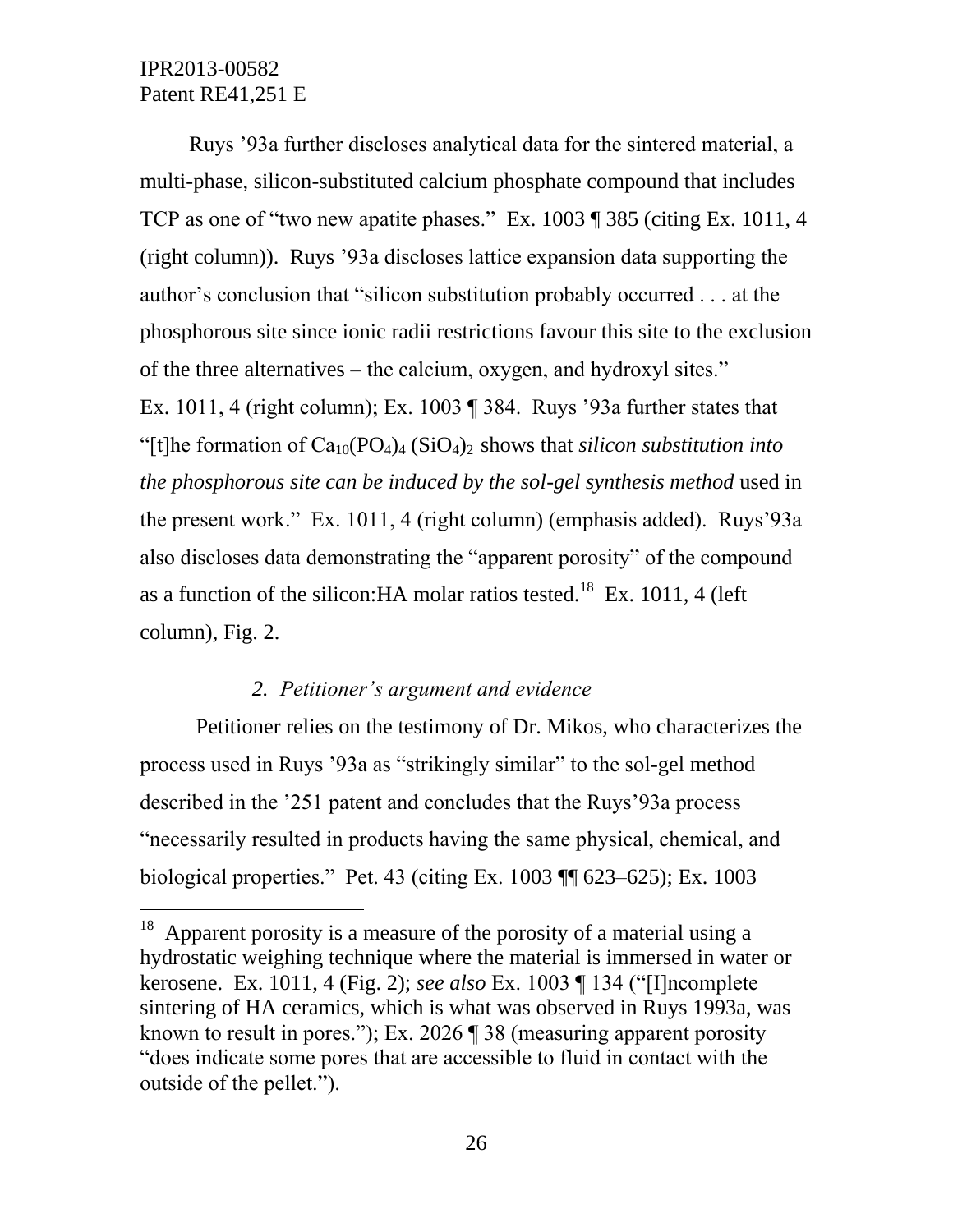¶¶ 383, 393–394. Petitioner argues that the sintering step disclosed in Ruys '93a results in an "isolated compound." Pet. 44 (citing Ex. 1003 ¶¶ 386–87). Petitioner next points to the statement in Ruys '93a regarding the creation of silicon "substituted" HA, and further relies on later work of two of the named '251 patent inventors as confirming that the method used in Ruys '93a would have resulted in silicon-substituted TCP. Pet. 43–44 (citing Ex. 1003 ¶¶ 384, 393–94, 628; Ex. 1119). Petitioner further argues that Ruys '93a necessarily results in a "microporous structure," indicated by incomplete sintering of the silicon-doped CaP compound. Pet. 44–45 (citing Ex. 1003 ¶¶ 388–394, 625, 632).

## *3. Patent Owner's argument and evidence*

Patent Owner argues that Ruys '93a does not disclose inherently "microporosity" (i.e. "a microporous structure") of the silicon-doped CaP compound and that Petitioner has failed to meet its burden of proving Ruys '93a inherently anticipates claim 1 of the '251 patent. PO Resp. 8–21. Patent Owner argues the process disclosed in Ruys '93a is not equivalent to the processes disclosed in Example 5 of the '251 patent ("Preparation of Ca– P Powder with Silicon as the Introduced Additive").<sup>19</sup> *Id.* at 10–16. Patent Owner urges that, because of "critical" process differences, the Ruys '93a process "Do[es] Not Necessarily Result in Interconnected Microporosity." *Id.* at 10 (citing Ex. 2026 ¶ 52); *Id.* at 14–15 (citing Ex. 2026 ¶¶ 50–52). Patent Owner further argues the Jarcho prior art reference (Ex. 1010), relied upon by Dr. Mikos, does not teach that inefficient sintering results necessarily in microporosity. *Id.* at 16–21 (citing Ex. 1010 (Jarcho); Ex.

 $\overline{a}$ 

 $19$  Ex. 1001, 29:50-30:12.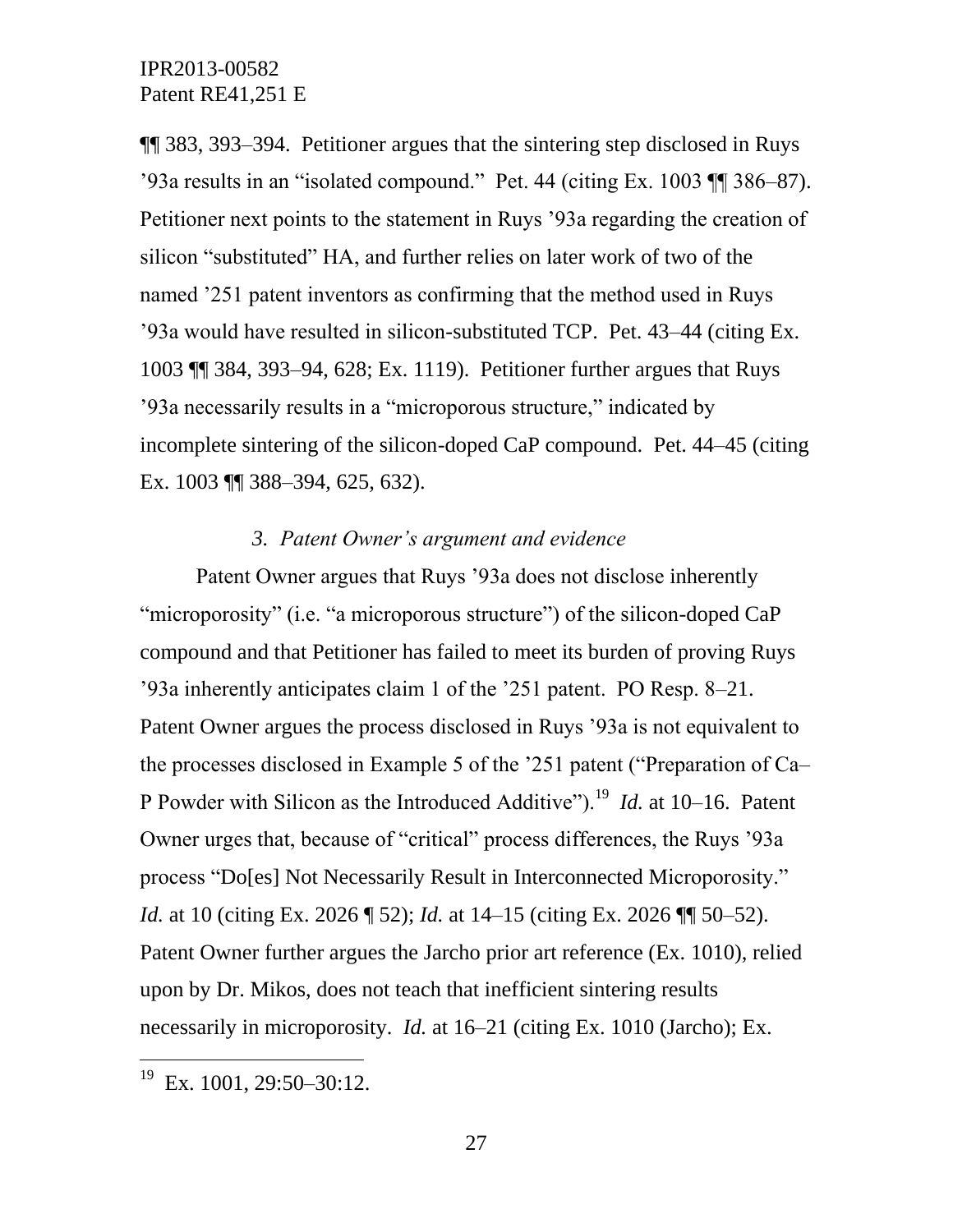2026 ¶¶ 43, 54, 56; Ex. 2028 (excerpts of Dr. Mikos's May 6, 2014 deposition transcript)). Patent Owner also attempts to distinguish the structure of the Ruys '93a compound from the claimed "microporous structure," because the '251 patent describes "sintering agglomerates substantially larger than the non-agglomerated particles sintered in Ruys." PO Obs. 1–2. Patent Owner does not put forward evidence to rebut Petitioner's evidence supporting the Ruys '93a disclosure of the other limitations in claim 1 apart from the "microporous structure" limitation. PO Resp. 8–21.

# *4. Analysis a. "isolated bioresorbable biomaterial compound"*

With regard to the limitation of claim 1 reciting an "isolated" bioresorbable biomaterial compound comprising calcium, oxygen, and phosphorous" (Ex. 1001, 33:42–43), Ruys '93a discloses a CaP compound, prepared as a powder in the presence of silicon, compressed into pellets, and sintered at high temperature to form an isolated bioresorbable biomaterial compound. Ex. 1011, 3 (right column), 4 (right column); Pet. 43–44 (citing Ex. 1003 ¶¶ 383–87, 393–94, 625). The "isolation" of the silicon-doped CaP compound, which includes a TCP phase, is accomplished by essentially the same process steps – precipitating CaP and silica from a sol-gel followed by sintering at high temperature – that are described in the '251 patent. Pet. 43–44 (citing Ex. 1003 ¶¶ 386–87, 393–94, 625, 628); Ex. 1003 ¶ 627. Patent Owner does not put forward credible evidence to rebut the aforementioned evidence. PO Resp. 8–21. Petitioner's unrebutted evidence is sufficient to persuade us that Ruys '93a discloses an "isolated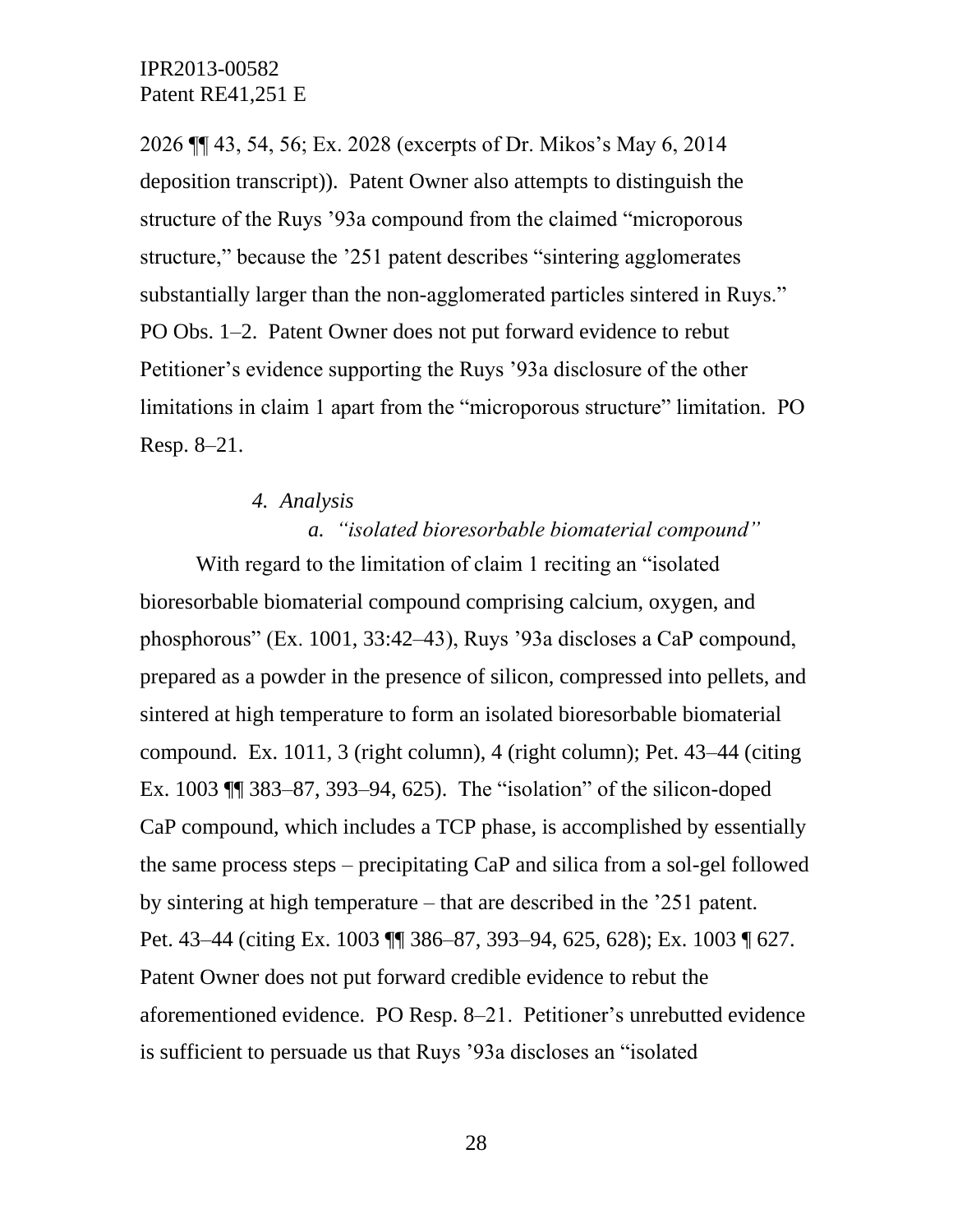bioresorbable biomaterial compound comprising calcium, oxygen, and phosphorous" by a preponderance of the evidence.

# *b. "substituted with an element Si4+"*

Claim 1 further recites "wherein a portion of at least one of said elements is substituted with an element  $Si<sup>4+</sup>$ ." Ex. 1001, 33:43–45. Ruys '93a first hypothesizes that elemental silicon substitution will occur at the phosphorous site of the CaP compound (Ex. 1011, 3 (left column)), then presents analytical data indicating that "silicon substitution probably occurred . . . at the phosphorous site" (*id.* at 4 (right column), Figs. 1–3), and states unequivocally that "silicon substitution into the phosphorous site can be induced by the sol-gel synthesis method used in the present work." (*id.*  (right column)). Pet. 43–44 (citing Ex. 1003 ¶¶ 383–87, 393–94, 625, 628). Dr. Mikos emphasizes later work of the '251 patent inventors that "'firing a stoichiometric calcium hydroxyapatite precipitate with  $SiO<sub>2</sub>$  produces Si-TCP'" (Ex. 1003 ¶ 394), and he concludes that "the methods disclosed in Ruys 1993a necessarily resulted in multi-phasic materials comprising silicon-substituted-TCP." *Id.* ¶ 628–29 (citing Ex. 1119).

Patent Owner does not put forward credible evidence to rebut the above-cited evidence of Petitioner. PO Resp. 8–21. Petitioner's unrebutted evidence is sufficient to persuade us that Ruys '93a discloses the claim limitation "wherein a portion of at least one of said elements is substituted with an element  $Si<sup>4+7</sup>$  by a preponderance of the evidence.

## *c. "microporous structure"*

As a preliminary matter, we reject Patent Owner's claim constructionbased argument (PO Resp.  $11-15$  (citing Ex. 2026  $\P\P$  45, 46, 51)) that Ruys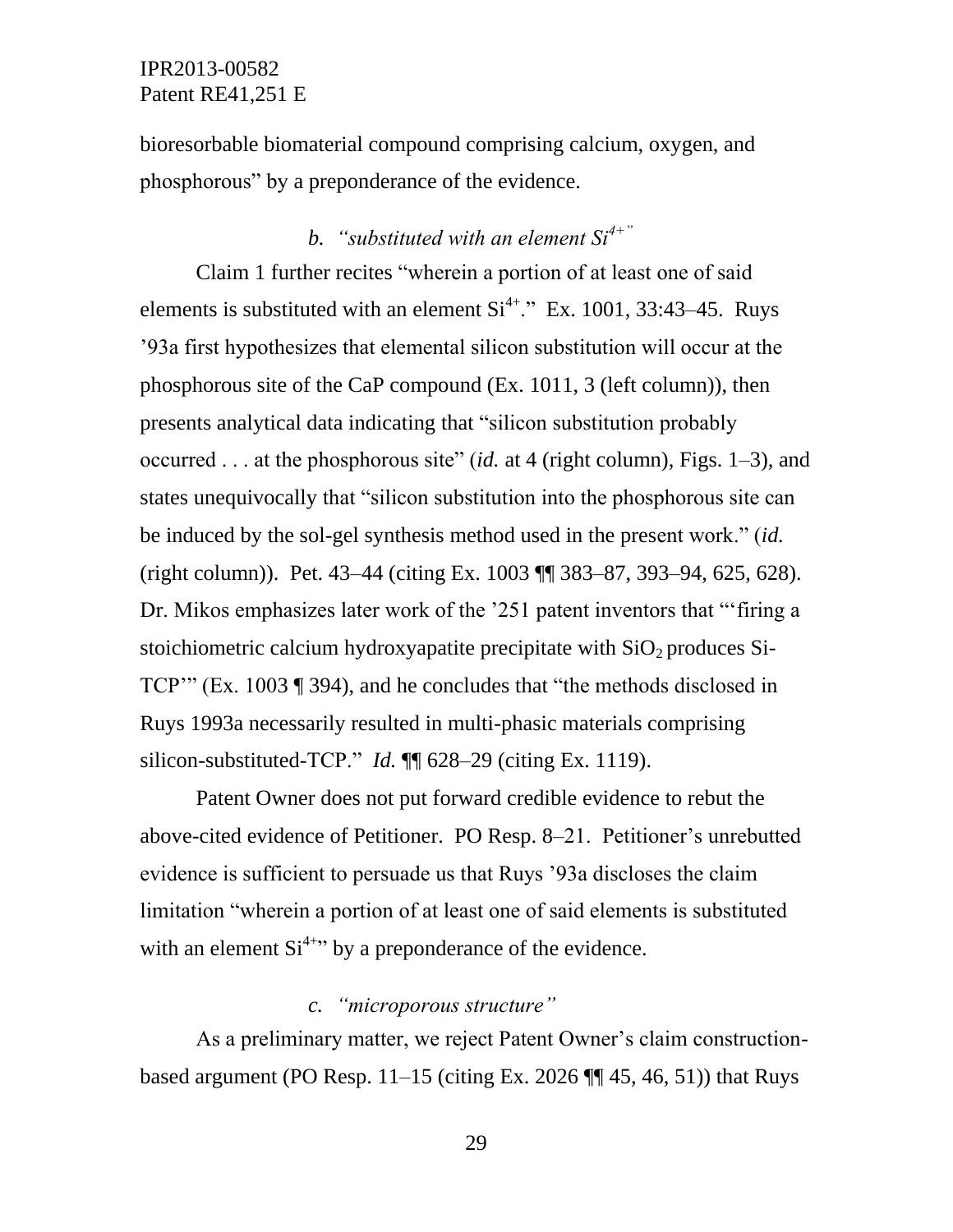'93a must inherently disclose "interconnected microporosity" in order to satisfy the wherein clause recitation of "a microporous structure" in claim 1 of the '251 patent. *See* section II A.2. above. Further, there is no dispute that Ruys '93a discloses a silicon-substituted CaP compound having a porous structure, graphically demonstrated by the "apparent porosity" curve in Figure 2 of Ruys '93a. Ex. 1011, 4 (left column); Pet. 44 (citing Ex. 1003  $\P$  388–391); Pet. Reply (citing Ex. 1003  $\P$  631; Ex. 2026  $\P$  38–39; Ex. 1133, 59:14–18, 242:12–15). The silicon-substituted CaP compound analyzed in Ruys '93a demonstrates an apparent porosity as high as 50% of the material tested. Ex. 1011, 4 (Fig. 2); Tr. 20:7–15. Petitioner and Patent Owner both recognize, however, that Ruys '93a does not report pore size. Pet. Reply 4; Tr. 52:22–24. Therefore, the dispute boils down to whether the porous structure of the silicon-substituted CaP compound disclosed in Ruys '93a is inherently "microporous," i.e. whether the method disclosed in Ruys '93a would necessarily result in "pore sizes of about 2 microns or less in diameter," in accordance with our claim construction. *See In re Robertson*, 169 F.3d 743, 745 (Fed. Cir. 1999)("the extrinsic evidence 'must make clear that the missing descriptive matter is necessarily present in the thing described in the reference'"(citation omitted)).

Dr. Mikos explains that some of the known processes for making HA were understood to result in a microporous structure, and that micropores are caused by "among other things, incomplete sintering of Ca-P granules," which leave open voids in the material. Pet. Reply  $4-5$  (citing Ex. 1003  $\sqrt{70}$ ) (citing Ex. 1010, 2 (Jarcho); Ex. 1080, 4; Ex. 1039, 9; Ex. 1011, 4; Ex. 1021, 129); Ex. 1003 ¶¶ 388–392, 631; Ex. 1134 ¶¶ 29–34, 36–41). The method disclosed in Jarcho is the method used in Ruys '93a to prepare the CaP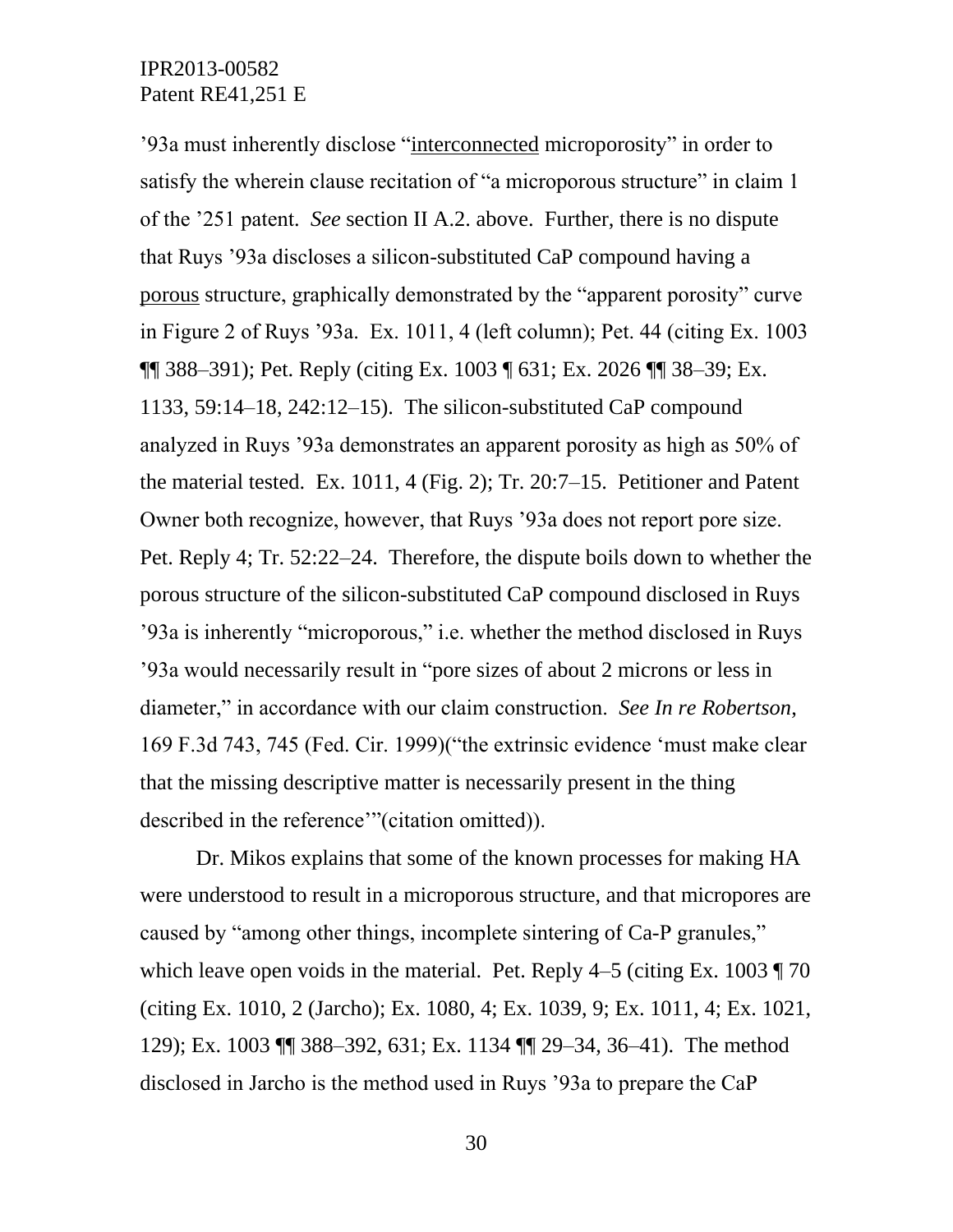$\overline{a}$ 

colloidal suspension. Ex. 1011, 3 (right column). Dr. Mikos acknowledges that "the porosity of the HA (e.g., size and quantity [of pores]) could be manipulated simply by altering the reaction conditions or adding additives to the reaction" (Ex. 1003 ¶ 71), as indicated in Jarcho, but he emphasizes that Ruys '93a's two-solution sol-gel and sintering process is "equivalent" to the two-solution sol-gel and sintering process disclosed in Examples 1 and 5 of the '251 patent. Pet. 42–43(citing Ex. 1003 ¶¶ 393–94, 623–625, 632). Dr. Mikos further reasons that because Ruys '93a indicates "reduced" or "retarded" sintering efficiency at very low levels of silicon addition, resulting in "restraining the green structure of the HAP," one of skill in the art would have understood that the silicon-substituted CaP structure was microporous. Pet. 45 (citing Ex. 1003 ¶¶ 388–391, 625, 632); Pet. Reply 4– 5 (citing Ex. 1003 ¶¶ 70, 388–392, 631; Ex. 1134 ¶¶ 29–34, 36–41; Ex. 1133, 111:3–13, 114:6–116:7, 155:12–156:15; Ex. 1124, 2); Tr. 27:16–29:7 (citing Ex. 1003 ¶¶ 373–74).

Patent Owner argues that the method disclosed in Ruys '93a differs from Example 5 of the '251 patent in at least "two critical ways": by size of the HA particles and by sintering temperature. PO Resp. 12–15 (citing Ex. 2026  $\P$  46–52).<sup>20</sup> But as to particle size, both the '251 patent and Ruys '93a prepare substantially the same nanometer-sized particles in the CaP solgel. Pet. Reply 2–3 (citing Ex. 1001, 11:61–62 ("The underlying granular

<sup>&</sup>lt;sup>20</sup> Patent Owner also argues that Ruys'93a discloses cold pressing CaP and silicon powder prior to sintering, which contributes to "a denser product with reduced porosity." PO Resp. 14; PO Obs. 2–4. The evidence is clear, however, that in spite of the asserted process differences between Ruys'93a and the '251 patent examples, Ruys'93a results in silicon-substituted CaP having a porous structure.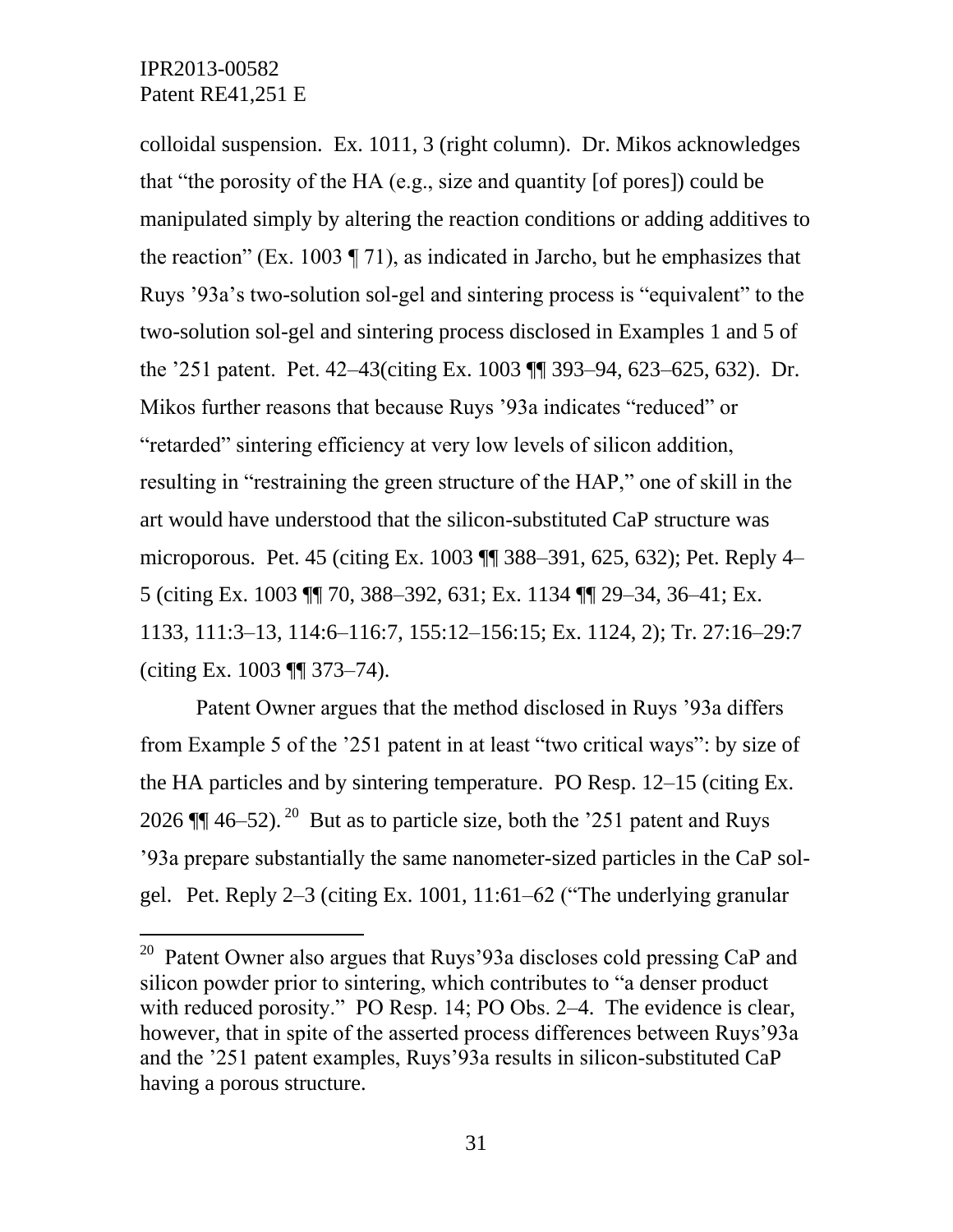structure was about 5–10 nm in size."); Ex. 1011, 3 ("Finely divided (approx. 20 nm) HAP was precipitated as an aqueous suspension  $\dots$  "); Ex. 1133, 129:20–130:2; Ex. 1134 ¶¶ 11–14); *see also* Ex. 1001, 17:43–45 ("the underlying structure of the particles is the agglomeration of granules of size range of approximately 1 to 20 nm  $\dots$  "), and Fig. 6(b) ("note underlying particle size of 5-10nm"). Patent Owner acknowledged at the oral hearing that agglomeration of CaP particles, to achieve a preferred size range of 0.2 to 1.0 micron prior to sintering, is not a limitation of the '251 patent claim 1.<sup>21</sup> Tr. 59:4–61:14. Therefore, Patent Owner's attempt to distinguish Ruys '93a from claim 1 based on the Ruys '93a disclosure of an intention to prevent agglomeration, is legally irrelevant. Non-agglomerated CaP particles, such as those disclosed in Ruys '93a, can still form a "microporous structure" after sintering, in accordance with our claim construction.

With regard to sintering temperature, Example 5 of the '251 patent sinters precipitated CaP and silicon powder at 1000° C for one hour, and Ruys '93a sinters precipitated CaP and silicon powder at 1100º C for one hour. Example 2 of the '251 patent states that sintering temperatures between 800º C and 1100º C can be used to produce the claimed compound having a microporous structure on a "consistent basis." Pet. Reply 3 (citing Ex. 1001, 28:66–29:5; Ex. 1133, 135:14–18; Ex. 1134 ¶¶ 15–19). Although sintering temperature can affect, even eliminate, porosity, the evidence of record is clear that the method reported in Ruys '93a results in a porous, silicon-substituted, CaP biomaterial. Pet. Reply (citing Ex. 1003 ¶¶ 388– 391, 631; Ex. 2026 ¶ 38; Ex. 1133, 59:14–18, 242:12–15); *see also* Ex.

 $\overline{a}$ 

 $^{21}$  Ex. 1001, 11:52-12:11.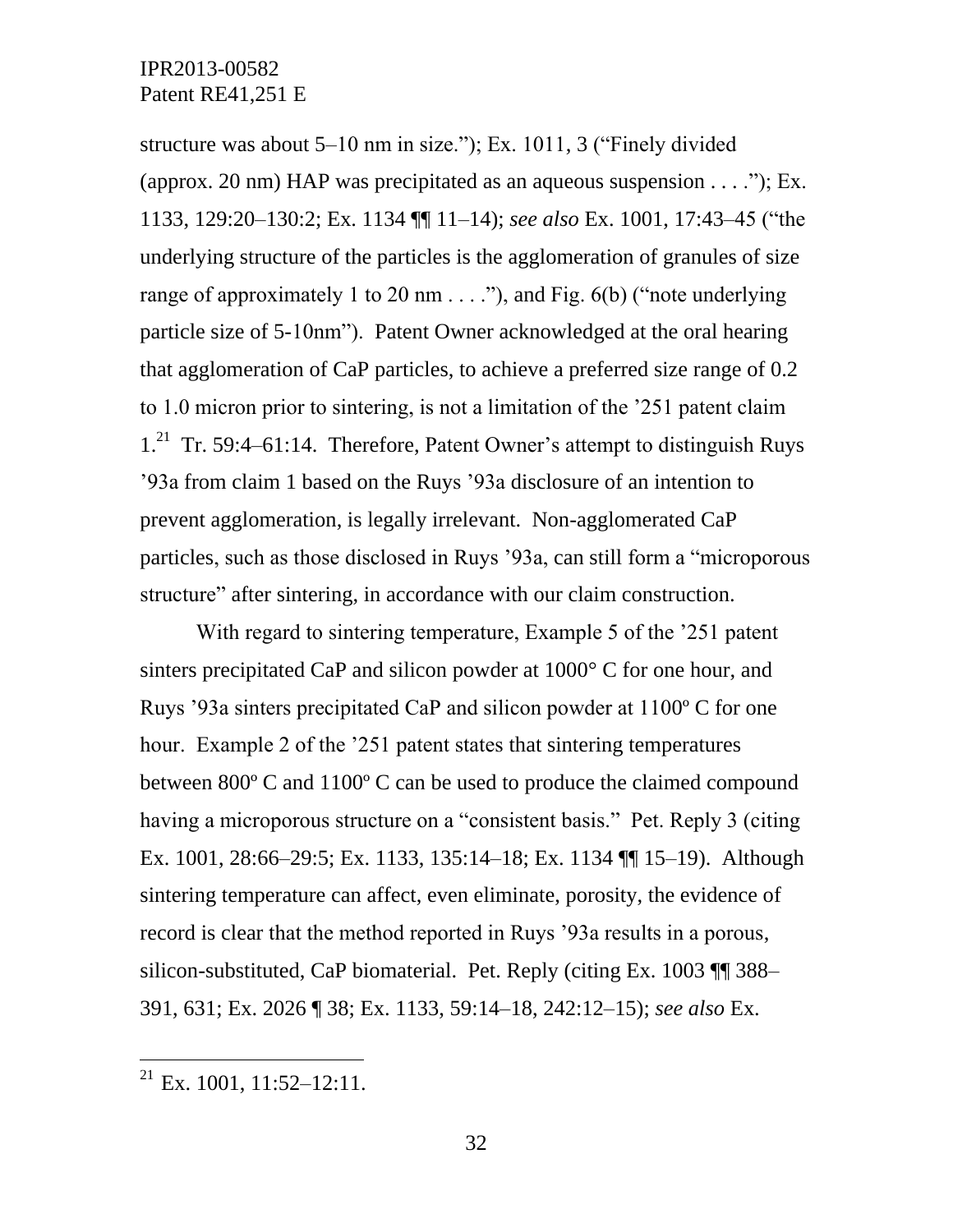$\overline{a}$ 

1133, 111:3–112:5 ("The incomplete sintering results in pores."). The sintering temperature of 1100º C disclosed in Ruys '93a also is within the temperature range described in the '251 patent as capable of achieving a silicon-substituted CaP compound having a microporous structure on a consistent basis.<sup>22</sup> We are not persuaded by Patent Owner's argument that the 1100º C sintering temperature disclosed in Ruys '93a forecloses the formation of silicon-substituted CaP as a "microporous structure."

Petitioner further emphasizes the opinion of Dr. Mikos, supported by multiple literature references, that the silicon-substituted CaP compound disclosed in Ruys '93a would have "necessarily" exhibited a "microporous structure." Pet. Reply 4–5 (citing Ex. 1003 ¶¶ 70, 388–392, 631; Ex. 1134 ¶¶ 29–34 (literature citations omitted)). Although Dr. Ong testified that he could not determine whether the pores formed in the Ruys '93a compound were "micropores, nanopores, macropores, or a mixture of different pore sizes" (Ex. 2026 ¶ 40), he acknowledged at his deposition that as a result of inefficient sintering he would "expect to get a range of pore sizes" and that "some of them would be nanopores." Pet. Reply 5 (citing Ex. 1133, 111:3– 13, 114:6–116:7); *see also* Ex. 1133, 111:14–113:7.<sup>23</sup>

 $22$  We note that Table II in Jarcho also discloses the formation of porous CaP after sintering at 1150º C (sample E–9) and 1200º C (sample F–67). Tr. 88:1–9 (citing Ex. 1010, 5).

 $23$  Petitioner argues that, at page 161 of his deposition transcript, Dr. Ong admitted the Ruys '93a method will necessarily result in a range of pore sizes that includes nanopores, micropores, and possibly macropores. Pet. Reply 6 (citing Ex. 1133, 161:2–10). Although we do not exclude this testimony from consideration as requested by Patent Owner in its Motion to Exclude Evidence (Paper 28), we have carefully weighed Dr. Ong's cited deposition testimony in the context of his entire declaration testimony,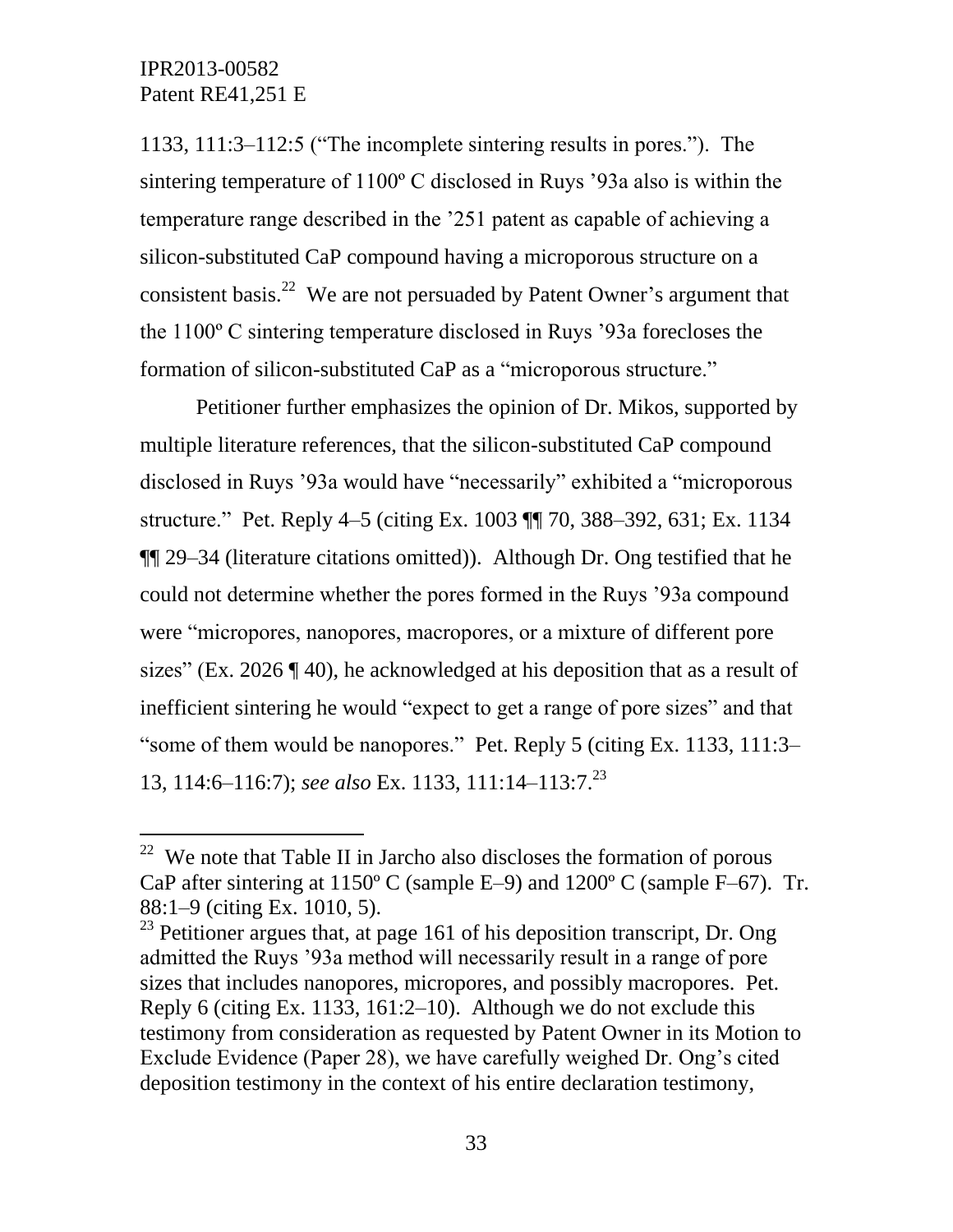Our claim construction of "microporous structure" includes a range of pore sizes less than about 2 microns in diameter, without a bottom limit, so as to include nanometer-sized pores. On the question of pore size, we give substantial weight to the evidence recited above: (i) the similarity of the Ruys '93a process to Examples 1 and 5 of the '251 patent, (ii) the preparation of similarly sized CaP particles in the range of 5–20 nanometers, (iii) the sintering of CaP particles in the presence of silicon at either 1000º C or 1100º C for one hour to achieve silicon substitution, (iv) the recognition in the prior art that incomplete sintering results in a microporous structure, (v) the confirmation of a porous structure from the analytical data in Figure 2 of Ruys '93a, and (vi) the expectation that incomplete sintering would result in a range of pore sizes in the Ruys '93a CaP biomaterial compound, including at least nanometer-sized pores. Upon full consideration of all the evidence bearing on this patentability challenge, we find Petitioner's assertion that Ruys '93a inherently discloses a silicon-substituted CaP compound having a "microporous structure," as recited in claim 1 of the '251 patent, is supported by a preponderance of the evidence.

For the reasons given above, we are persuaded by a preponderance of the evidence that Ruys '93a anticipates claim 1 of the '251 patent.

### *5. Claims 8–13*

l

For the reasons given immediately above, we find the "nanoporous structure" of claim 8 is disclosed inherently by Ruys '93a. Pet. 51 (citing

deposition testimony, and other evidence bearing on the issue of pore size. We note that our Decision rests on substantial evidence adduced by Petitioner in addition to Dr. Ong's testimony at page 161 of his deposition transcript.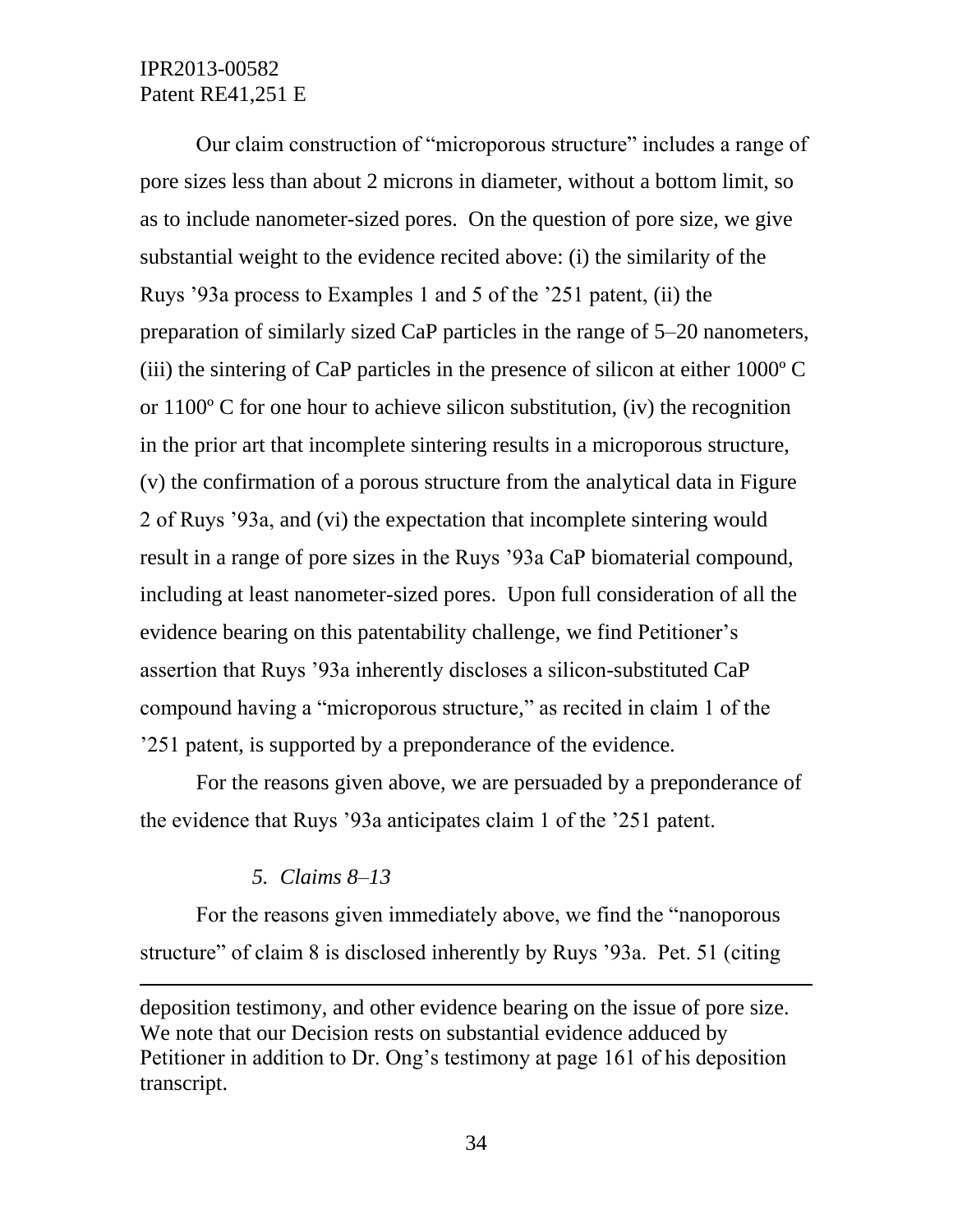Ex. 1003 ¶¶ 750*–*51). Petitioner also presents substantial evidence that Ruys '93a discloses the dependent claim limitations recited in claims 9–13. Pet. 53–54 (citing, *inter alia*, Ex. 1003 ¶¶ 781–787, 791). Patent Owner does not argue separately the patentability of claims 8, 9, and 12–13. We are persuaded by a preponderance of the evidence that claims 8, 9, and 12–13 of the '251 patent are anticipated by Ruys '93a.

Patent Owner contests Petitioner's assertion that claims 10 and 11 are anticipated and relies on the theory that the Board must read a limitation from the specification (*i.e*., "macroporosity") into those claims because macroporosity allegedly is required for CaP biomaterials to exhibit the properties recited in the claims. PO Resp. 24–25. The '251 patent itself undercuts this assertion. First, the '251 patent states that the thin-film embodiment—which does not have a macroporous structure—is bioresorbable, bioactive, and supportive of osteoclast and osteoblast activity, including progressive replacement of bone material as recited in claims 10 and 11. Pet. Reply 8 (citing Ex. 1001, 4:9–23; Ex. 1003 ¶ 449; Ex. 1134 ¶ 70). Second, the assertion that bone remodeling can be achieved only with macroporous material is contradicted by Patent Owner's '992 patent (Ex. 1006), which claims "thin film" material (claims 9 and 18) as a species of the "biomaterial compound" that supports "osteoclast activity," "osteoblast activity," and "progressive removal and replacement" of bone material "inherent in the natural bone remodeling process." *Id.* at 8–9 (citing Ex. 1006, 33:59–34:29, 35:38–41, 36:9–12). Finally, Dr. Ong and Dr. Mikos both testified that macroporosity was not necessary for bioactivity and bioresorption. *Id.* at 9 (citing Ex. 1133, 282:2–14, 284:11–14; Ex. 1003 ¶ 74; Ex. 1134 ¶ 68–72).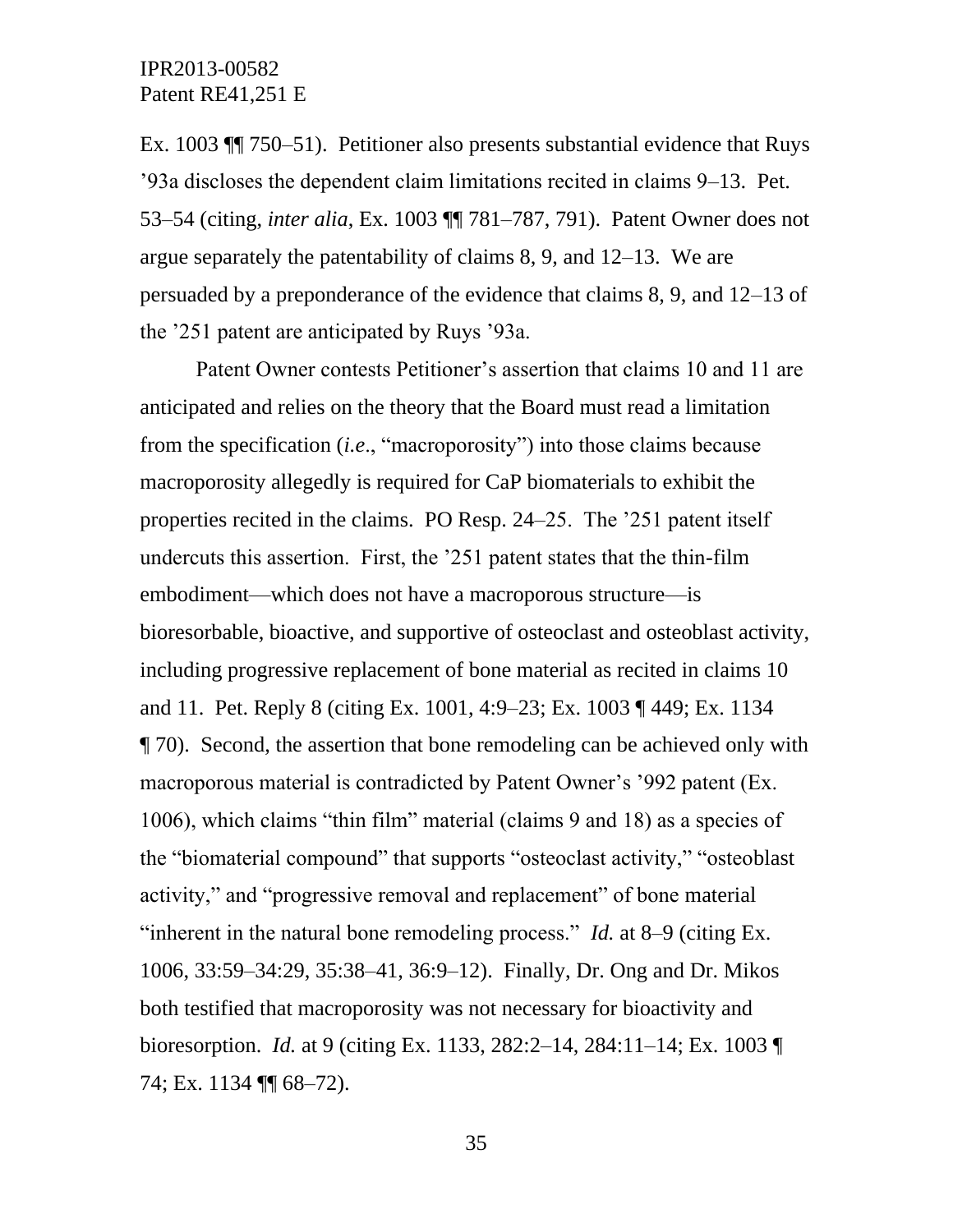For the reasons given above, we are persuaded by a preponderance of the evidence that Ruys '93a inherently anticipates claims 10 and 11 of the '251 patent.

## *E. Obviousness of Claim 6 over Ruys '93a and Bioceramics*

## *1. Claim 6*

Claim 6 of the '251 patent depends from claim 1 and requires the compound to be "formed as a macroporous structure," with an "open cell construction" and "interconnected voids having a pore size of approximately 50 to 1000 microns." Ex. 1001, 33:59–63. The '251 patent describes using a silicon-substituted, microporous, calcium phosphate material to form a "bulk ceramic having a globular microporous structure, an underlying internal microporous structure and an internal macroporous structure allowing cells to migrate and function throughout the entire bulk ceramic unit." *Id*. at 27:16–21. The open cell structure of interconnected macropores, best illustrated in Figure 23, "encourages bone growth and subsequent remodeling in a system more closely resembling physiological [in] vivo bone." *Id*. at 27:5–8, Fig. 23. Example 8 describes the use of sintered, microporous, silicon-substituted calcium phosphate powder to form a slurry in which a piece of open cell (reticulated) polyurethane foam is immersed. *Id*. at 30:53–62. The slurry-coated foam is dried and sintered at 1000ºC for one hour, during which time the foam decomposes and is removed by pyrolysis, leaving a silicon-substituted calcium phosphate product that replicates the shape and open-cell structure of the foam as a macroporous structure. *Id*. at 30:62–67.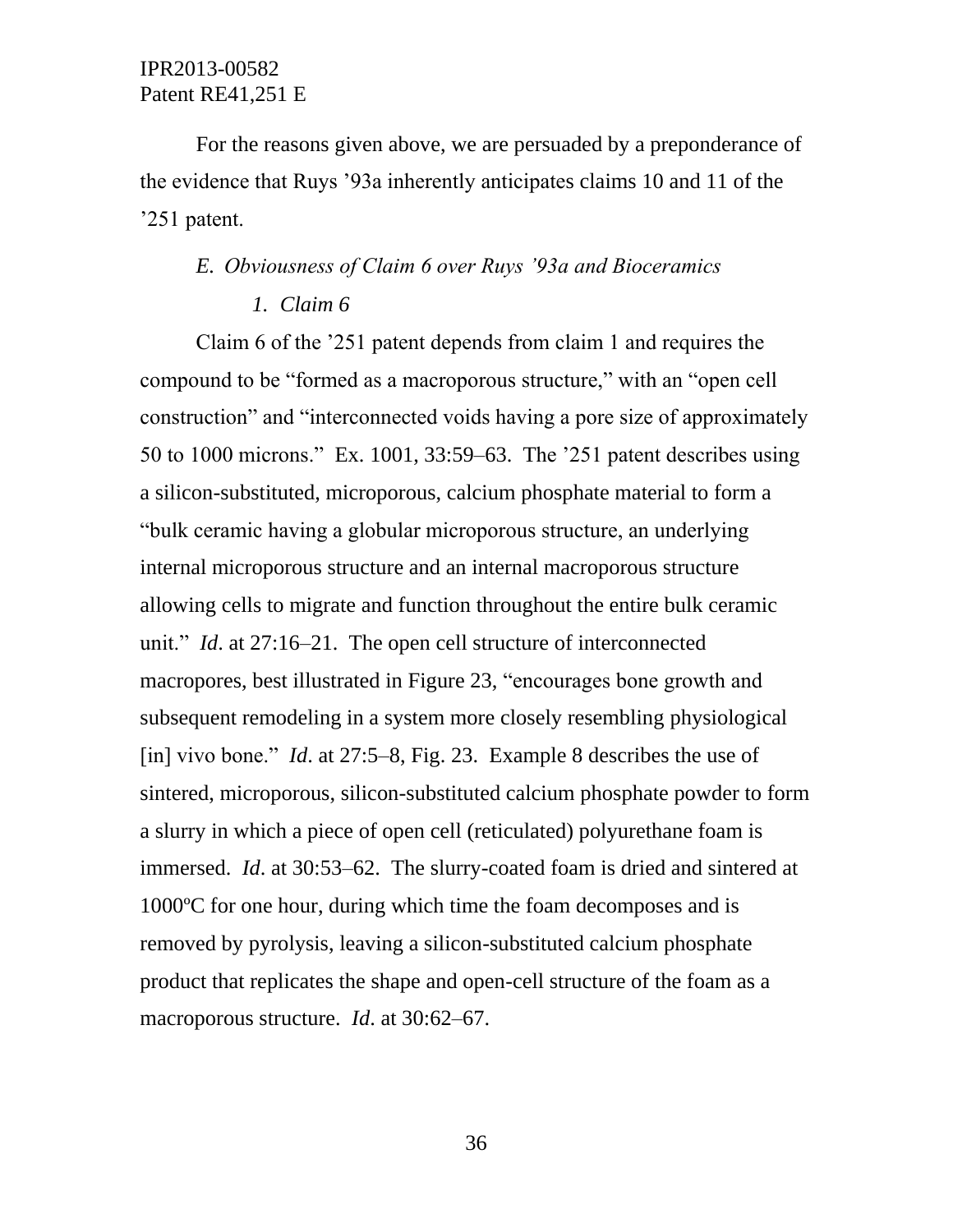#### *2. Analysis*

Petitioner acknowledges Ruys '93a does not teach the formation of a macroporous, open-cell structure, but Petitioner argues that formation of such a structure using Ruys '93a's silicon-substituted CaP material would have been an "obvious design choice" for one skilled in the art in view of the Bioceramics reference. Pet. 45 (citing Ex. 1003 ¶ 683). Petitioner, relying on the Declaration of Dr. Mikos, asserts that methods of making a biomaterial compound having a macroporous structure were conventional and well known. *Id*. at 48 (citing Ex. 1003 ¶¶ 147–164, 690); Tr. 34:14–20. Petitioner notes that Bioceramics was not considered during examination of the application resulting in the '251 patent. *Id.* at 46 (citing Ex. 1003 ¶ 523). Petitioner emphasizes the Bioceramics disclosure that "[a]n ideal cancellous bone graft substitute would mimic osteon-evacuated cancellous bone and have a thin lattice interconnected by pores of  $500-600 \mu m$ " (Ex. 1021, 110) and that "[p]orosity and interconnectivity are key determinants of amount and type of ingrowth" of CaP bone implant material (*id*. at 116–17). Pet. 46–47 (citing Ex. 1003 ¶¶ 155, 528–530, 685–87). Petitioner asserts that one of ordinary skill in the art would have been motivated by the teachings of Bioceramics to form the silicon-substituted CaP compound disclosed in Ruys '93a into a macroporous open cell structure with interconnected voids having pore sizes within the claimed range of 50 to 1000 microns. *Id*. at 47– 48 (citing Ex. 1003 ¶¶ 689–90).

Patent Owner argues that, even though techniques for forming CaP compounds into a macroporous structure were well known prior to the '251 patent's August 1996 priority date, there was no prior publication of forming elementally-substituted CaP compounds into a macroporous structure. PO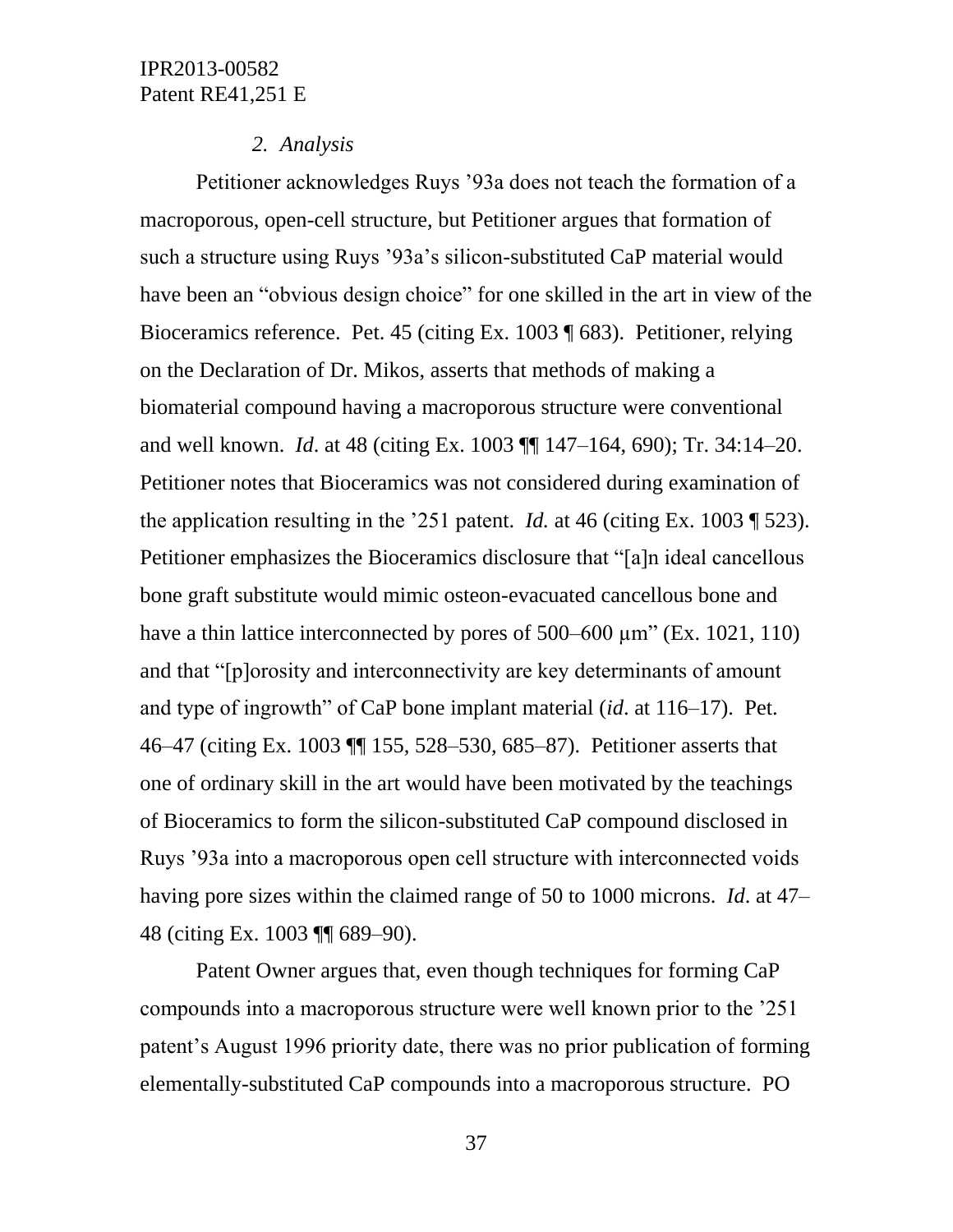Resp. 36–37. Patent Owner further argues Petitioner has failed to prove one of ordinary skill in the art would have had a reasonable expectation of success in forming the silicon-substituted CaP powder disclosed in Ruys '93a into the macroporous structure recited in claim 6. *Id.* at 37–39. Patent Owner further relies on asserted secondary considerations in support of Patent Owner's argument for the nonobviousness of claim 6. *Id.* at 27–36, 40–54.

Dr. Ong agreed with Dr. Mikos that interconnected macroporosity was known to be "critical" to vascularization, bone cell differentiation, and bone implantation, as stated in the 1993 Bioceramics textbook. Pet. Reply 9 (citing Ex. 1133, 159:16–160:3). Figure 4 in chapter 10 of Bioceramics illustrates an "[i]dealized microstructure for cancellous bone regeneration" having "a thin lattice interconnected by pores of 500–600 [microns]" in diameter. *Id.*; Ex. 1021, 110–111. Bioceramics, therefore, expressly discloses the claim 6 recitation of a "macroporous structure" of "interconnected voids having a pore size of approximately 50 to 1000 microns," and Bioceramics provides sound physiological reasons for forming a CaP biomaterial compound into a macroporous structure.

Dr. Ong further agreed that Bioceramics teaches well-known methods for preparing open-cell macroporous structures from CaP biomaterials and that the '251 patent, Example 8, describes similar well-known techniques. Pet. Reply 9–10 (citing Ex. 1133, 226:7–233:18). Dr. Karin Hing, a research scientist for ApaTech and currently Senior Lecturer in Biomaterials at Queen Mary University of London, provides unrebutted testimony that "[t]he desirability of incorporating interconnected macropores in calcium phosphate bone graft substitute materials was well known in the 1990's."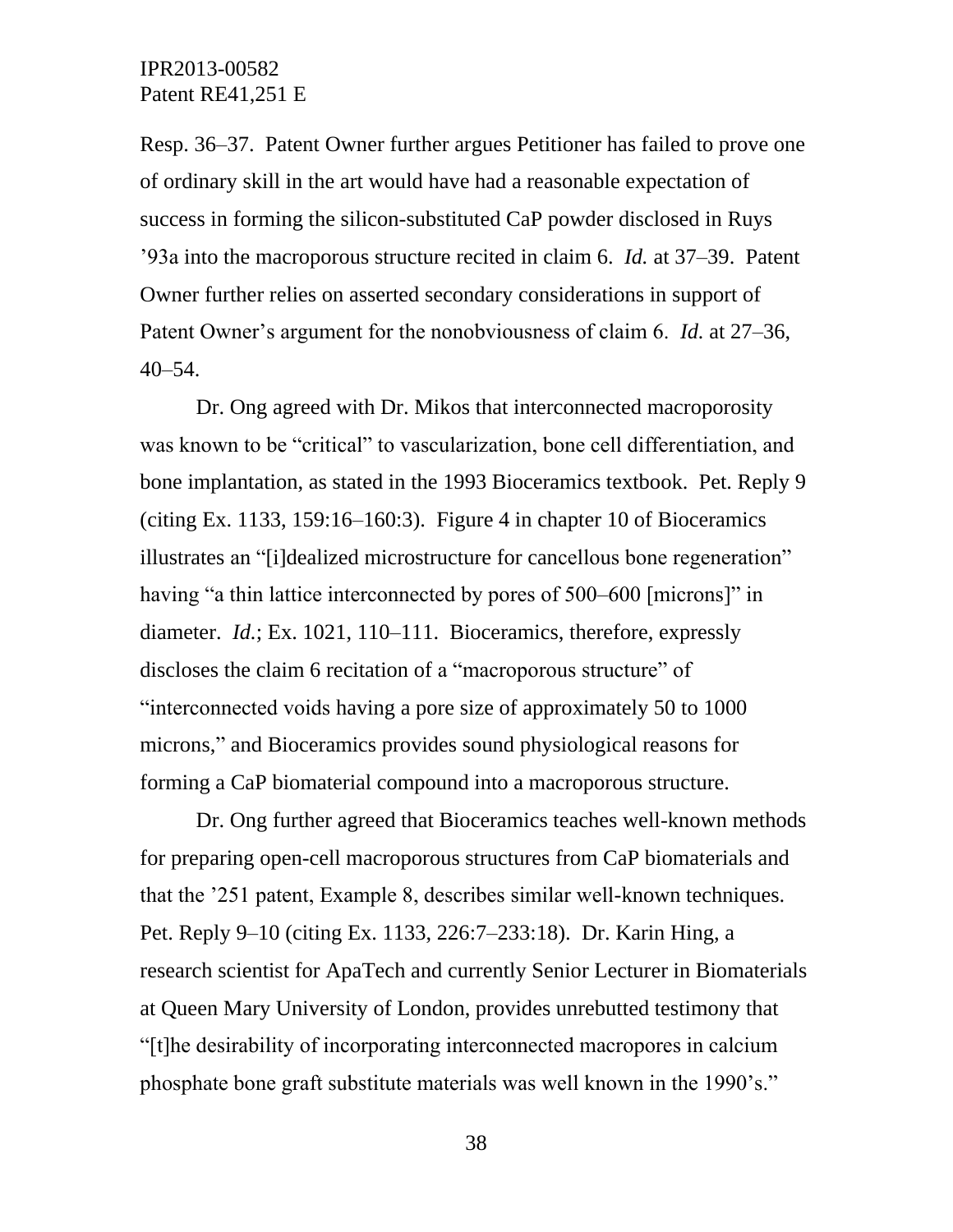Ex. 1136 ¶ 8. Dr. Hing's further opinion, that "the benefits of interconnected macroporosity and prior methods for incorporating macroporosity were known well before the filing of [the '251] patent" (*id.*  ¶ 23), is supported by extensive corroborative evidence. *Id.* ¶¶ 9–20.

### *3. Secondary considerations*

Patent Owner argues that objective indicia, including long-felt but unmet need, the failure of Petitioner to arrive at the claimed invention until many years later, the length of intervening time between the prior art and the claimed invention, unexpected results, wide acclaim in the industry, and commercial success (PO Resp. 40–54), "contravenes and eliminates any hindsight argument that the claimed invention of claim 6 was obvious." PO Resp. 8. In support, Patent Owner relies on, *inter alia*, the Declaration of Dr. Ong.

Patent Owner cites evidence of the success of Patent Owner's bone graft material, sold under the trade name Skelite, and Petitioner's bone graft material, sold under the trade name Actifuse, in support of Patent Owner's argument. *Id.* at 42–45. Patent Owner states that Skelite is a "calciumphosphate bone material that contains silicon substitution" and "result[s] in resorption by osteoclasts and deposition of new bone by osteoblasts according to the natural course of bone remodeling, on the basis of its interconnected micro-and macroporosity." *Id*. at 43 (citing Ex. 1001, 23:13– 18; Ex. 2030, 2; Ex. 2026 ¶ 83). Patent Owner states that Actifuse is a "silicon substituted calcium-phosphate bone material having properties that . . . result in resorption by osteoclasts and deposition of new bone by osteoblasts according to the natural course of bone remodeling on the basis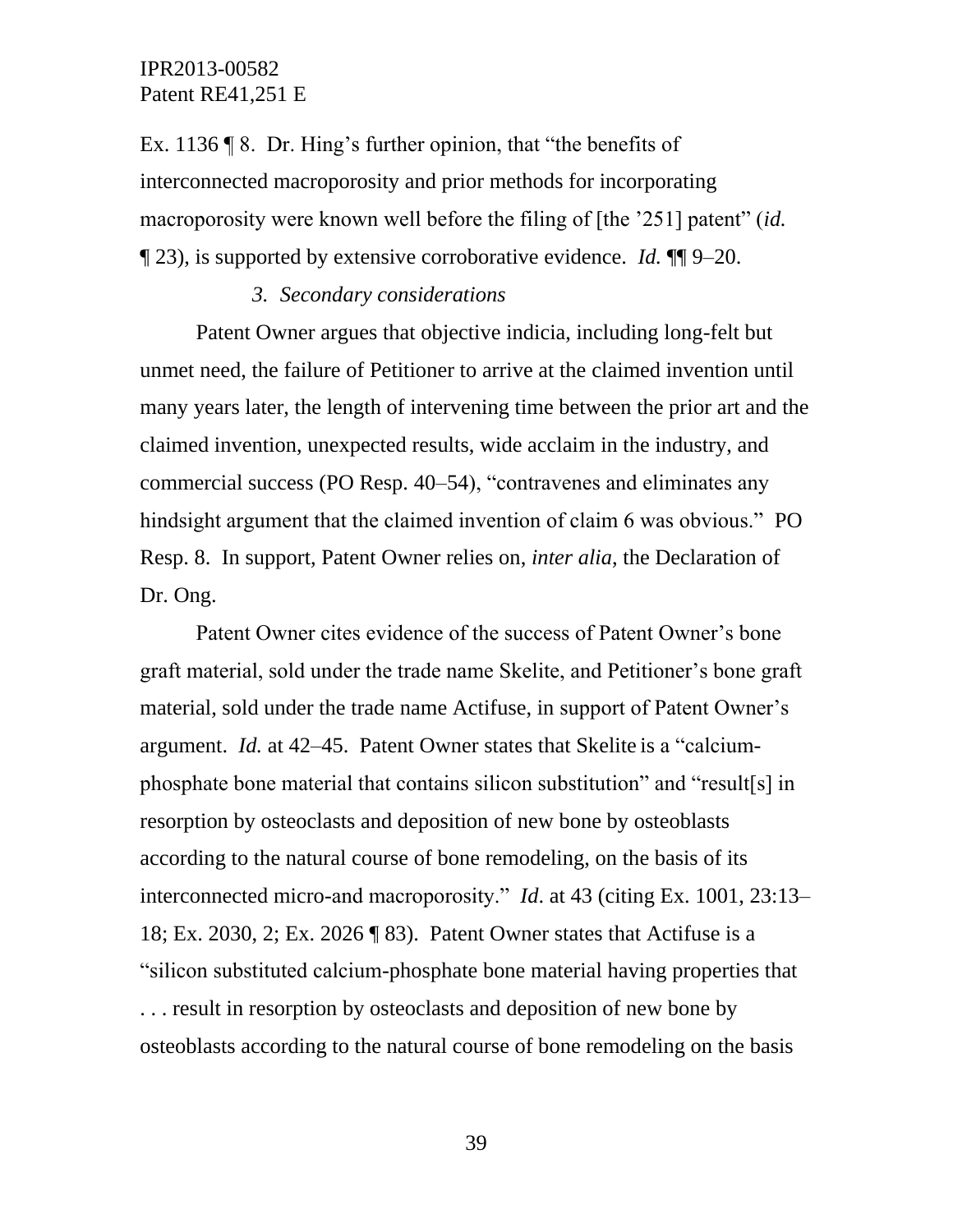of its interconnected micro-and macroporosity." *Id*. at 44 (citing Ex. 2026 ¶ 85; Ex. 2032, 1).

It is not sufficient, however, for Patent Owner to establish that a product is within the scope of a claim. Patent Owner must establish a causal relationship, a "nexus," between the asserted secondary consideration (e.g., long-felt need or commercial success of a product) and the unique characteristics of the claimed invention. *Merck & Co., Inc. v. Teva Pharm. USA, Inc.*, 395 F.3d 1364, 1376 (Fed. Cir. 2005). Objective evidence of non-obviousness must be tied to the novel elements of the claim at issue, otherwise the evidence will not suffice to establish the required nexus to the claimed invention. *In re Kao*, 639 F.3d 1057, 1068 (Fed. Cir. 2011).

### *a. Long-Felt but Unmet Need*

Patent Owner contends that the claimed invention met a long-felt but unsolved need. PO Resp. 45. Patent Owner contends that, prior to the '251 patent priority date, only autologous bone could provide biocompatibility and bioresorption to match that of natural bone rebuilding, but autologous bone had the disadvantage of requiring at least two surgical interventions (one to harvest and one to implant). *Id.* at  $45-46$  (citing Ex. 2026  $\P\P$  86–87; Ex. 2034, 1)). Patent Owner further argues that Petitioner has acknowledged the long-felt need and prior failure of others. *Id*. at 46 (citing Ex. 2001, 2).

Patent Owner does not explain how a nexus exists between the asserted long-felt need for a synthetic bone graft material to replace autologous bone and the features of claim 6. In particular, Patent Owner does not tie the effectiveness of Skelite and/or Actifuse to any asserted novelty of the claimed macroporous structure. For example, Dr. Ong admitted he did not perform a comparative analysis of Actifuse or Skelite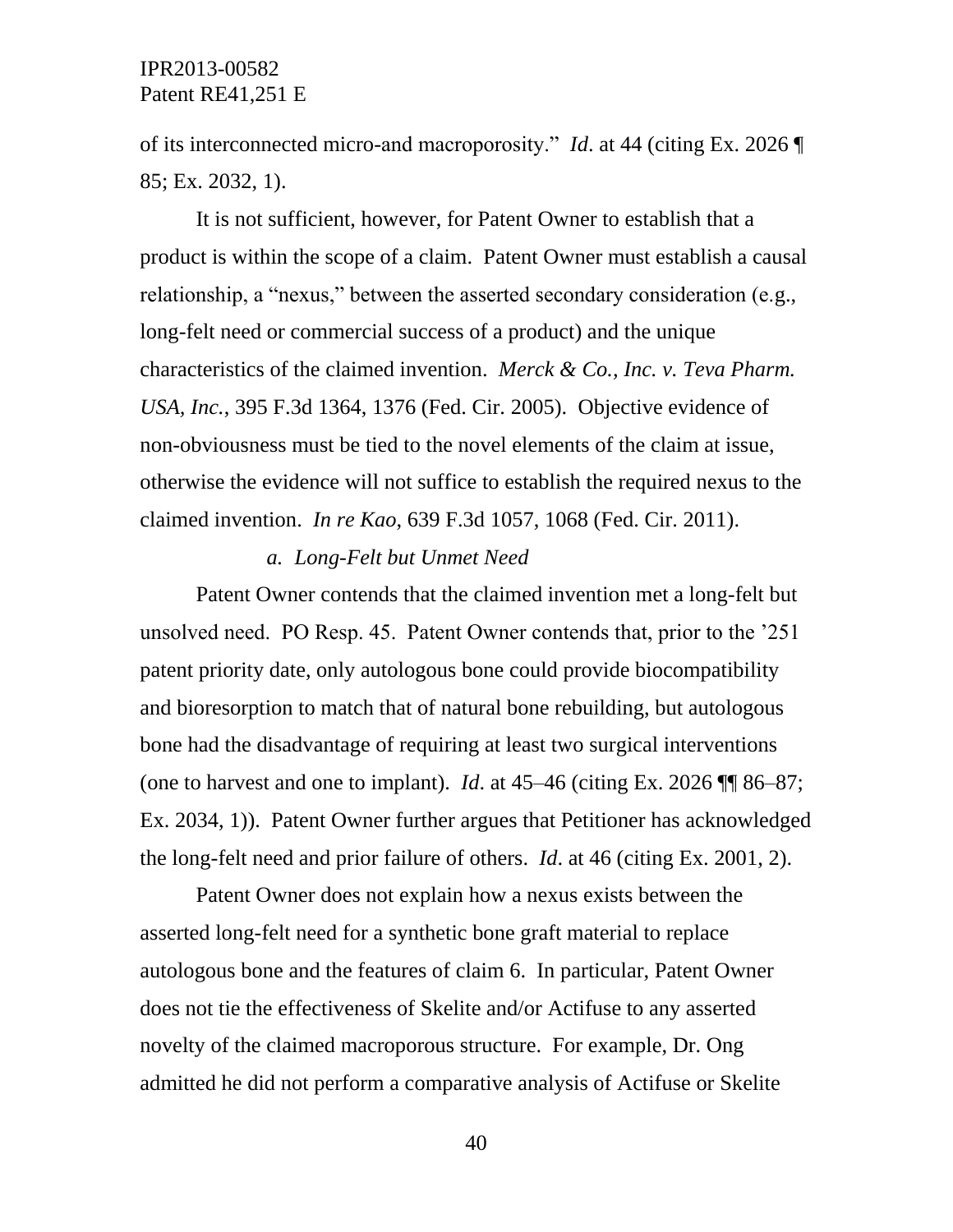with autologous bone grafts or other macroporous HA bone replacement biomaterials that were available on the market or reported in the prior art. Pet. Reply 13 (citing Ex. 1133, 248:22–250:17, 253:7–258:21; Ex. 2031, 5; Ex. 2026 ¶ 83). Consequently, we are not persuaded by Patent Owner's contentions in relation to long-felt but unmet need.

## *b. Failure of ApaTech to arrive at the invention until many years later*

Patent Owner argues that Petitioner ApaTech's "prolonged path to discovery" regarding Actifuse reflects the non-obviousness of claim 6. PO Resp. 46; *see also id.* at 27–33 (discussing ApaTech's "development history" of silicon-substituted CaP formed into a macroporous structure). Patent Owner asserts it was not until October 1998 – more than two years after the '251 patent's August 1996 priority date – that Petitioner's team filed a patent application directed to a process of forming CaP biomaterials into a macroporous structure. *Id.* at 46–47 (citing Ex. 2024, 2:61, 5:10; 2035, 3). Patent Owner argues that Petitioner's own actions during the relevant time period undermine Petitioner's current assertion that claim 6 would have been obvious over Ruys '93a and Bioceramics. *Id.* at 47.

To the extent Patent Owner relies on the Declaration of Dr. Ong to establish ApaTech's development timeline, Dr. Ong admitted he did not know when the ApaTech researchers first formed the idea of "introducing macroporosity into their calcium phosphate material." Pet. Reply 12 (citing Ex. 1133, 213:10–14). Dr. Ong also admitted the ApaTech patent (Ex. 2024) on which he relied in his Declaration (i) recognizes that the concept of interconnected macropores was known, and (ii) is directed to a process for making a "specific macroporous structure." Pet. Reply 12 (citing Ex. 1133, 217:14–218:2, 219:7–11). As noted earlier, Dr. Hing testified that the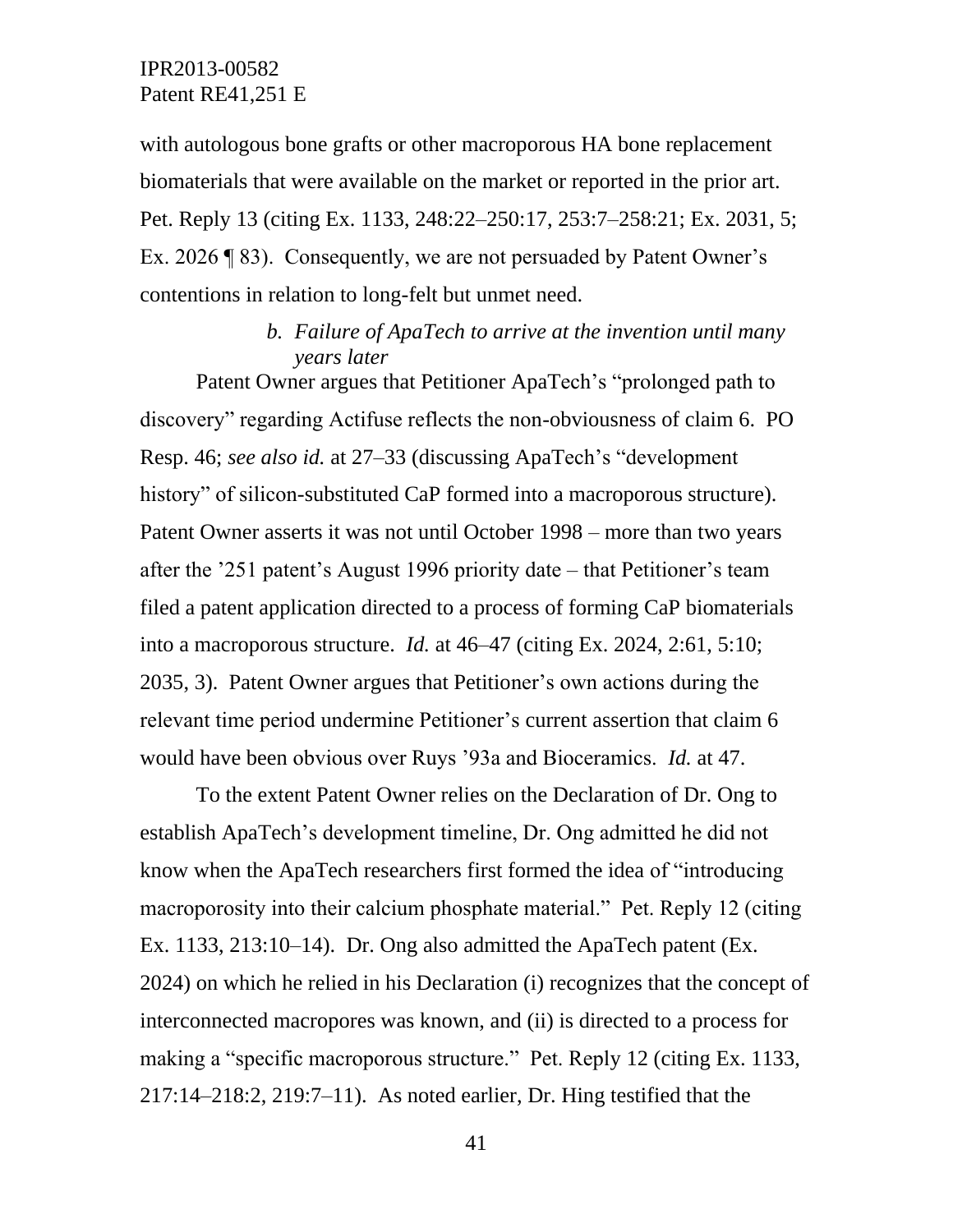benefits of interconnected macroporosity and methods for incorporating macroporosity were known well before the August 1996 priority filing date of the '251 patent. Ex. 1136 ¶¶ 8–20. Dr. Hing further testified that the ApaTech patent referenced in Dr. Ong's Declaration (Ex. 2024) is directed to a foamed ceramic technique intended to be "used commercially, for reproducibly introducing macroporosity into any bioceramic material." *Id.*  ¶¶ 21–22. In short, Patent Owner conflates Petitioner's efforts to develop a particular technique for reliably forming a CaP biomaterial into a macroporous structure, with the more general claim 6 limitation of a compound "formed as a macroporous structure." Therefore, the evidence of record does not support Patent Owner's argument that Petitioner's asserted failure to arrive at its bone replacement product was due to the nonobviousness of forming a microporous CaP biomaterial into a macroporous structure.

# *c. Unexpected results, industry acclaim, and commercial success*

Patent Owner contends that the claimed silicon-substituted microporous CaP compound formed into a macroporous structure "was, very surprisingly, able to greatly exceed the performance of porous HAP as evidenced by studies conducted using both Skelite and Actifuse, and according to studies conducted on Actifuse, was able to meet or exceed the performance of the gold-standard autologous bone." PO Resp. 47–48 (citing Ex. 2026 ¶ 88). For example, Patent Owner contends that the osteoclast resorption rate of Skelite greatly exceeded that of HA. *Id*. at 48 (citing Ex. 2036, 1; Ex. 2026 ¶ 90). Patent Owner further contends that Actifuse "was biomechanically, radiographically, and histologically equivalent to autograft in the ovine model." *Id*. (citing Ex. 2034, 308–09; Ex.2035, 5–6; Ex. 2026 ¶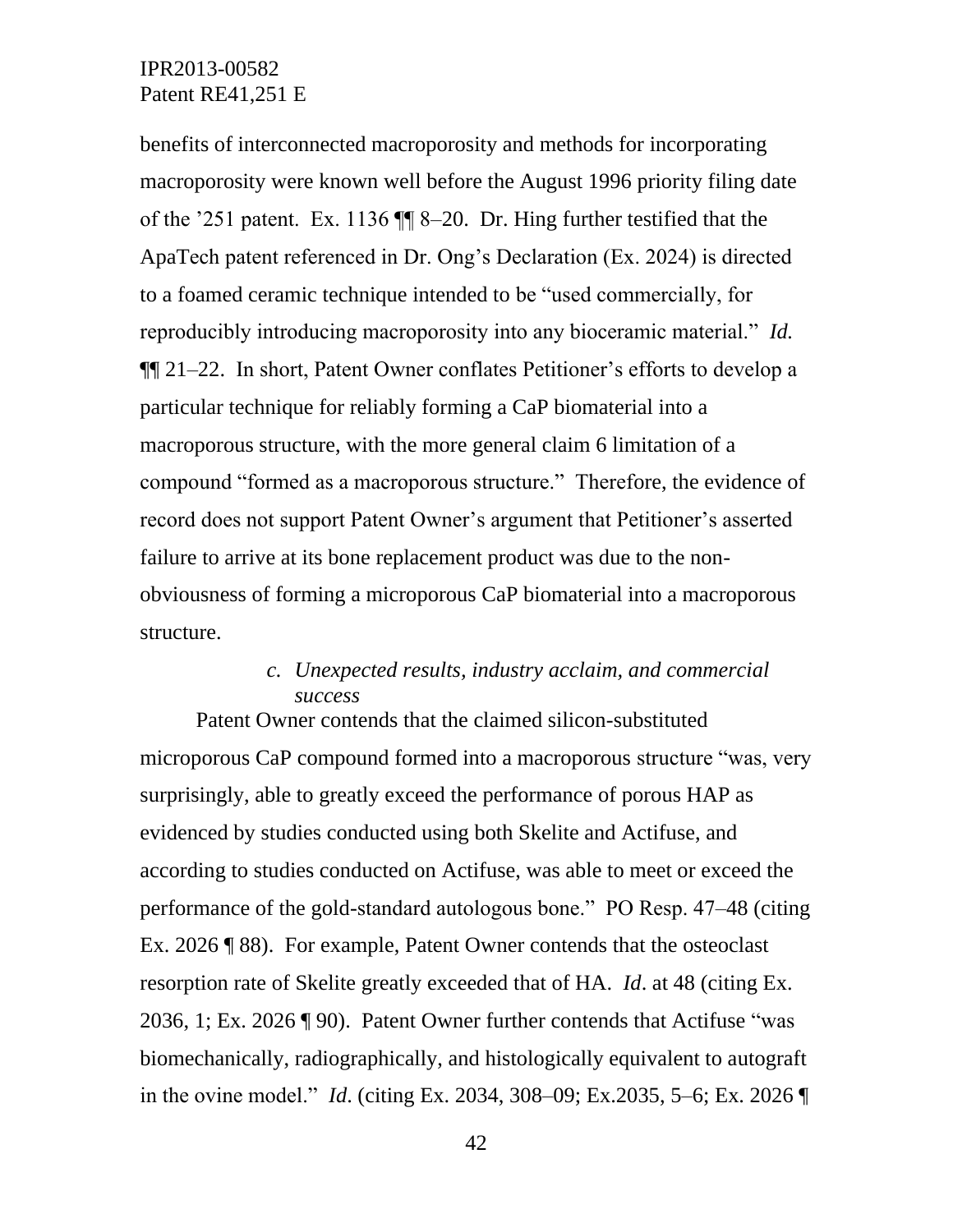88). Patent Owner also contends that Actifuse "promote[d] rapid bone formation and an elevated volume of bone ingrowth compared with traditional calcium phosphates of similar structure." *Id*. at 48–49 (citing Ex. 2037, 3–4; Ex. 2026 ¶ 89).

Patent Owner fails to explain how the asserted unexpected results are attributable to the features recited in claim 6. More particularly, Patent Owner does not provide comparative tests or analysis of the claimed invention relative to prior art silicon-substituted CaP biomaterials, such as those disclosed in Ruys '93a, to establish that formation of the siliconsubstituted biomaterial into a macroporous structure is the reason for the asserted unexpected results. Petitioner contends that Patent Owner could have compared Skelite or Actifuse "to numerous bone substitute products on the market in the mid-1990s, such as Endobon and Pro Osteon" as opposed to the "autologous bone and generic hydroxyapatite material [Patent Owner] does compare." Pet. Reply 13 (citing Ex. 1133, 248:22–250:17, 253:7– 258:1; Ex. 2031, 5; Ex. 2026 ¶ 83). Having considered the evidence presented, we are not persuaded that Patent Owner has shown a sufficient nexus between the asserted unexpected results of Skelite or Actifuse and any novel aspect of forming those silicon-substituted CaP biomaterials into a macroporous structure.

We reach the same conclusion with respect to Patent Owner's assertions of industry acclaim and commercial success. The evidence cited by Patent Owner suggests the benefits from Skelite and Actifuse are attributable to silicon substitution, previously disclosed in Ruys '93a, and the use of the claimed macroporous "scaffolds" to promote bone growth. PO Resp. 50–51 (citing Ex. 2039, 3 ("we have uncovered the role of trace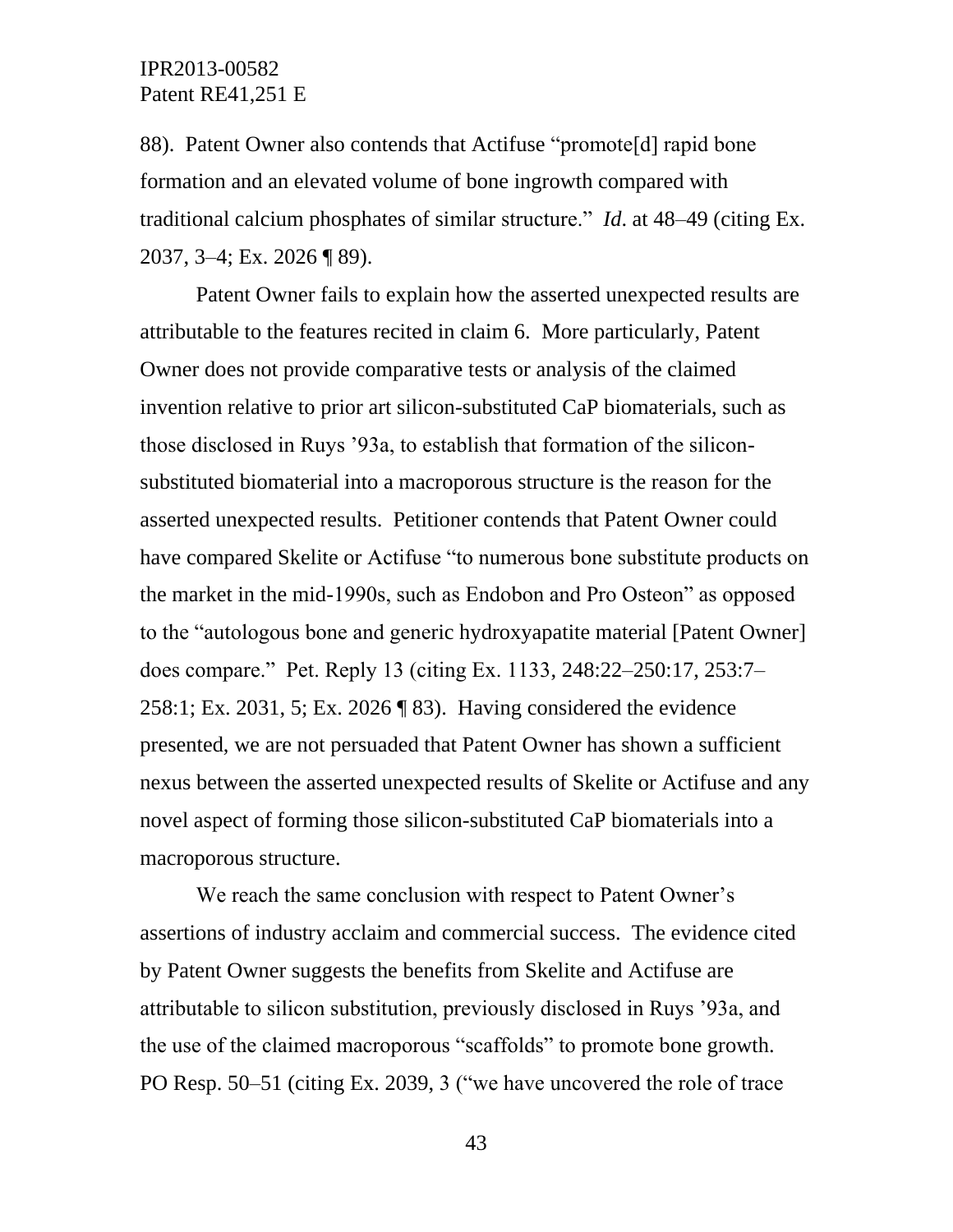$\overline{a}$ 

elements that are found in normal bone . . . [and] if you incorporate these elements in synthetic bone graft scaffolds, you actually get a unique biological effect")); Ex. 2040, 4 ("[T]he company has successfully received FDA approval for clinical use of Skelite<sup>TM</sup> scaffolds."); 2041;<sup>24</sup> Ex. 2043, 1– 2; Ex. 2044.<sup>25</sup> The cited evidence, however, must be read in the context of the Bioceramics disclosure of an idealized cancellous bone graft substitute having an interconnected macroporous structure (Ex. 1021, 110–11) and Dr. Hing's unrebutted testimony regarding the known benefits of interconnected macroporosity and prior art methods for incorporating macroporosity (Ex. 1136 ¶¶ 9–20), which was confirmed by Dr. Ong (Ex. 1133, 226:7–233:18). On balance, we are not persuaded that Patent Owner's industry acclaim evidence is sufficient to outweigh Petitioner's strong evidence of the obviousness of claim 6.

Patent Owner argues that in 2009, after only four years on the market, annual sales of Actifuse were \$90 million, and in March 2010, Baxter

 $24$  "Current products range from powders and granules, which are designed to fill small, irregular bone voids at common fracture sites, to large porous synthetic scaffolds that can repair problems such as badly damaged limbs or collapsing spines . . . . Because it can be manufactured at low cost in various function-specific configurations, Skelite satisfies critical needs in a variety of medical and biotechnology applications." Ex. 2041, 7.

<sup>&</sup>lt;sup>25</sup> "ApaTech has introduced a novel silicate substituted calcium phosphate bone graft material, Actifuse<sup>TM</sup> globally. The company believes that Actifuse is the first of a new class of synthetic bone graft material that combines osseo-conductive and osseo-stimulatory activities. Actifuse has been shown to accelerate the rate and quality of bone formation and is available as a range of granule and microgranule formulations . . . combining the biological benefits of Actifuse scaffold with placement and mouldability benefits." Ex. 2044, 1.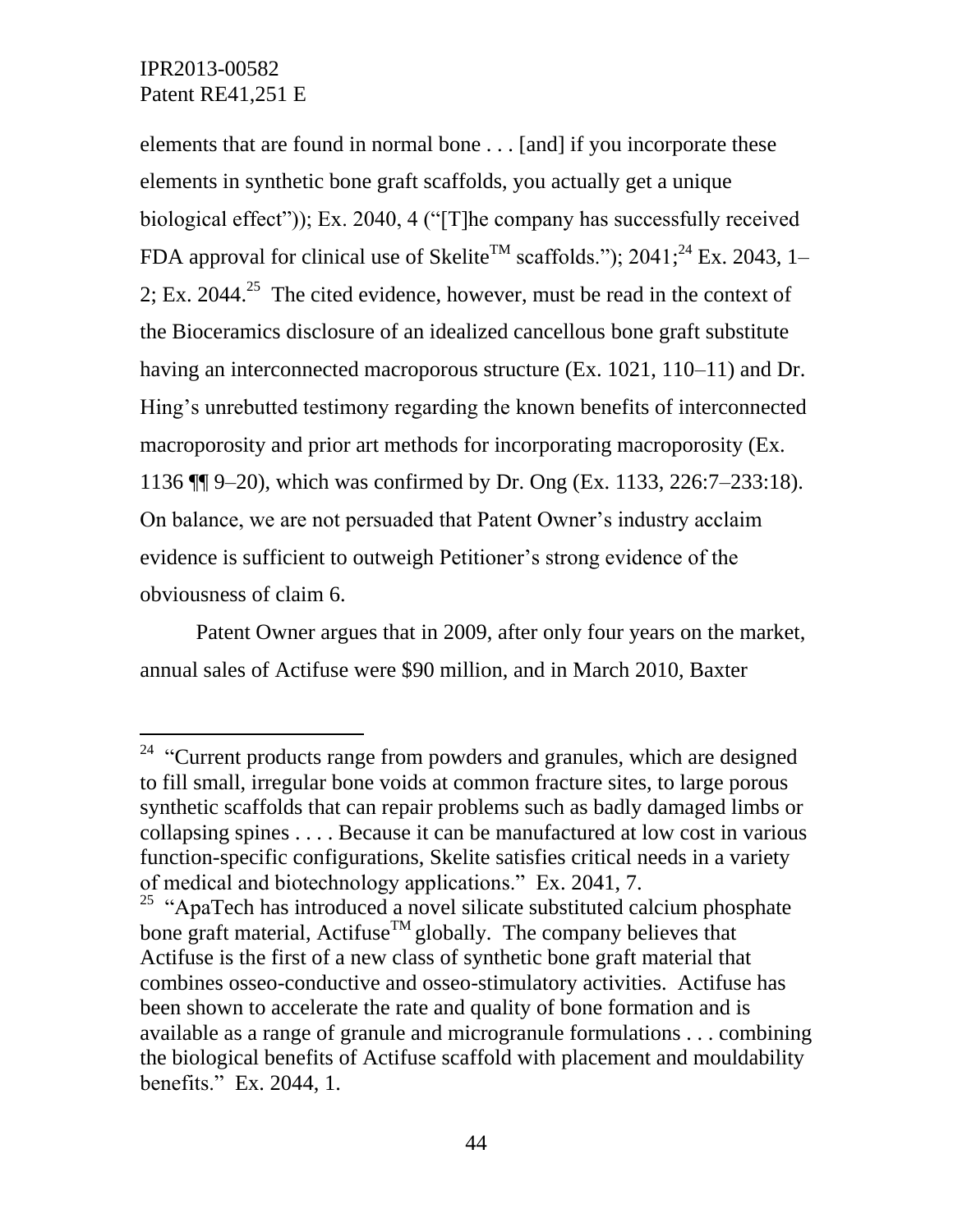International acquired ApaTech for \$330 million specifically to acquire Actifuse. PO Resp. 53 (citing Ex. 2049, 1; Ex. 2001, 6). Gross sales figures, in the absence of evidence as to market share or what sales would normally be expected in the market, do not support an inference that the sales represent a substantial share of any definable market. *Cable Elec. Prod., Inc. v. Genmark, Inc.*, 770 F.2d 1015, 1027 (Fed. Cir. 1985) (reversed on other grounds); *see also* Pet. Reply 14 (stating that "because the sales figures for Actifuse fail to provide any analysis of relative market share, they are fatally defective") (citing *In re Applied Materials, Inc.*, 692 F.3d 1289, 1300 (Fed. Cir. 2012)). Based on the record before us, we find Patent Owner's evidence of nexus in relation to commercial success to be tenuous, and we do not accord the cited evidence of commercial success significant weight.

### *4. Conclusion*

In sum, the evidence establishes that one of ordinary skill in the art of bone implant materials, prior to the '251 patent priority date, would have had sound reasons to form the silicon-substituted CaP compound of Ruys'93a into a "macroporous structure" having "an open cell construction with interconnected voids having a pore size of approximately 50 to 1000 microns," with every expectation of success.

Ruys '93a, moreover, does not teach away from forming a siliconsubstituted CaP compound into a macroporous structure of interconnected voids, as asserted by Patent Owner. PO Resp. 33–35. It is true that Ruys '93a does not acknowledge or address macroporosity, and Ruys '93a does focus on the potential biological impact of silicon doping rather than "porosity control." *Id.* (citing Ex. 1011, 3; Ex. 2026 ¶¶ 77–79). By the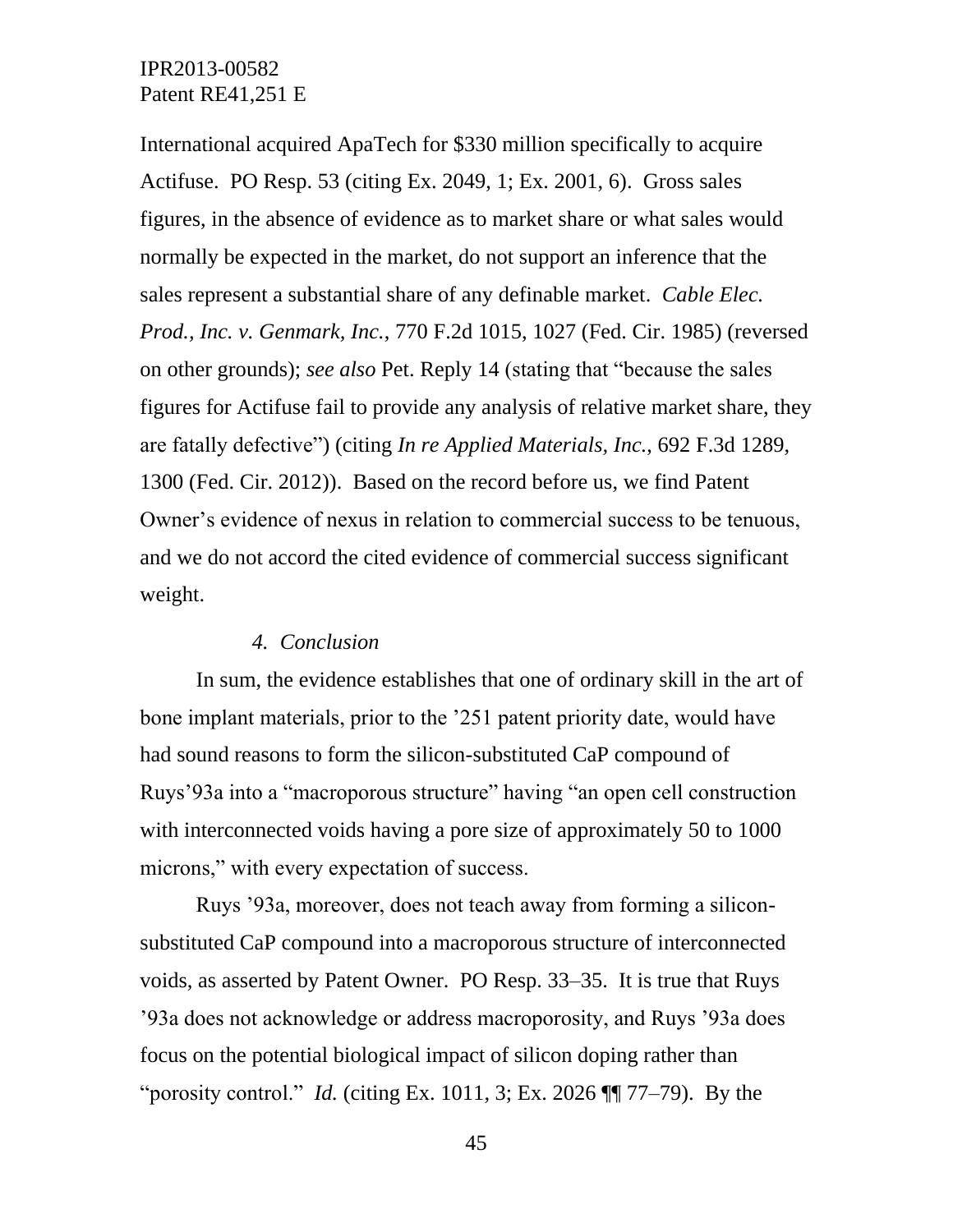same token, Ruys '93a concludes that the reported silicon doping experiments "have established the suitability of silicon-doped HAP for clinical trials," a clear indication of the potential use of silicon-doped CaP compounds for the types of well-known biomaterial applications disclosed in Bioceramics. Pet. Reply 10–11 (citing, *inter alia*, Ex. 1134 ¶¶ 78–85).

Therefore, we conclude that Petitioner has established the obviousness of claim 6 over the combination of Ruys '93a and Bioceramics by a preponderance of the evidence.

### *F*. *Motions to Exclude Evidence*

The party moving to exclude evidence bears the burden of proof to establish that it is entitled to the relief requested, namely that the material sought to be excluded is inadmissible under the Federal Rules of Evidence. *See* 37 C.F.R. §§ 42.20(c), 42.62(a).

Petitioner seeks to exclude Exhibits 2003 and 2039–2041, on which Patent Owner relies in support of asserted secondary considerations of nonobviousness of claim 6. Pet. Mot. Excl. Petitioner objects to the timeline of Exhibit 2003 for lack of authentication and foundation. *Id.* at 2– 3. Exhibit 2003 is a demonstrative timeline of ApaTech patent filings from 1996 to 2008. Petitioner objects to Exhibits 2039–2041 for lack of authentication and hearsay, because each exhibit is a website printout regarding Patent Owner's Skelite product. *Id.* at 4–5. We need not reach the merits of Petitioner's Motion to Exclude, because even upon full consideration of this evidence, we determine that Petitioner has shown the obviousness of claim 6 by a preponderance of the evidence. Accordingly, Petitioner's motion to exclude is *dismissed as moot*.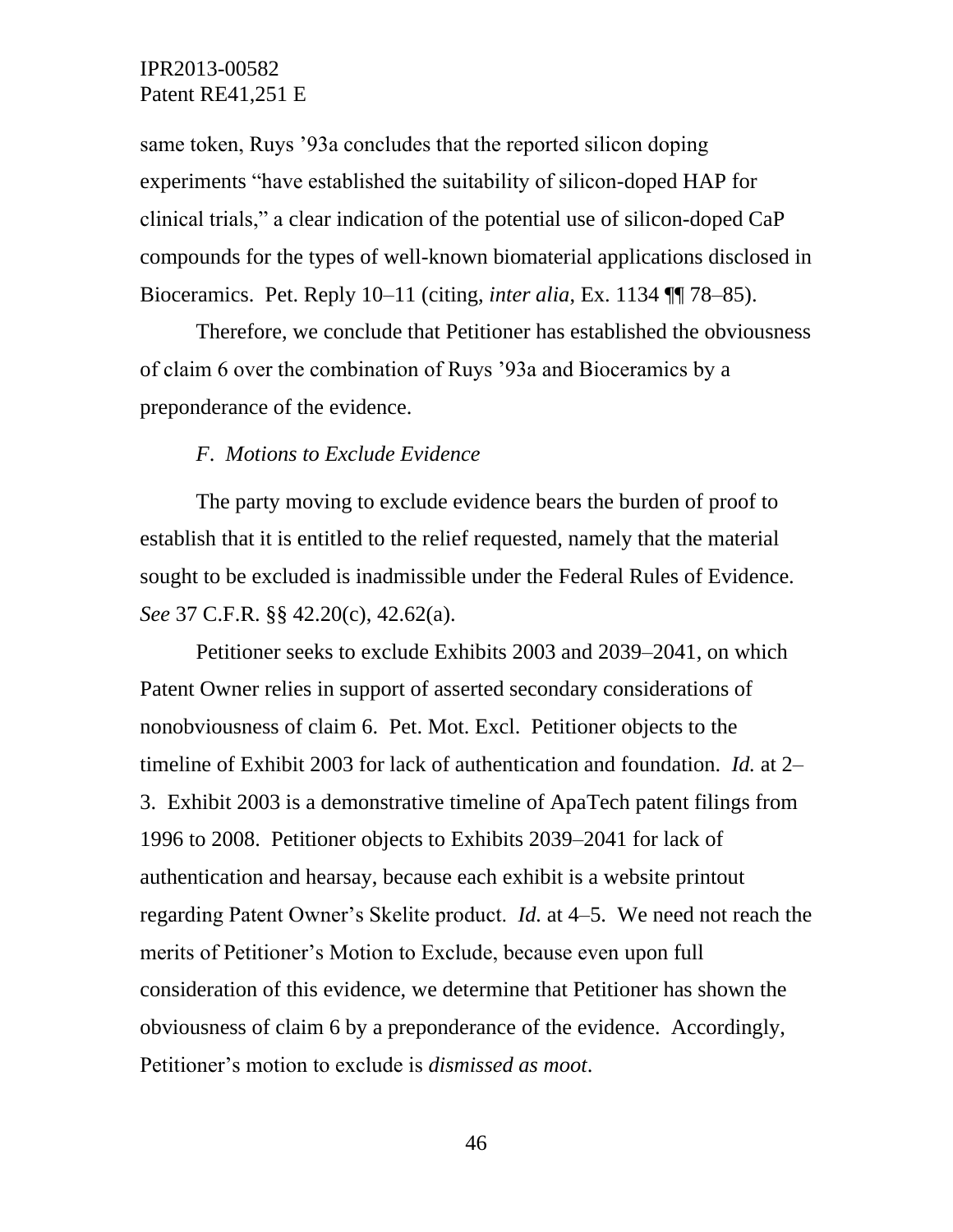Patent Owner seeks to exclude paragraphs 20, 23–27, 35, 96–102, and 125 of Exhibit 1134 (reply testimony of Dr. Mikos) under Fed. R. Evid. 401, 402, and/or 403. PO Mot. Excl., 1–5. Patent Owner further seeks to exclude paragraphs 28, 35, 108–140 of Exhibit 1134 under Fed. R. Evid. 702 and paragraphs 21, 62–67 under 37 C.F.R. § 42.23. *Id.* at 5–10. We do not rely on any of the identified paragraphs in Exhibit 1134 as evidence in support of our Decision. Therefore, sections I–III of Patent Owner's motion to exclude are *dismissed as moot*.

In section IV of its motion, Patent Owner seeks to exclude certain deposition testimony of Dr. Ong and related reply testimony of Dr. Mikos, bearing on the issue of whether Ruys '93a inherently discloses a "microporous structure." *Id.* at 10–14. The particular testimony in question appears at page 161 of Dr. Ong's deposition transcript (Ex. 1133) and is referenced in paragraphs 41, 46, and 48 of the Reply Declaration of Dr. Mikos (Ex. 1134). *Id.* at 10. Patent Owner argues the asserted admission of inherency is not consistent with Dr. Ong's earlier deposition testimony, is the result of opposing counsel harassing the witness, and amounts to cumulative testimony. As indicated previously, we do not rely on the identified testimony of Dr. Ong as an admission that Ruys '93a "necessarily" discloses a microporous structure. Having been alerted to the dispute by Patent Owner, through its motion and again during the oral hearing, we have taken great care to weigh all of Dr. Ong's testimony on the issue in context and in view of the additional evidence adduced by both parties in this dispute. Therefore, we are not persuaded of any undue prejudice, confusion, or misleading result derived from our consideration of the testimony. We do not find reason to exclude the testimony in question.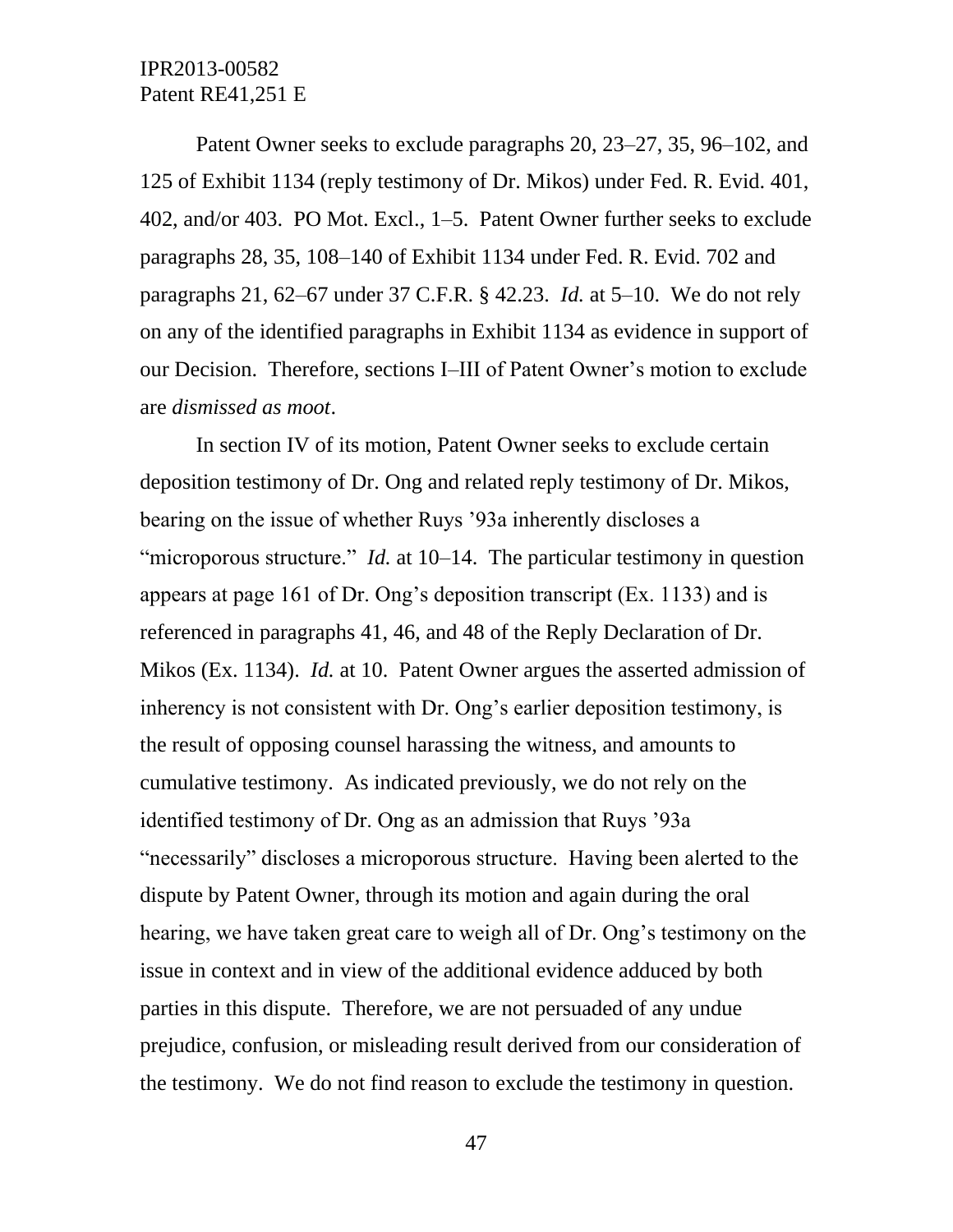For the reasons given above, section IV of Patent Owner's motion to exclude is *denied*.

### *G. Motion for Observation*

Patent Owner's observations are directed to the cross-examination testimony of Dr. Mikos (Ex. 2055), who was deposed after Petitioner filed its Reply. We have considered Patent Owner's observations, and Petitioner's response, regarding the dispute over whether Ruys '93a discloses a "microporous structure" (PO Obs. 1–3), ApaTech's development history *(id.* at 4), and the assertion of "misleading" positions by Petitioner and Dr. Mikos (*id.* at 4–5). We have accorded the testimony the appropriate weight, but Patent Owner's observations do not change our findings or conclusions.

### III. CONCLUSION

We determine Petitioner has established by a preponderance of the evidence that claims 1 and 8–13 of the '251 patent are unpatentable as anticipated by Ruys '93a under 35 U.S.C. § 102(b). We also determine Petitioner has established by a preponderance of the evidence that claim 6 is unpatentable as obvious over Ruys'93a and Bioceramics under 35 U.S.C. § 103(a).

#### IV. ORDER

In consideration of the foregoing, it is hereby:

ORDERED that claims 1, 6, and 8–13 of the '251 patent have been shown by a preponderance of the evidence to be unpatentable;

FURTHER ORDERED that Petitioner's Motion to Exclude is *dismissed as moot*; and